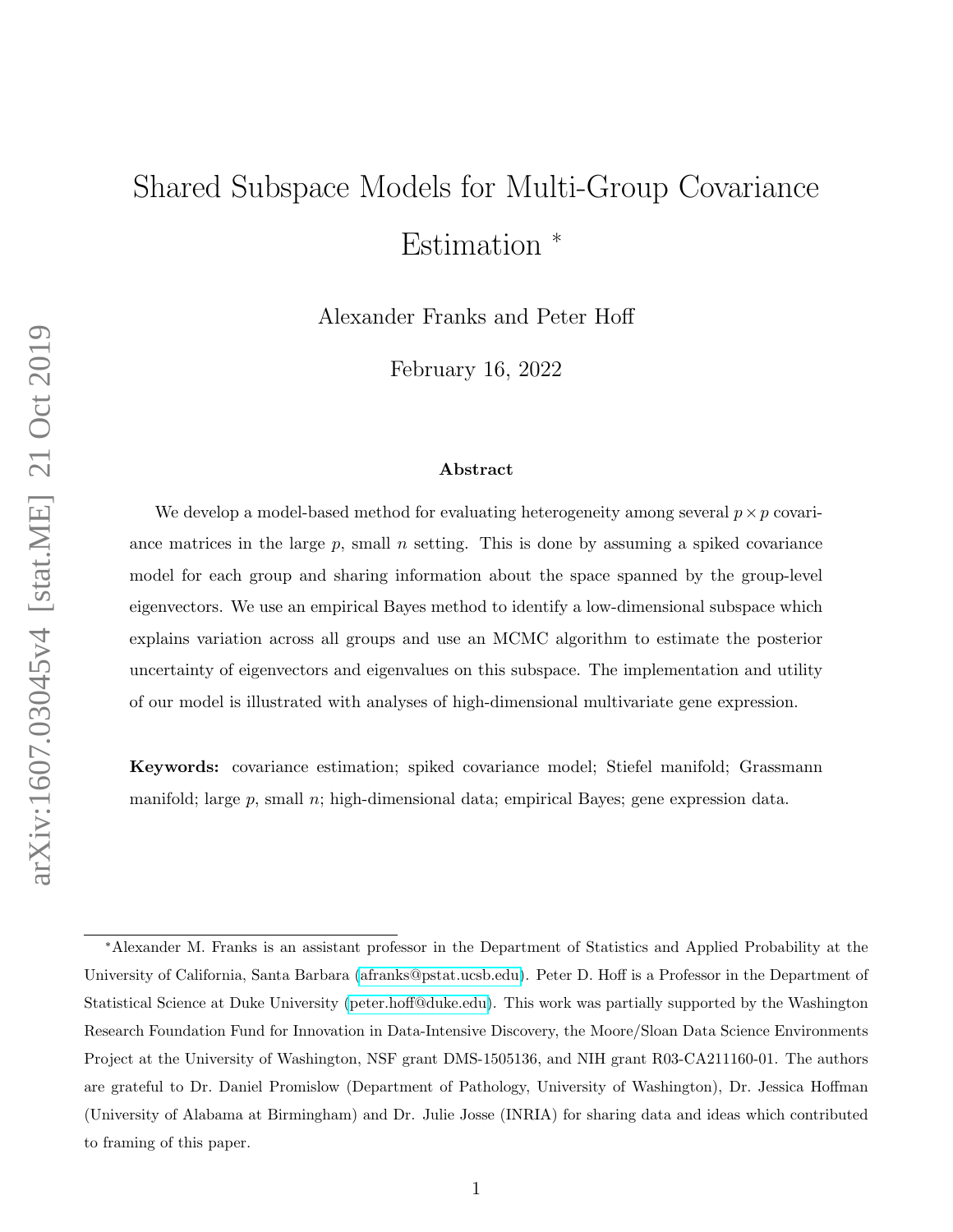## 1 Introduction

Multivariate data can often be partitioned into groups, each of which represent samples from populations with distinct but possibly related distributions. Although historically the primary focus has been on identifying mean-level differences between populations, there has been a growing need to identify differences in population covariances as well. For instance, in case-control studies, meanlevel effects may be small relative to subject variability; distributional differences between groups may still be evident as differences in the covariances between features. Even when mean-level differences are detectable, better estimates of the covariability of features across groups may lead to an improved understanding of the mechanisms underlying these apparent mean-level differences. Further, accurate covariance estimation is an essential part of many prediction tasks (e.g. quadratic discriminant analysis). Thus, evaluating heterogeneity between covariance matrices can be an important complement to more traditional analyses for estimating differences in means across groups.

To address this need, we develop a novel method for multi-group covariance estimation. Our method exploits the fact that in many natural systems, high dimensional data is often very structured and thus can be best understood on a lower dimensional subspace. For example, with gene expression data, we may be interested how the covariability between expression levels differs in subjects with and without a particular disease phenotype (e.g, how does gene expression covariability differ in different subtypes of leukemia? See Section [6\)](#page-22-0). In these applications, the effective dimensionality is thought to scale with the number of gene regulatory modules, not the number of genes themselves [\[Heimberg et al., 2016\]](#page-41-0). As such, differences in gene expression across groups should be expressed in terms of differences between these regulatory modules rather than strict differences between expression levels. Such differences can be examined on a subspace that reflects the correlations resulting from these modules. In contrast to most existing approaches for group covariance estimation, our approach is to directly infer such subspaces from groups of related data.

Some of the earliest approaches for multi-group covariance estimation focus on estimation in terms of spectral decompositions. [Flury](#page-41-1) [\[1987\]](#page-41-1) developed estimation and testing procedures for the "common principal components" model, in which a set of covariance matrices were assumed to share the same eigenvectors. [Schott](#page-43-0) [\[1991,](#page-43-0) [1999\]](#page-44-0) considered cases in which only certain eigenvectors are shared across populations, and [Boik](#page-40-0) [\[2002\]](#page-40-0) described an even more general model in which eigenvectors can be shared between some or all of the groups. More recently, [Hoff](#page-41-2) [\[2009a\]](#page-41-2), noting that eigenvectors are unlikely to be shared exactly between groups, introduced a hierarchical model for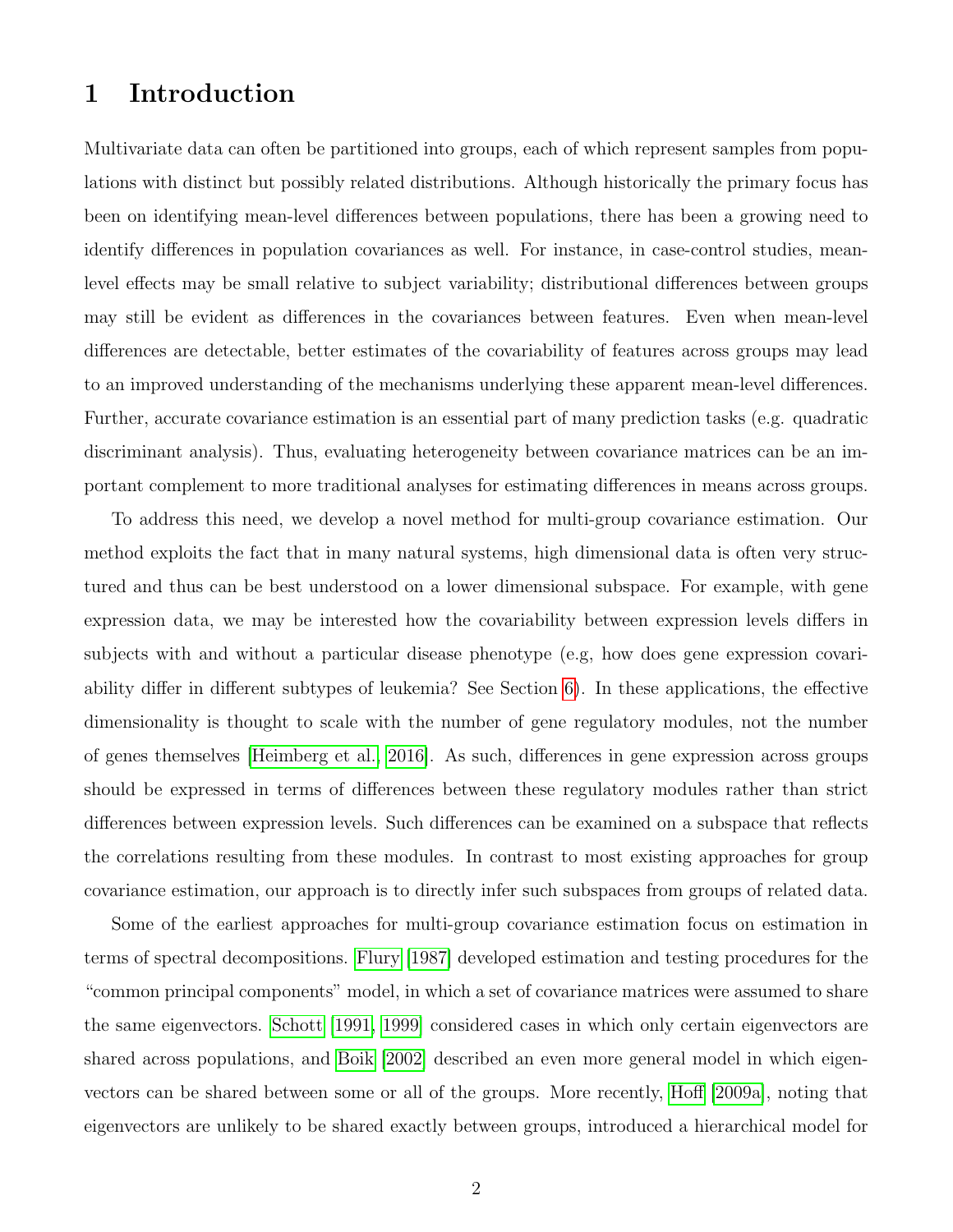eigenvector shrinkage based on the matrix Bingham distribution. There has also been a significant interest in estimating covariance matrices using Gaussian graphical models. For Gaussian graphical models, zeros in the precision matrix correspond to conditional independence relationships between pairs of features given the remaining features [Meinshausen and Bühlmann, 2006]. [Danaher et al.](#page-40-1) [\[2014\]](#page-40-1) extended existing work in this area to the multi-group setting, by pooling information about the pattern of zeros across precision matrices.

Another popular method for modeling relationships between high-dimensional multivariate data is partial least squares regression (PLS) [\[Wold et al., 2001\]](#page-44-1). This approach, which is a special case of a bilinear factor model, involves projecting the data onto a lower dimensional space which maximizes the similarity of the two groups. This technique does not require the data from each group to share the same feature set. A common variant for prediction, partial least squares discriminant analysis (PLS-DA) is especially common in chemometrics and bioinformatics [\[Barker and Rayens, 2003\]](#page-40-2). Although closely related to the approaches we will consider here, the primarily goal of PLS-based models is to create regression or discrimination models, not to explicitly infer covariance matrices from multiple groups of data. Nevertheless, the basic idea that data can often be well represented on a low dimensional subspace is an appealing one that we leverage.

The high-dimensional multi-group covariance estimation problem we explore in this work is also closely related to several important problems in machine learning. In particular, it can be viewed as an extension of distance metric learning methods [\[Bellet et al., 2012,](#page-40-3) [Wang and Sun, 2015\]](#page-44-2) to the multiple-metric setting. Multi-group covariance estimation also has applications in multitask learning [\[Zhang et al., 2016,](#page-45-0) [Liu et al., 2009\]](#page-42-0), manifold and kernel learning tasks [\[Kanamori](#page-42-1) [and Takeda, 2012\]](#page-42-1), computer vision [\[Vemulapalli et al., 2013,](#page-44-3) [Pham and Venkatesh, 2008\]](#page-43-2) and compressed sensing and signal processing [\[Romero et al., 2016\]](#page-43-3). Recently, covariance matrix and subspace learning has been used in deep learning applications [\[Huang and Van Gool, 2017\]](#page-42-2).

In this paper we propose a multi-group covariance estimation model by sharing information about the subspace spanned by group-level eigenvectors. Our approach is closely related to the covariance reducing model proposed by [Cook and Forzani](#page-40-4) [\[2008\]](#page-40-4), but their model is applicable only when  $n \gg p$ . In this work we focus explicitly on high-dimensional inference in the context of the "the spiked covariance model" (also known as the "partial isotropy model"), a well studied variant of the factor model [\[Mardia et al., 1980,](#page-42-3) [Johnstone, 2001\]](#page-42-4). Unlike most previous methods for multi-group covariance estimation, our shared subspace model can be used to improve highdimensional covariance estimates, facilitates exploration and interpretation of differences between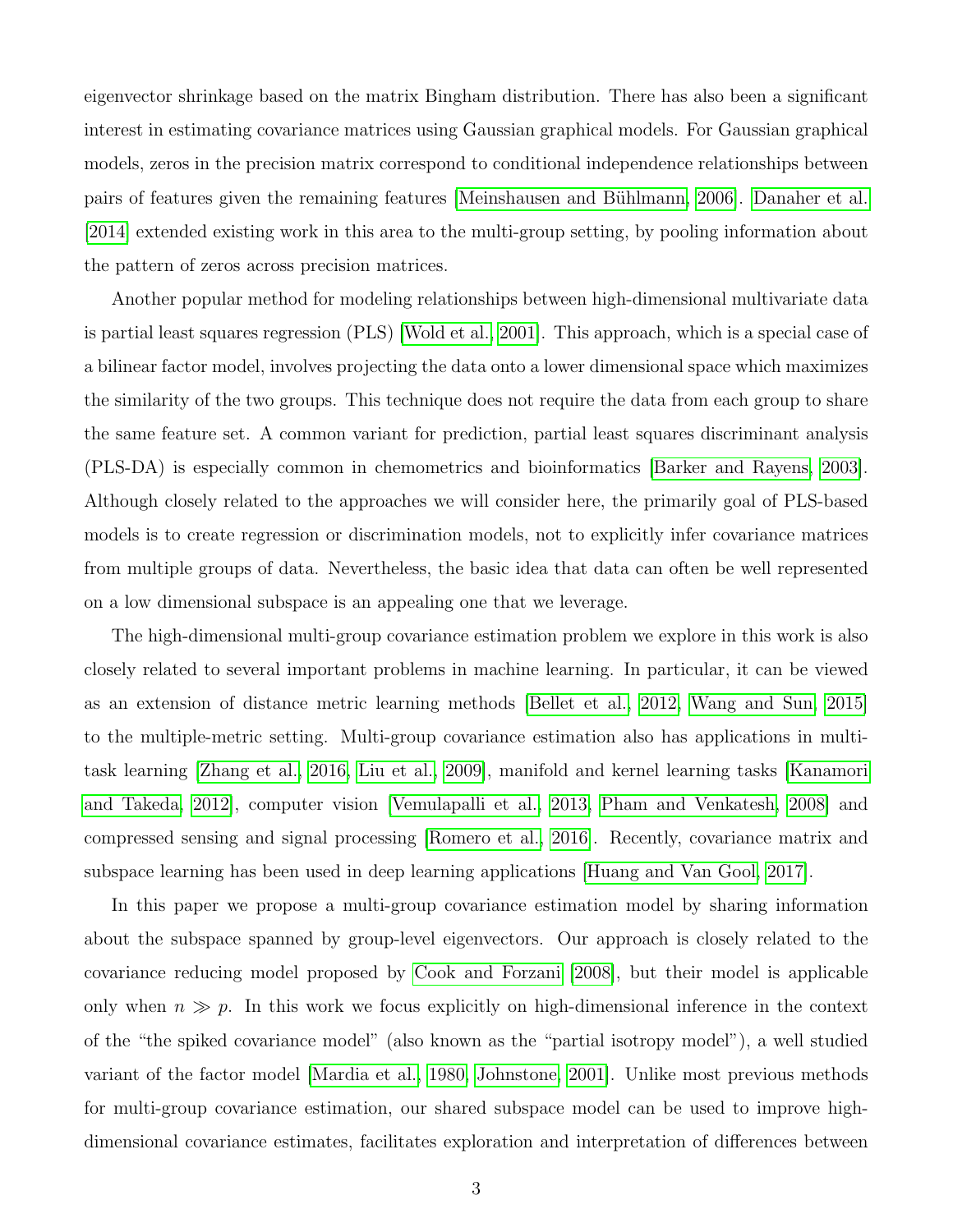covariance matrices, and incorporates uncertainty quantification. It is also straightforward to integrate assumptions used in previous approaches (e.g. eigenvector shrinkage) to the shared subspace model.

In Section [2](#page-3-0) we briefly review the behavior of spiked covariance models for estimating a single covariance matrix and then introduce our extension to the multi-group setting. In Section [3](#page-6-0) we describe an efficient empirical Bayes algorithm for inferring the shared subspace and estimating the posterior distribution of the covariance matrices of the data projected onto this subspace. In Section [4](#page-14-0) we investigate the behavior of this class of models in simulation and demonstrate how the shared subspace assumption is widely applicable, even when there is little similarity in the covariance matrices across groups. In particular, independent covariance estimation is equivalent to shared subspace estimation with a sufficiently large shared subspace. In Section [5](#page-19-0) we use an asymptotic approximation to describe how shared subspace inference reduces bias when both  $p$  and n are large. Finally, In Section [6](#page-22-0) we demonstrate the utility of a shared subspace model in an analysis of gene expression data from juvenile leukemia patients . Despite the large feature size  $(p > 3000)$  relative to the sample size  $(n < 100$  per group), we identify interpretable similarities and differences in gene covariances on a low dimensional subspace.

## <span id="page-3-0"></span>2 A Shared Subspace Spiked Covariance Model

Suppose a random matrix S has a possibly degenerate Wishart( $\Sigma$ , n) distribution with density given by

<span id="page-3-1"></span>
$$
p(S|\Sigma, n) \propto l(\Sigma : S) = |\Sigma|^{-n/2} \text{etr}(-\Sigma^{-1}S/2), \tag{1}
$$

where etr is the exponentiated trace, the covariance matrix is a positive definite matrix, i.e.  $\Sigma \in \mathcal{S}_p^+$ , and n may be less than p. Such a likelihood results from  $S$  being, for example, a residual sum of squares matrix from a multivariate regression analysis. In this case,  $n$  is the number of independent observations minus the rank of the design matrix.

In this paper we consider multi-group covariance estimation based on K matrices,  $Y_1, ..., Y_K$ , where  $Y_k$  is assumed to be an  $n_k$  by p matrix of mean-zero normal data, typically with  $n_k \ll p$ . Then,  $Y_k^T Y_k = S_k$  has a (degenerate) Wishart distribution as in Equation [1.](#page-3-1) To improve estimation, we seek estimators of each covariance matrix,  $\hat{\Sigma}_k$ , that may depend on data from all groups. Specifically,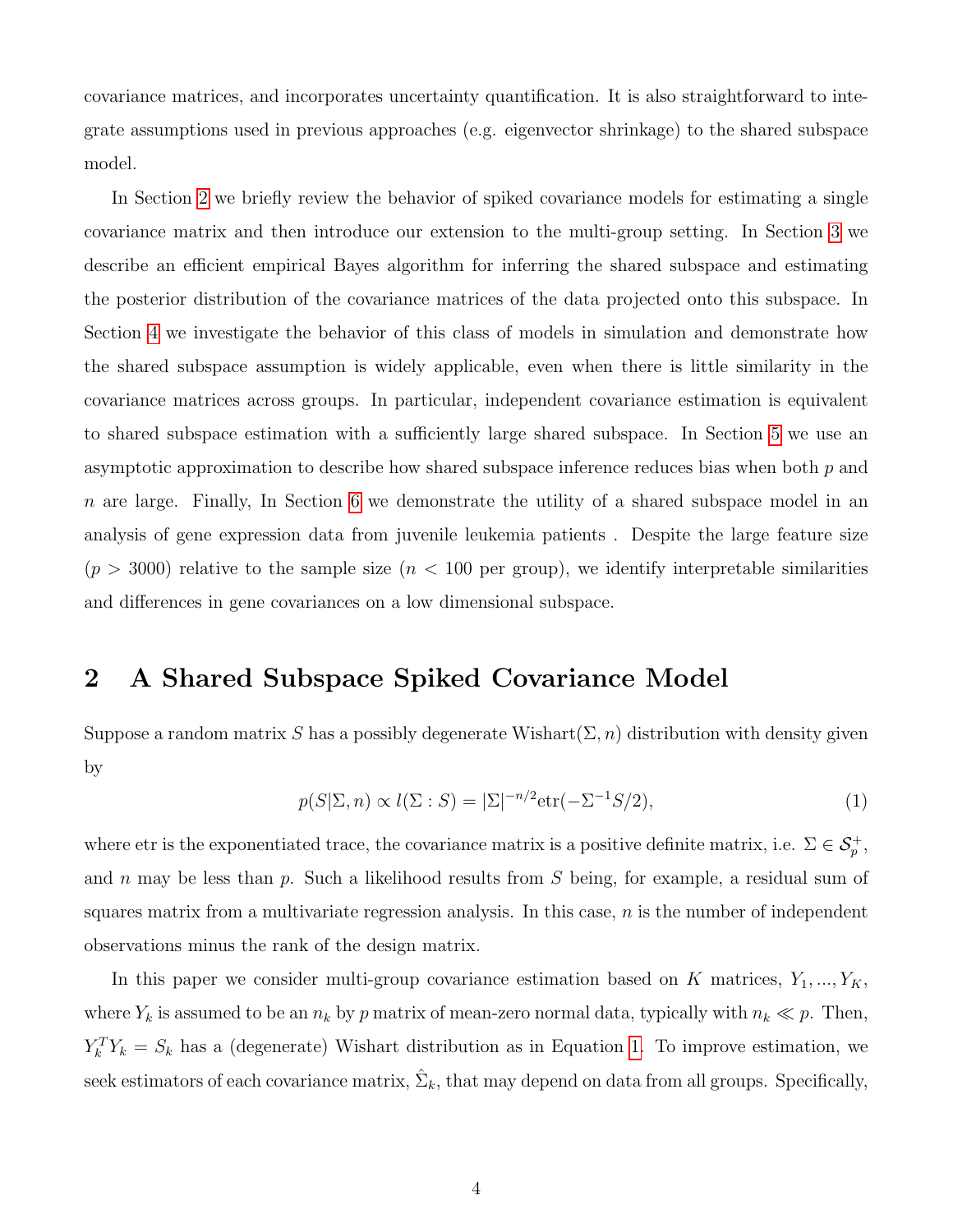

<span id="page-4-1"></span>Figure 1: Two groups of four-dimensional data (red and blue) projected into different subspaces. a) To visualize  $Y_k$  we can project the data into  $\mathbb{R}^3$ . In this illustration, the distributional differences between the groups are confined to a two-dimensional shared subspace  $(VV^T)$ , grey plane). b) The data projected onto the two-dimensional shared subspace,  $Y_kV$ , have covariances  $\Psi_k$  that differ between groups. c) The orthogonal projection,  $Y_k V_\perp$  has isotropic covariance,  $\sigma_k^2 I$ , for all groups.

we posit that the covariance matrix for each group can be written as

<span id="page-4-2"></span>
$$
\Sigma_k = \sigma_k^2 (V \Psi_k V^T + I), \tag{2}
$$

where V is a  $p \times s$  semi-orthogonal matrix whose columns form the basis vectors for subspace of variation shared by all groups.  $\Psi_k$  is a non-isotropic  $s \times s$  covariance matrix for each group on this subspace of variation and it is assumed that  $s \ll p$ .

Our model extends the spiked principal components model (spiked PCA), studied extensively by [Johnstone](#page-42-4) [\[2001\]](#page-42-4) and others, to the multi-group setting. Spiked PCA assumes that

<span id="page-4-0"></span>
$$
\Sigma = \sigma^2 (U\Lambda U^T + I) \tag{3}
$$

where for  $s \ll p$ ,  $\Lambda$  is an  $s \times s$  diagonal matrix and  $U \in \mathcal{V}_{p,s}$ , where  $\mathcal{V}_{p,s}$  is the Stiefel manifold consisting of all  $p \times s$  semi-orthogonal matrices in  $\mathbb{R}^p$ , so that  $U^T U = I_s$ . The spiked covariance formulation is appealing because it explicitly partitions the covariance matrix into a tractable low rank "signal" and isotropic "noise".

Classical results for parametric models (e.g., [Kiefer and Schwartz](#page-42-5) [\[1965\]](#page-42-5)) imply that asymptotically in n for fixed  $p$ , an estimator will be consistent for a spiked population covariance as long as the assumed number of spikes (eigenvalues larger than  $\sigma^2$ ) is greater than or equal to the true number. However, when  $p$  is large relative to  $n$ , as is the case for the examples considered here, things are more difficult. Under the spiked covariance model, it has been shown that if  $p/n \to \alpha > 0$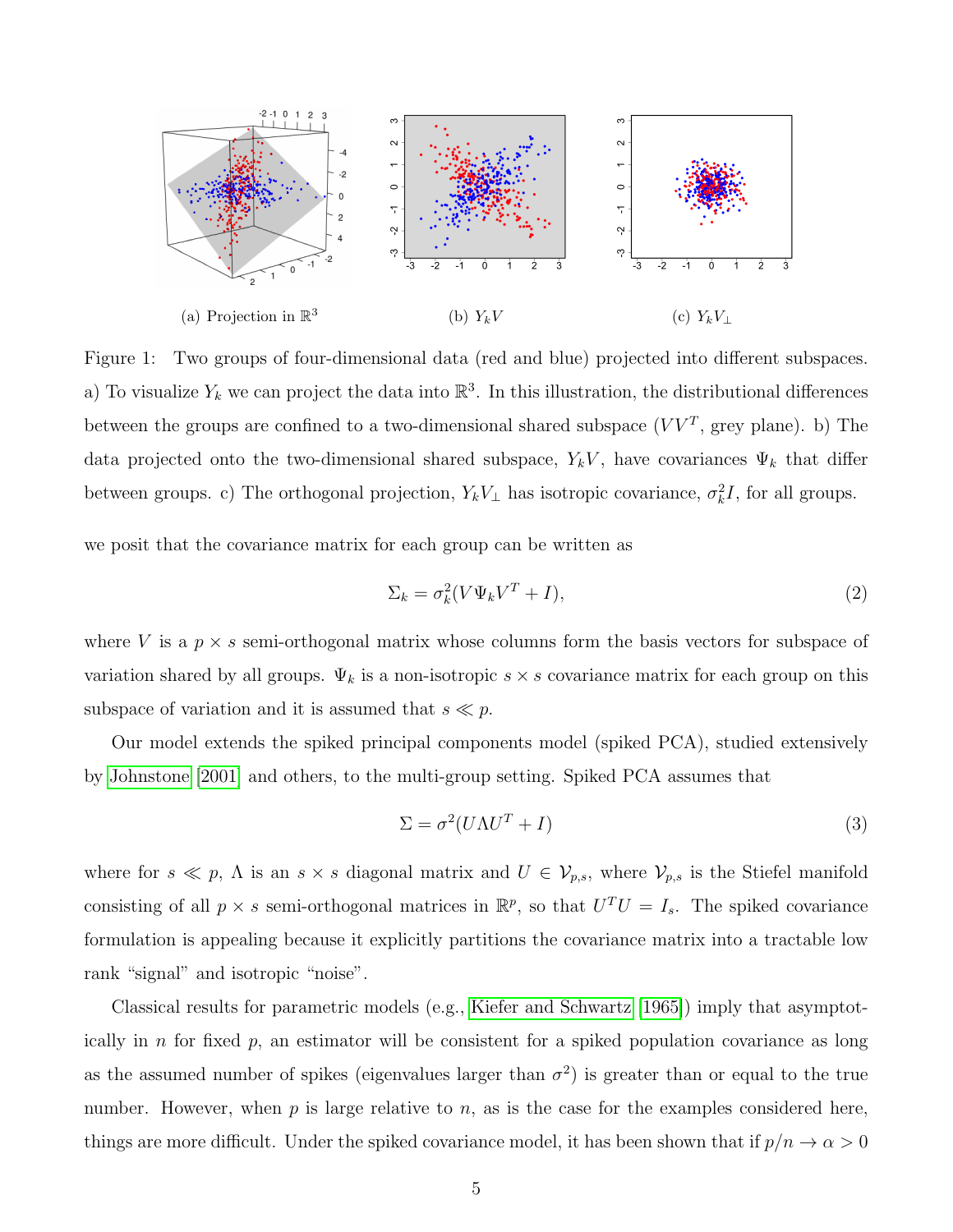as  $n \to \infty$ , the kth largest eigenvalue of  $S/(n\sigma^2)$  will converge to an upwardly biased version of  $\lambda_k + 1$  if  $\lambda_k$  is greater than  $\sqrt{\alpha}$  [\[Baik and Silverstein, 2006,](#page-40-5) [Paul, 2007\]](#page-43-4). This has led several authors to suggest estimating  $\Sigma$  via shrinkage of the eigenvalues of the sample covariance matrix. In particular, in the setting where  $\sigma^2$  is known, [Donoho et al.](#page-41-3) [\[2013\]](#page-41-3) propose estimating all eigenvalues whose sample estimates are smaller than  $\sigma^2(1+\sqrt{\alpha})^2$  by  $\sigma^2$ , and shrinking the larger eigenvalues in a way that depends on the particular loss function being used. These shrinkage functions are shown to be asymptotically optimal in the  $p/n \to \alpha$  setting.

Single-group covariance estimators of the spiked PCA form are equivariant with respect to rotations and scale changes, but the situation should be different, when we are interested in estimating multiple covariance matrices from distinct but related groups with shared features. Here, equivariance to distinct rotations in each group is an unreasonable assumption; both eigenvalue and eigenvector shrinkage can play an important role in improving covariance estimates.

In the multi-group setting, we account for similarity between group-level eigenvectors by positing that the anisotropic variability from each group occurs on a common low dimensional subspace. Throughout this paper we will denote to the shared subspace as  $VV^T \in \mathcal{G}_{p,s}$ , where  $\mathcal{G}_{p,s}$  is the Grassmannian manifold consisting of all s-dimensional linear subspaces of  $\mathbb{R}^p$  [\[Chikuse, 2012\]](#page-40-6). Although V is only identifiable up to right rotations, the matrix  $VV<sup>T</sup>$ , which defines the plane of variation shared by all groups, is identifiable for a fixed dimension, s. To achieve the most dimension reduction, we target the shared subspace of minimal dimension, e.g. the shared subspace for which all  $\Psi_k$  are full rank. Such a minimal subspace is known as the *central* subspace [\[Cook, 2009\]](#page-40-7). Later, to emphasize the connection to the spiked PCA model [\(3\)](#page-4-0), we will write  $\Psi_k$  in terms of its eigendecomposition,  $\Psi_k = O_k \Lambda_k O_k$ , where  $O_k$  are eigenvectors and  $\Lambda_k$  are the eigenvalues of  $\Psi_k$ (see Section [3.2\)](#page-11-0).

For the shared subspace model,  $V^T \Sigma_k V = \sigma_k^2 (\Psi_k + I)$  is an anisotropic s-dimensional covariance matrix for the projected data,  $Y_kV$ . In contrast, the data projected onto the orthogonal space,  $Y_kV_\perp$ , is isotropic for all groups. In Figure [1](#page-4-1) we provide a simple illustration using simulated 4-dimensional data from two groups. In this example, the differences in distribution between the groups of data can be expressed on a two dimensional subspace spanned by the columns of  $V \in V_{4,2}$ . Differences in the correlations between the two groups manifest themselves on this shared subspace, whereas only the magnitude of the isotropic variability can differ between groups on the orthogonal space. Thus, a shared subspace model can be viewed as a covariance partition model, where one partition includes the anisotropic variability from all groups and the other partition is constrained to the isotropic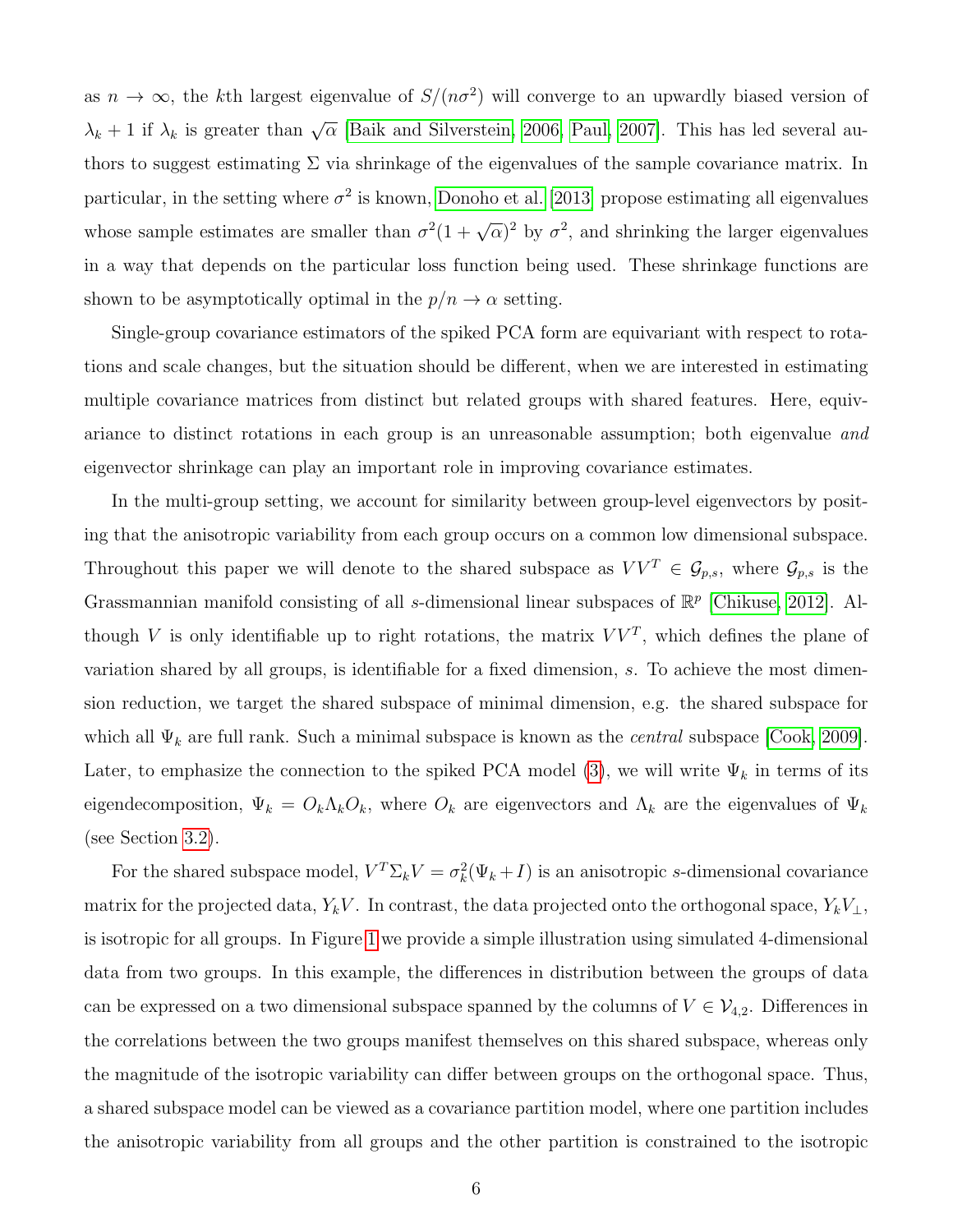variability from each group. This isotropic variability is often characterized as measurement noise.

## <span id="page-6-0"></span>3 Empirical Bayes Inference

In this section we outline an empirical Bayes approach for estimating a low-dimensional shared subspace and the covariance matrices of the data projected onto this space. As we discuss in Section [4,](#page-14-0) if the spiked covariance model holds for each group individually, then the shared subspace assumption also holds, where the shared subspace is simply the span of the group-specific eigenvectors,  $U_1, ..., U_K$ . In practice, we can usually identify a shared subspace of dimension  $s \ll p$  that preserves most of the variation in the data. Our primary objective is to identify the "best" shared subspace of fixed dimension  $s < p$ . Note that this subspace accounts for the across-group similarity, and thus can be viewed as a hyperparameter in a hierarchical model. Although a fully Bayesian approach may be preferable in the absence of computational limitations, in this paper we propose computationally tractable empirical Bayes inference. In the empirical Bayes approach, hyperparameters are first estimated via maximum marginal likelihood, often using the expectation-maximization algorithm [\[Lindstrom and Bates, 1988\]](#page-42-6). In many settings such an approach yields group-level inferences that are close to that which would be obtained if the correct across-groups model were known (see for example [Efron and Morris, 1973\)](#page-41-4). In Section [3.1](#page-6-1) we describe the expectation-maximization algorithm for estimating the maximum marginal likelihood of the shared subspace,  $VV<sup>T</sup>$ . This approach is computationally tractable for high-dimensional data sets. Given an inferred subspace, we then seek estimators for the covariance matrices of the data projected onto this space. Because seemingly large differences in the point estimates of covariance matrices across groups may not actually reflect statistically significant differences, in Section [3.2](#page-11-0) we also describe a Gibbs sampler that can be used to generate estimates of the projected covariance matrices,  $\Psi_k$ , and their associated uncertainty. Later, in Section [4](#page-14-0) we discuss strategies for inferring an appropriate value for s and explore how shared subspace models can be used for exploratory data analysis by visualizing covariance heterogeneity on two or three dimensional subspaces.

#### <span id="page-6-1"></span>3.1 Estimating the Shared Subspace

In this section we describe a maximum marginal likelihood procedure for estimating the shared subspace,  $VV^T$ , based on the expectation-maximization (EM) algorithm. The full likelihood for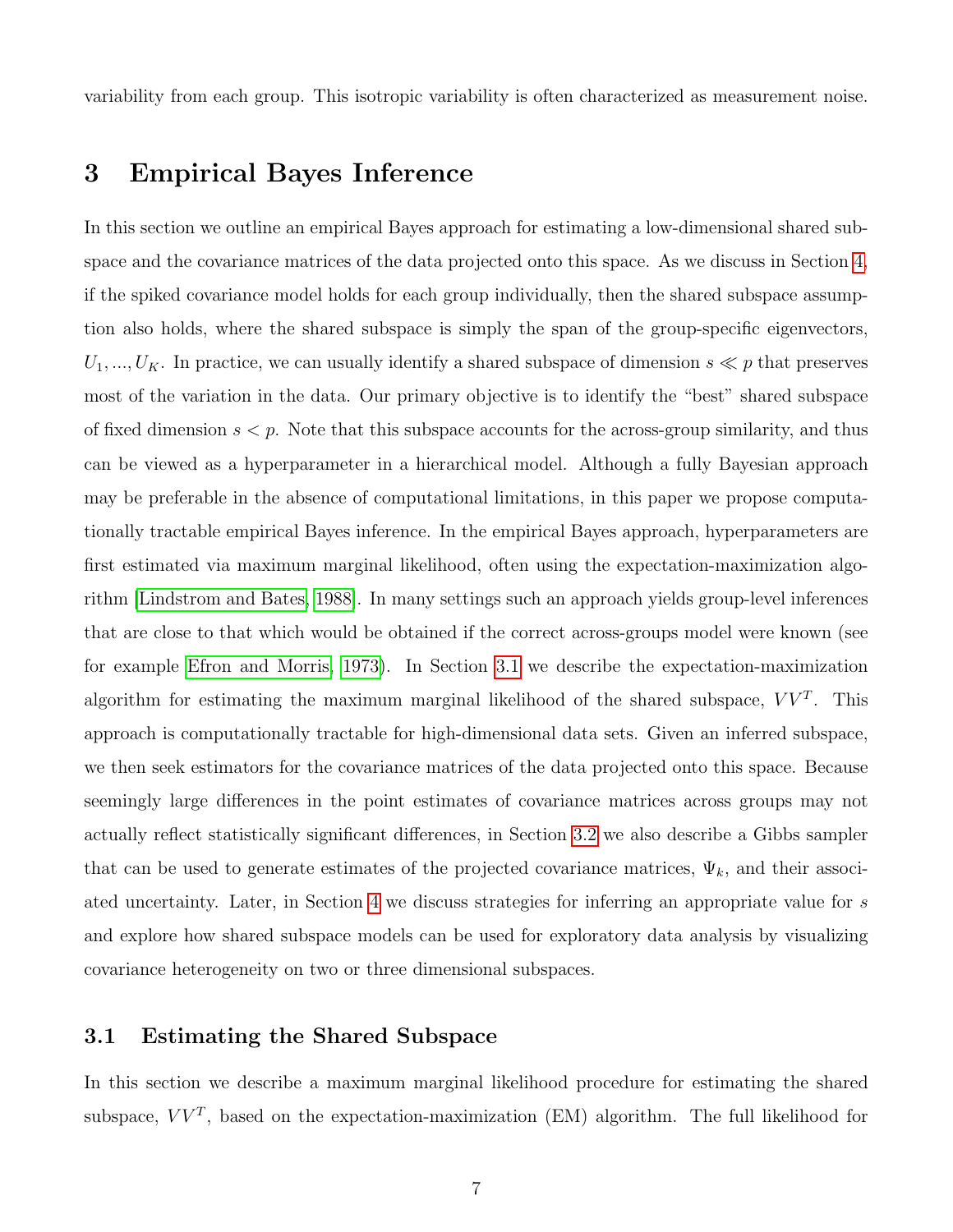the shared subspace model can be written as

$$
p(S_1, ... S_k | \Sigma_k, n_k) \propto \prod_{k=1}^K |\Sigma_k|^{-n_k/2} \text{etr}(-\Sigma_k^{-1} S_k/2)
$$
  
 
$$
\propto \prod_{k=1}^K |\Sigma_k|^{-n_k/2} \text{etr}(-(\sigma_k^2 (V\Psi_k V^T + I))^{-1} S_k/2)
$$
  
 
$$
\propto \prod_{k=1}^K |\Sigma_k|^{-n_k/2} \text{etr}(-[V(\Psi_k + I)^{-1}/\sigma_k^2 V^T + (I - VV^T)/\sigma_k^2] S_k/2)
$$
  
 
$$
\propto \prod_{k=1}^K (\sigma_k^2)^{-n_k(p-s)/2} |M_k|^{-n_k/2} \text{etr}(-\left[VM_k^{-1}V^T + \frac{1}{\sigma_k^2} (I - VV^T)\right] S_k/2), \qquad (4)
$$

where we define  $M_k = \sigma_k^2(\Psi_k + I)$ . The log-likelihood in V (up to an additive constant) is

<span id="page-7-0"></span>
$$
l(V) = \sum_{k} \text{tr} \left( -(VM_k^{-1}V^T + VV^T/\sigma_k^2) S_k/2 \right)
$$
  
=  $\frac{1}{2} \sum_{k} \text{tr} \left( (\frac{1}{\sigma_k^2}I - M_k^{-1}) V^T S_k V \right).$  (5)

We maximize the marginal likelihood of V with an EM algorithm, where  $M_k^{-1}$  and  $\frac{1}{\sigma_k^2}$  are considered the "missing" parameters. We assume independent Jeffreys prior distributions for both  $\sigma_k^2$  and  $M_k$ . The Jeffreys prior distributions for these quantities correspond to  $p(\sigma_k^2) \propto 1/\sigma_k^2$  and  $p(M_k) \propto$  $|M_k|^{-(s+1)/2}$ . From the likelihood it can easily be shown that the conditional posterior for  $M_k$  is

$$
p(M_k|V) \propto |M_k|^{-(n_k+s+1)/2} \text{etr}(- (M_k^{-1}V^T S_k V)/2)
$$

which is an inverse-Wishart $(V^T S_k V, n_k)$  distribution. The conditional posterior distribution of  $\sigma_k^2$ is simply

$$
p\left(\sigma^2|V\right) \propto (\sigma_k^2)^{-n_k(p-s)/2-1} \text{etr}\left(-(I - VV^T)S_k/[2\sigma_k^2]\right)
$$

which is an inverse-gamma $(n_k(p-s)/2, \text{ tr}[(I - V V^T)S_k]/2)$  distribution. We summarize our approach in Algorithm [1](#page-8-0) below.

For the M-step, we use a numerical algorithm for optimization over the Stiefel manifold. The algorithm uses the Cayley transform to preserve the orthogonality constraints in  $V$  and has computationally complexity that is dominated by the dimension of the shared subspace, not the number of features [\[Wen and Yin, 2013\]](#page-44-4). Specifically, the optimization routine has time complexity  $O(ps^2 + s^3)$ , and consequently, our approach is computationally efficient for relatively small values of s, even when  $p$  is large. Run times are typically on the order of minutes for values of  $p$  as large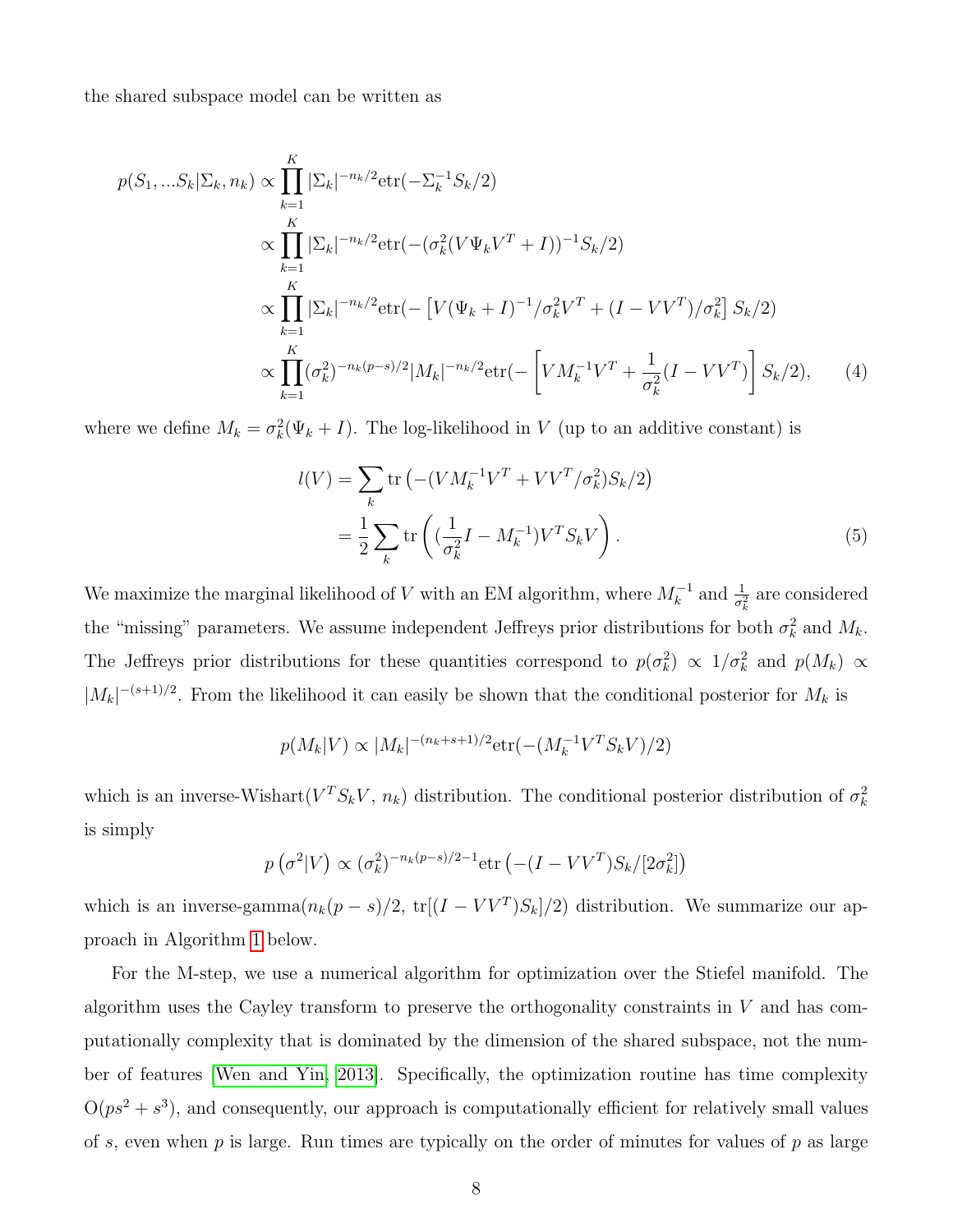Algorithm 1: Shared Subspace EM Algorithm

Initialize  $V_0 \in \mathcal{V}_{p,s};$ while  $||V_t - V_{t-1}||_F > \epsilon$  do E-step: for  $k \leftarrow 1$  to K do  $\phi_t^{(k)} \leftarrow E[M_k^{-1}|V_{(t-1)}] = n_k(V_{(t-1)}^T S_k V_{(t-1)})^{-1};$  $\tau_t^{(k)} \leftarrow E[\frac{1}{\sigma_t^2}]$  $\frac{1}{\sigma_k^2} |V_{(t-1)}| = \frac{n_k(p-s)}{\text{tr}[(I - V_{(t-1)}V_{(t-1)}^T)S_k]};$ end M-step:  $V_t \leftarrow \arg \max$  $V \in \mathcal{V}_{p,s}$  $\sum_{k}$ tr  $(- (V \phi_t^{(k)} V^T + \tau_t^{(k)} V V^T) S_k / 2);$ end

<span id="page-8-0"></span>as [10](#page-37-0),000 and moderate values of  $s$  (e.g.  $<$  50). See Figure 10 in Appendix B for a plot with typical run times in simulations with a range of values of p and s.

Initialization and Convergence: The Stiefel manifold is compact and the marginal likelihood is continuous, so the likelihood is bounded. Thus, the EM algorithm, which increases the likelihood at each iteration, will converge to a stationary point [\[Wu, 1983\]](#page-44-5). However, maximizing the marginal likelihood of the shared subspace model corresponds to a non-convex optimization problem over the Grassmannian manifold and may converge to a sub-optimal local mode or stationary point. Other work involving optimization on the Grassmannian has found convergence to non-optimal stationary values problematic and emphasized the importance of good (e.g.  $\sqrt{n}$ -consistent) starting values [\[Cook et al., 2016\]](#page-40-8). Our empirical results on simulated data confirms that randomly initialized starting values converge to sub-optimal stationary values, and so in practice we initialize the algorithm at a carefully chosen starting value based on the eigenvectors of a pooled covariance estimate. We give the details for this initialization strategy below.

First, note that when the shared subspace model holds, the first s eigenvectors, from any of the groups can be used to construct a  $\sqrt{n}$ -consistent estimator of  $VV^T$ . In particular, if  $\hat{U}^{(k)}\hat{U}^{(k)T}$  is the eigenprojection matrix for the subspace spanned by the first s eigenvectors of  $S_k$  then it can be shown that  $\sqrt{n} \text{ vec}(\hat{U}^{(k)}\hat{U}^{(k)^T} - VV^T)$  converges in distribution to a mean-zero normal [\[Kollo,](#page-42-7) 2000. In the large  $p$ , small  $n$  setting, such classical asymptotic guarantees give little assurance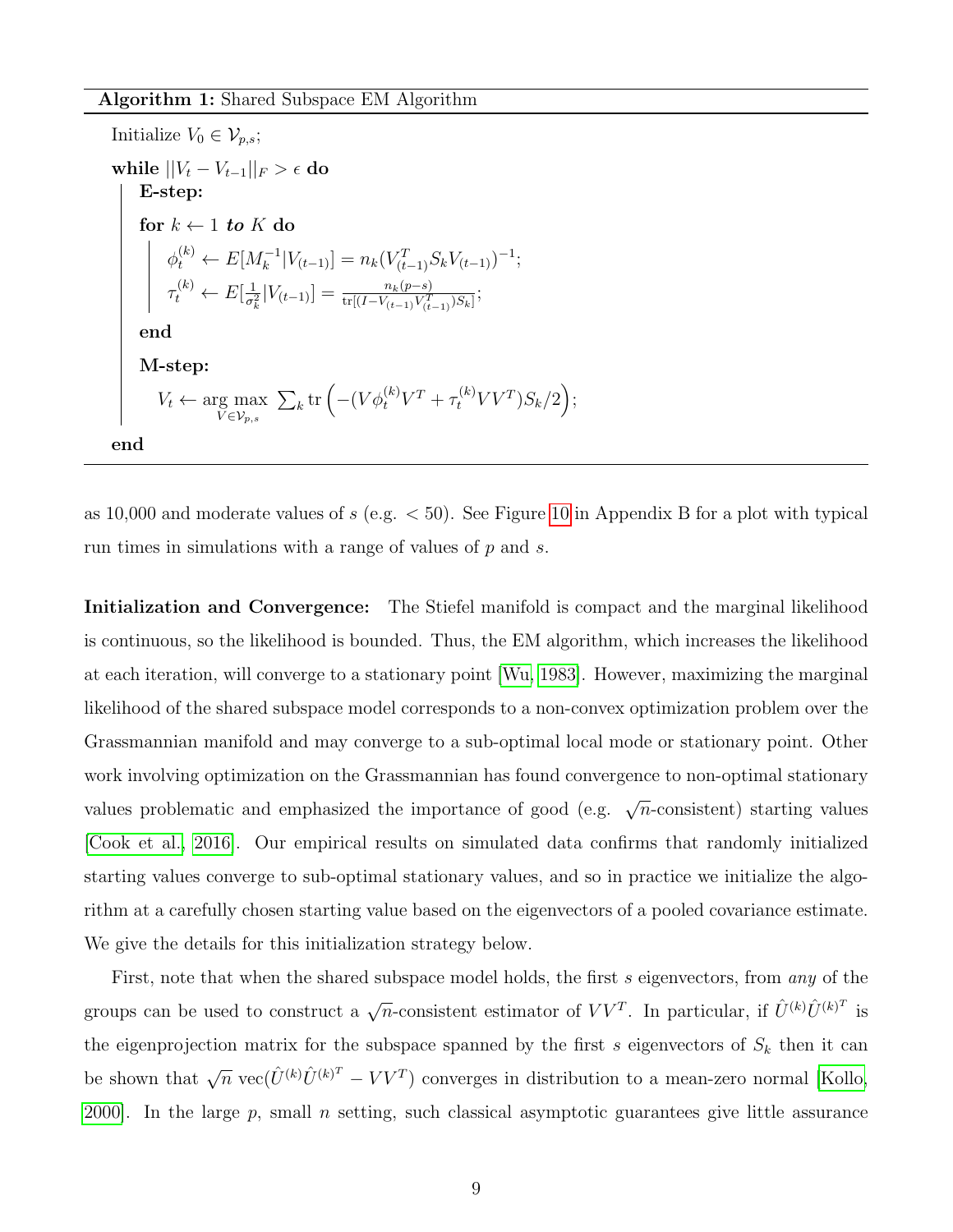that the resulting estimators would be reasonable, but they nevertheless suggest useful strategies for identifying starting value for the EM algorithm.

In this work, we choose a subspace initialization strategy based on sample eigenvectors of the data pooled from all groups. Let  $Z = \sum_{k} \pi_k \frac{Z_k}{\sigma_k}$  $\frac{Z_k}{\sigma_k}$  where  $Z_k$  is a mean-zero normal with covariance  $\Sigma_k$ and  $\pi_k = n_k / \sum_k n_k$ . Then Z is a mixture of mean-zero normal distributions with covariance

$$
\Sigma_Z = \sum_k \frac{\pi_k}{\sigma_k^2} \Sigma_k
$$
  
=  $V^T (\sum_k \frac{\pi_k}{\sigma_k^2} \Psi_k) V + I,$ 

Clearly, the first s eigenvectors of  $\Sigma_Z$  span the shared subspace,  $VV^T$ . This suggests that we can estimate the shared subspace using the scaled and pooled data,  $Y_{\text{pool}} = \left[\frac{1}{\sigma_1} Y_1; \frac{1}{\sigma_2} Y_2\right]$  $\frac{1}{\sigma_2}Y_2;...;\frac{1}{\sigma_\mu}$  $\frac{1}{\sigma_k} Y_k$ , where  $Y_{\text{pool}}$  has dimension  $(\sum_k n_k) \times p$ . We use  $\hat{U}_{\text{pool}} \hat{U}_{\text{pool}}^T$  as the initial value for subspace estimation algorithm where  $\hat{U}_{\text{pool}}$  are the first s eigenvectors of  $S_{\text{pool}} = Y_{\text{pool}}^T Y_{\text{pool}}$ . If we treat  $Y_{\text{pool}}$  as an i.i.d. sample from the mixture distribution Z, then it is known that  $\hat{U}_{\text{pool}}\hat{U}_{\text{pool}}^T$  is not consistent when both n and p growing at the same rate. For an arbitrary p-vector  $\eta$ , the asymptotic bias of  $\eta^T \hat{U}_{\rm pool} \hat{U}_{\rm pool}^T$  is well characterized as a function of the eigenvalues of  $\Sigma_Z$  [\[Mestre, 2008\]](#page-43-5). If either the eigenvalues of  $\sum_{k} \frac{\pi_k}{\sigma_k^2}$  $\frac{\pi_k}{\sigma_k^2} \Psi_k$  or the total sample size  $\sum_k n_k$  are large,  $\hat{U}_{\text{pool}} \hat{U}_{\text{pool}}^T$  will accurately estimate the shared subspace and likelihood based optimization may not be necessary. However, when either the eigenvalues are small or the sample size is small the likelihood based analysis can significantly improve inference and  $\hat{U}_{\text{pool}} \hat{U}_{\text{pool}}^T$  is a useful starting value for the EM algorithm.

Evaluating Goodness of Fit: Tests for evaluating whether eigenvectors from multiple groups span a common subspace were explored extensively by [Schott](#page-43-0) [\[1991\]](#page-43-0). These tests can be useful for assessing whether a shared subspace model is appropriate, but cannot be used to test whether a particular subspace explains variation across groups. These results are also based on classical asymptotics and are thus less accurate when  $n \ll p$ 

Our goodness of fit measure is based on the fact that when  $V$  is a basis for a shared subspace, then for each group, most of the non-isotropic variation in  $Y_k$  should be preserved when projecting the data onto this space. To characterize the extent to which this is true for different groups, we propose a simple estimator for the proportion of "signal" variance that lies on a given subspace. Specifically, we use the following statistic for the ratio of the sum of the first s eigenvalues of  $V^T \Sigma_k V$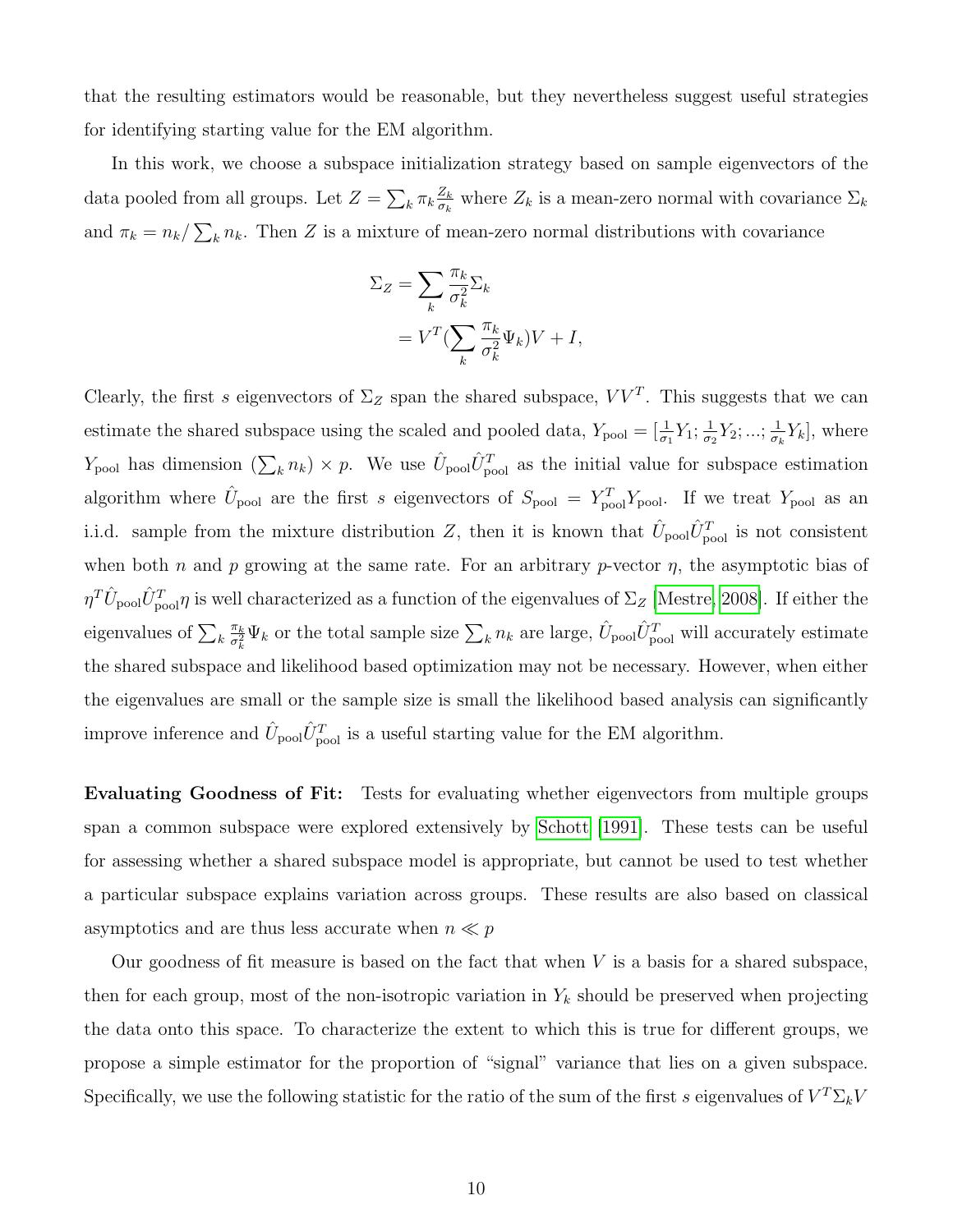to the sum of the first s eigenvalues of  $\Sigma_k$ :

$$
\gamma(Y_k : V, \sigma_k^2) = \frac{||Y_k V||_F^2 / n_k}{\max_{\tilde{V} \in \mathcal{V}_{p,s}} ||Y_k \tilde{V}||_F^2 / n_k - B_k}
$$
(6)

where  $|| \cdot ||_F$  is the Frobenius norm and  $B_k$  is a bias correction where  $B_k = \sigma_k^2 p / n_k \sum_k$  $\left( \begin{array}{c} m_i^{(k)} \end{array} \right)$  $m_i^{(k)} - \sigma_k^2$  $\setminus$ with  $m_i^{(k)}$  $\binom{k}{i}$  the positive solution to the quadratic equation

<span id="page-10-1"></span>
$$
(m_i^{(k)})^2 + m_i^{(k)} (\sigma_k^2 p / n_k - \sigma_k^2 - \hat{\lambda}_i^{(k)}) - \hat{\lambda}_i^{(k)} \sigma_k^2 = 0.
$$
 (7)

and  $\hat{\lambda}_i^{(k)}$  $i^{(k)}$  is the *i*-th eigenvalue of  $S_k/n_k$ .

**Theorem 1.** Assume  $p/n_k \to \alpha_k$  and s is fixed. If  $\Sigma_k = V\Psi_k V^T + \sigma_k^2 I$ , then  $\gamma(Y_k : V, \sigma_k^2) \stackrel{a.s}{\to} 1$  as  $n_k, p \to \infty$ .

*Proof.* Since s is fixed and  $n_k$  is growing, the numerator,  $||Y_k V||_F^2/n_k$ , is a consistent estimator for the sum of the eigenvalues of  $V^T \Sigma_k V$ . In the denominator, max  $\max_{\widetilde{V}\in\mathcal{V}_{p,s}}||Y_k\widetilde{V}||_F^2/n_k$  is equivalent to the sum of the first s eigenvalues of the sample covariance matrix  $S_k/n_k$ . [Baik and Silverstein](#page-40-5) [\[2006\]](#page-40-5) and others have demonstrated that asymptotically as  $p, n_k \to \infty$  and  $p/n_k = \alpha_k, \hat{\lambda}_i^{(k)}$  $i^{(\kappa)}$  is positively biased. Specifically,

<span id="page-10-0"></span>
$$
\hat{\lambda}_i^{(k)} \stackrel{a.s.}{\rightarrow} \lambda_i^{(k)} \left( 1 + \frac{\sigma_k^2 \alpha_k}{\lambda_i^{(k)} - \sigma_k^2} \right) \tag{8}
$$

Replacing  $\lambda_i^{(k)}$  by  $m_i^{(k)}$  $i<sup>(k)</sup>$  and assuming equality in [8](#page-10-0) yields the quadratic equation [7.](#page-10-1) The solution,  $m_i^{(k)}$  $\lambda_i^{(k)}$ , is an asymptotically (in n and p) unbiased estimator of  $\lambda_i^{(k)}$  $i^{(\kappa)}$  and

$$
\max_{\widetilde{V}\in\mathcal{V}_{p,s}}||Y_k\widetilde{V}||_F^2/n_k - B_k \stackrel{a.s.}{\to} \sum_i^s \lambda_i^{(k)} \tag{9}
$$

As such, when the shared subspace model holds both the numerator and denominator of the goodness of fit statistic converge almost surely to  $\sum_{i=1}^{s} \lambda_i^{(k)}$ <sup>(k)</sup>. Therefore  $\gamma(Y_k: V, \sigma_k^2) \to 1$ .  $\Box$ 

The goodness of fit statistic will be close to one for all groups when  $VV<sup>T</sup>$  is a shared subspace for the data and typically smaller if not. The metric provides a useful indicator of which groups can be reasonably compared on a given subspace and which groups cannot. In practice, we estimate a shared subspace  $\hat{V}$  and the isotropic variances  $\hat{\sigma}_k^2$  using EM and compute the plug-in estimate  $\gamma(Y_k : \hat{V}, \hat{\sigma}_k^2)$ . When this statistic is small for some groups, it may suggest that the rank s of the inferred subspace needs to be larger to capture the variation in all groups. If  $\gamma(Y_k : \hat{V}, \hat{\sigma}_k^2)$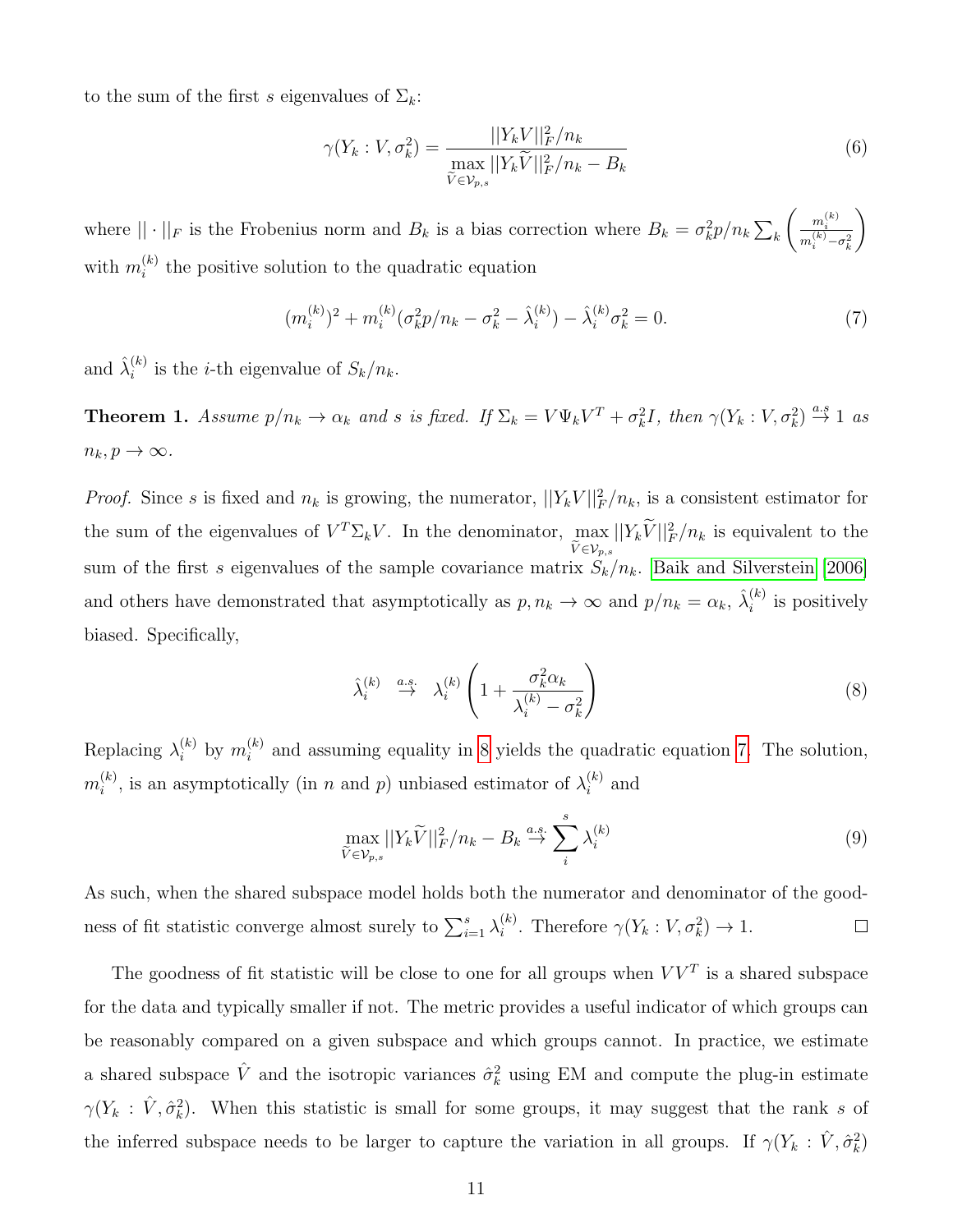is substantially larger than 1 for a particular group, it suggests that the inferred subspace is too similar to the sample principal components from group  $k$ . We investigate these issues in Section [4,](#page-14-0) by computing the goodness of fit statistic for inferred subspaces of different dimensions on a single data set. In Section [6,](#page-22-0) we compute the estimates for subspaces inferred with real biological data.

### <span id="page-11-0"></span>3.2 Inference for Projected Covariance Matrices

The EM algorithm presented in the previous section yields point estimates for  $VV^T$ ,  $\Psi_k$ , and  $\sigma_k^2$ but does not lead to natural uncertainty quantification for these estimates. In this section, we assume that the subspace  $VV<sup>T</sup>$  is fixed and known and demonstrate how we can estimate the posterior distribution for  $\Psi_k$ . Note that when the subspace is known, the posterior distribution of  $\Sigma_k$  is conditionally independent from the other groups, so that we can independently estimate the conditional posterior distributions for each group.

There are many different ways in which we could choose to parameterize  $\Psi_k$ . Building on recent interest in the spiked covariance model [\[Donoho et al., 2013,](#page-41-3) [Paul, 2007\]](#page-43-4) we propose a tractable MCMC algorithm by specifying priors on the eigenvalues and eigenvectors of  $\Psi_k$ . By modeling the eigenstructure, we can now view each covariance  $\Sigma_k$  in terms of the original spiked principal components model. Equation [2,](#page-4-2) written as a function of  $V$ , becomes

$$
\Psi_k = O_k \Lambda_k O_k^T
$$
  

$$
\Sigma_k = V \Psi_k V^T + \sigma_k^2 I.
$$
 (10)

Here, we allow  $\Psi_k$  to be of rank  $r \leq s$  dimensional covariance matrix on the s-dimensional subspace. Thus,  $\Lambda_k$  is an  $r \times r$  diagonal matrix of eigenvalues, and  $O_k \in \mathcal{V}_{s,r}$  is the matrix of eigenvectors of  $\Psi_k$ . For any individual group, this corresponds to the original spiked PCA model (Equation [3\)](#page-4-0) with  $U_k = VO_k \in V_{p,r}$ . Note that the V and  $O_k$  are jointly unidentifiable because for any  $s \times s$ orthonormal matrix  $W, VO = VW^TWO = \tilde{V}\tilde{O}$ . Once we fix a basis for the shared subspace,  $O_k$ is identifiable. As such,  $O_k$  should only be interpreted relative to the basis V, as determined by the EM algorithm described in Section [3.1.](#page-6-1) Differentiating the ranks  $r$  and  $s$  is helpful because it enables us to independently specify a subspace common to all groups and the possibly lower rank features on this space that are specific to individual groups.

Although our model is most useful when the covariance matrices are related across groups, we can also use this formulation to specify models for multiple unrelated spiked covariance models. We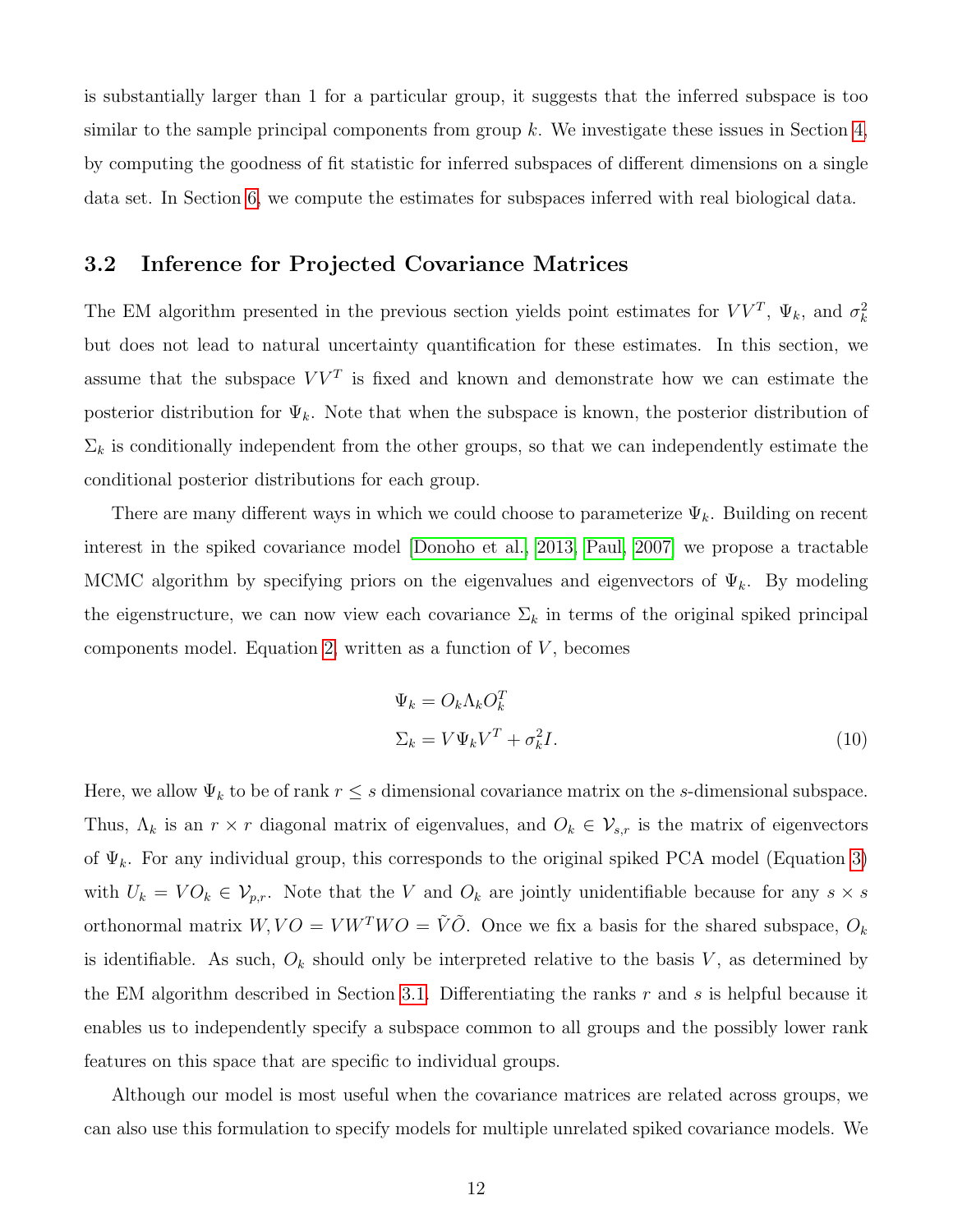explore this in detail in Section [4.](#page-14-0) In Section [6](#page-22-0) we introduce a shared subspace model with additional structure on the eigenvectors and eigenvalues of  $\Psi_k$  to facilitate interpretation of covariance heterogeneity on a two-dimensional subspace.

The likelihood for  $\Sigma_k$  given the sufficient statistic  $S_k = Y_k^T Y_k$  is given in Equation [1.](#page-3-1) For the spiked PCA formulation, we must rewrite this likelihood in terms of V,  $O_k$ ,  $\Lambda_k$  and  $\sigma_k^2$ . First note that by the Woodbury matrix identity

$$
\Sigma_k^{-1} = (\sigma_k^2 (U_k \Lambda_k U_k^T + I))^{-1}
$$
  
= 
$$
\frac{1}{\sigma_k^2} (U_k \Lambda_k U_k^T + I)^{-1}
$$
  
= 
$$
\frac{1}{\sigma_k^2} (I - U_k \Omega_k U_k^T),
$$
 (11)

where the diagonal matrix  $\Omega = \Lambda (I + \Lambda)^{-1}$ , e.g.  $\omega_i = \frac{\lambda_i}{\lambda_i + 1}$ . Further,

$$
|\Sigma_k| = (\sigma_k^2)^p |U_k \Lambda_k U_k^T + I|
$$
  
\n
$$
= (\sigma_k^2)^p |\Lambda_k + I|
$$
  
\n
$$
= (\sigma_k^2)^p \prod_{i=1}^r (\lambda_i + 1)
$$
  
\n
$$
= (\sigma_k^2)^p \prod_{i=1}^r (1 - \omega_i),
$$
\n(12)

where the second line is due to Sylvester's determinant theorem. Now, the likelihood of  $V, O_k, \Lambda_k$ and  $\sigma_k^2$  is available from Equation [1](#page-3-1) by substituting the appropriate quantities for  $\Sigma_k^{-1}$  and  $|\Sigma_k|$  and replacing  $U_k$  with  $VO_k$ :

<span id="page-12-0"></span>
$$
L(\sigma_k^2, V, O_k \Omega_k : Y_k) \propto (\sigma_k^2)^{-n_k p/2} \text{etr}(-\frac{1}{2\sigma_k^2} S_k) \left( \prod_{i=1}^r (1 - \omega_{ki}) \right)^{n_k/2} \text{etr}(\frac{1}{2\sigma_k^2} (VO_k \Omega_k O_k^T V^T) S_k). \tag{13}
$$

We use conjugate and semi-conjugate prior distributions for the parameters  $O_k$ ,  $\sigma_k^2$  and  $\Omega_k$  to facilitate inference via a Gibbs sampling algorithm. In the absence of specific prior information, invariance considerations suggest the use of priors that lead to equivariant estimators. Below we describe our choices for the prior distributions of each parameter and the resultant conditional posterior distributions. We summarise the Gibbs Sampler in Algorithm [2.](#page-14-1)

Conditional distribution of  $\sigma_k^2$ : From Equation [13](#page-12-0) it is clear that the inverse-gamma class of prior distributions is conjugate for  $\sigma_k^2$ . We chose a default prior distribution for  $\sigma_k^2$  that is equivariant with respect to scale changes. Specifically, we use the Jeffreys prior distribution, an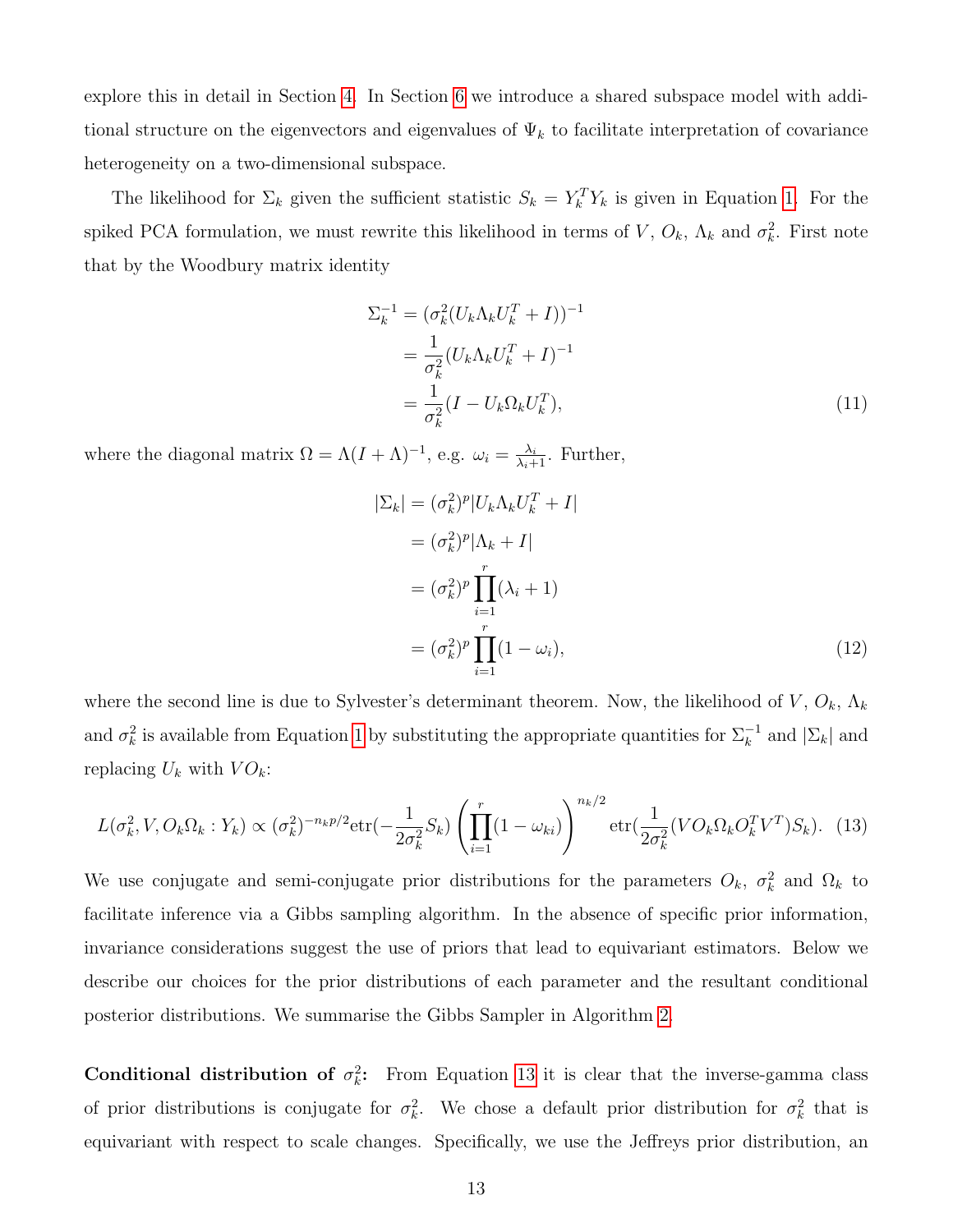improper prior with density  $p(\sigma_k^2) \propto 1/\sigma_k^2$ . Under this prior, straightforward calculations show that the full conditional distribution of  $\sigma_k^2$  is inverse-gamma $(n_k p/2, \text{tr}[S_k(I - U_k \Omega_k U_k^T)/2])$ , where  $U_k = VO_k.$ 

**Conditional distribution of**  $O_k$ **:** Given the likelihood from Equation [13,](#page-12-0) it is easy to show that the class of Bingham distributions are conjugate for  $O_k$  [\[Hoff, 2009a,](#page-41-2)[b\]](#page-41-5). Again, invariance considerations lead us to use a rotationally invariant uniform probability measure on  $\mathcal{V}_{s,p}$ . Under this uniform prior, the full conditional distribution of  $O_k$  has a density proportional to the likelihood

$$
p(O_k | \sigma_k^2, U_k, \Omega_k) \propto \text{etr}(\Omega_k O_k^T V^T [S_k / (2\sigma_k^2)] V O_k). \tag{14}
$$

This is a Bingham $(\Omega, V^T S_k V/(2\sigma^2))$  distribution on  $\mathcal{V}_{s,r}$  [\[Khatri and Mardia, 1977\]](#page-42-8). A Gibbs sampler to simulate from this distribution is given in [Hoff](#page-41-5) [\[2009b\]](#page-41-5).

Together, the prior for  $\sigma_k^2$  and  $O_k$  leads to conditional (on V) Bayes estimators  $\hat{\Sigma}(V^T S_k V)$ that are equivariant with respect to scale changes and rotations on the subspace spanned by  $V$ , so that  $\hat{\Sigma}(aWV^TS_kVW^T) = aW\hat{\Sigma}(V^TS_kV)W$  for all  $a > 0$  and  $W \in \mathcal{O}_s$  (assuming an invariant loss function). Interestingly, if  $\Omega_k$  were known (which it is not), then for a given invariant loss function the Bayes estimator under this prior minimizes the (frequentist) risk among all equivariant estimators [\[Eaton, 1989\]](#page-41-6).

Conditional distribution for  $\Omega_k$ : Here we specify the conditional distribution of the diagonal matrix  $\Omega_k = \Lambda_k (I + \Lambda_k)^{-1} = \text{diag}(\omega_{k1},...\omega_{kr})$ . We consider a uniform  $(0,1)$  prior distribution for each element of  $\Omega$ , or equivalently, an  $F_{2,2}$  prior distribution for the elements of  $\Lambda$ . The full conditional distribution of an element  $\omega_i$  of  $\Omega$  is proportional to the likelihood function

$$
p(\omega_{ki}|V, O_k, S_k) \propto_{\omega_{ki}} \left(\prod_{i=1}^r (1 - \omega_{ki})^{n_k/2}\right) \text{etr}(\frac{1}{2\sigma_k^2} (VO_k \Omega_k O_k^T V^T) S_k)
$$
(15)

$$
\propto (1 - \omega_{ki})^{n_k/2} e^{c_{ki}\omega_{ki}n_k/2},\tag{16}
$$

where  $c_{ki} = u_{ki}^T S_k u_{ki}/(n_k \sigma_k^2)$  and  $u_{ki}$  is column i of  $U_k = VO_k$ . It is straightforward to show that the density for  $(1 - \omega_{ki})$  is proportional to a gamma $(n_k/2 + 1, c_{ki}n_k/2)$  truncated at 1. Thus, we can easily sample from this distribution using inversion sampling. The behavior of the distribution for  $\omega_{ki}$  is straightforward to understand: if  $c_{ki} \leq 1$ , then the function has a maximum at  $\omega_{ki} = 0$ , and decays monotonically to zero as  $\omega_{ki} \to 1$ . If  $c_{ki} > 1$  then the function is uniquely maximized at  $(c_{ki} - 1)/c_{ki} \in (0, 1)$ . To see why this makes sense, note that the likelihood is maximized when the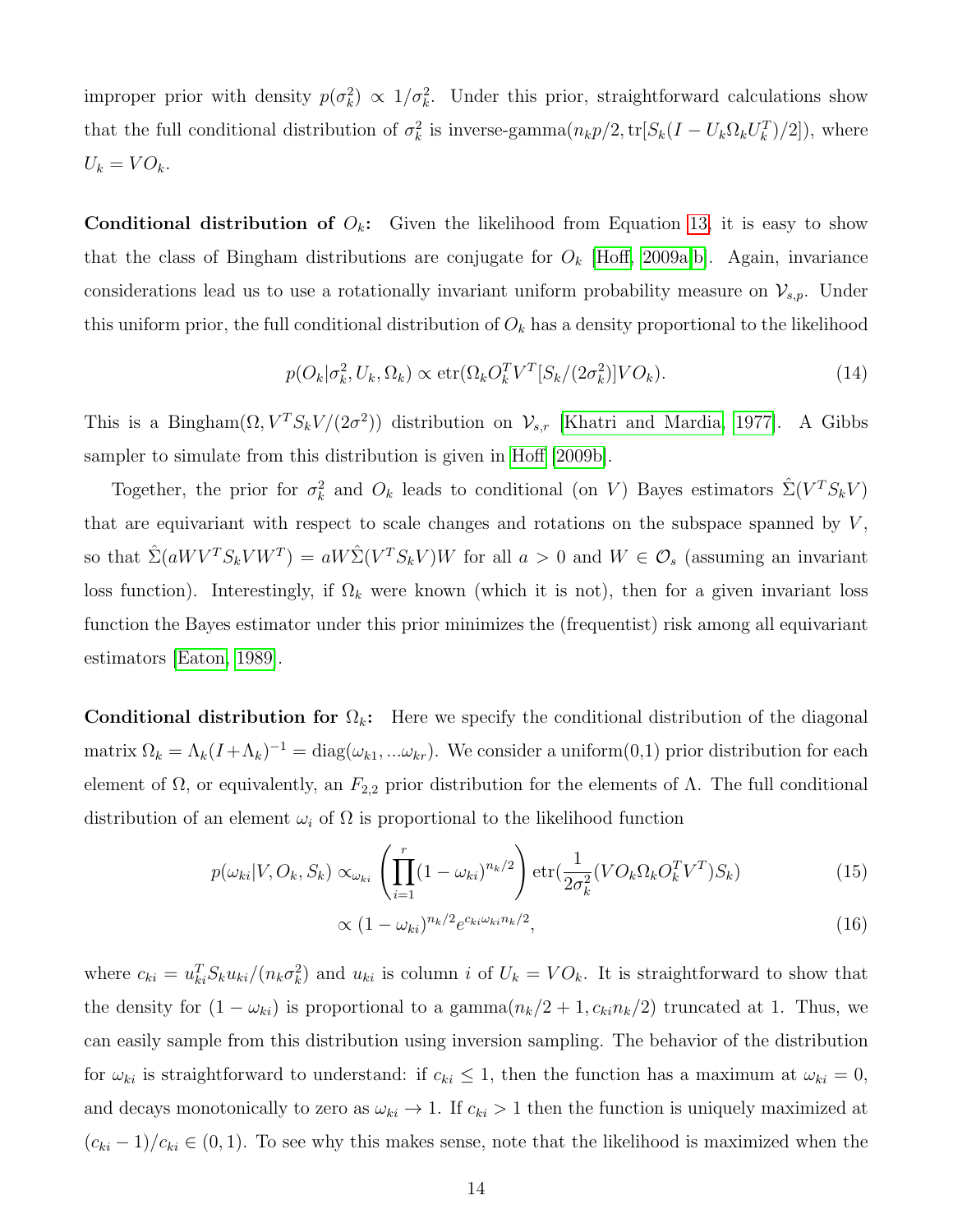Algorithm 2: Gibbs Sampler for Projected Data Covariance Matrices

Estimate  $\hat{V}$  using EM (Algorithm [1\)](#page-8-0). Initialize  $O_k, \Lambda_k, \sigma_k^2$ ;

```
for s \leftarrow 1 to number of samples do
```
for  $k \leftarrow 1$  to K do Sample  $\sigma_k^2$  from an inverse-gamma $(n_k p/2, \text{tr}[S_k(I - \hat{V}O_k \Omega_k \hat{V}^T O_k^T)/2]);$ Sample  $O_k$  from a Bingham $(\Omega, \hat{V}^T S_k \hat{V}/(2\sigma^2));$ for  $i \leftarrow 1$  to r do Sample  $(1 - \omega_{ki})$  from a gamma $(n_k/2 + 1, c_{ki}n_k/2)$  truncated at 1;  $\lambda_{ki} \leftarrow \omega_{ki}/(1-\omega_{ki})$ end end end

<span id="page-14-1"></span>columns of  $U_k$  are equal to the eigenvectors of  $S_k$  corresponding to its top r eigenvalues [\[Tipping](#page-44-6) [and Bishop, 1999\]](#page-44-6). At this value of  $U_k$ ,  $c_{ki}$  will then equal one of the top r eigenvalues of  $S_k/(n_k\sigma_k^2)$ . In the case that  $n_k \gg p$ , we expect  $S_k/(n_k\sigma_k^2) \approx \Sigma_k/\sigma_k^2$ , the true (scaled) population covariance, and so we expect  $c_{ki}$  to be near one of the top r eigenvalues of  $\Sigma_k/\sigma_k^2$ , say  $\lambda_{ki}+1$ . If indeed  $\Sigma_k$ has r spikes, then  $\lambda_{ki} > 0$ ,  $c_{ki} \approx \lambda_{ki} + 1 > 1$ , and so the conditional mode of  $w_{ki}$  is approximately  $(c_{ki}-1)/c_{ki} = \lambda_{ki}/(\lambda_{ki}+1)$ , the correct value. On the other hand, if we have assumed the existence of a spike when there is none, then  $\lambda_{ki} = 0$ ,  $c_{ki} \approx 1$  and the Bayes estimate of  $w_{ki}$  will be shrunk towards zero, as it should be. We summarise the full Gibbs sampling algorithm below.

## <span id="page-14-0"></span>4 Simulation Studies

We start with an example demonstrating how a shared subspace model can be used to identify statistically significant differences between covariance matrices on a low dimensional subspace. Here, we simulate  $K = 5$  groups of data from the shared subspace spiked covariance model with  $p = 20000$ features, a shared subspace dimension of  $s = r = 2$ ,  $\sigma_k^2 = 1$ , and  $n_k = 100$ . We fix the first eigenvalue of  $\Psi_k$  from each group to  $\lambda_1 = 1000$  and vary  $\lambda_2$ . We generate the basis for the shared subspace and the eigenvectors of  $\Psi_k$  by sampling uniformly from the Stiefel manifold. First, in Figure [2\(a\)](#page-29-0) we demonstrate the importance of the eigen-based initialization strategy proposed in Section [3.1.](#page-6-1) As an accuracy metric, we study the behavior of  $\text{tr}(\hat{V}\hat{V}^TVV^T)/s$  which is bounded by zero and one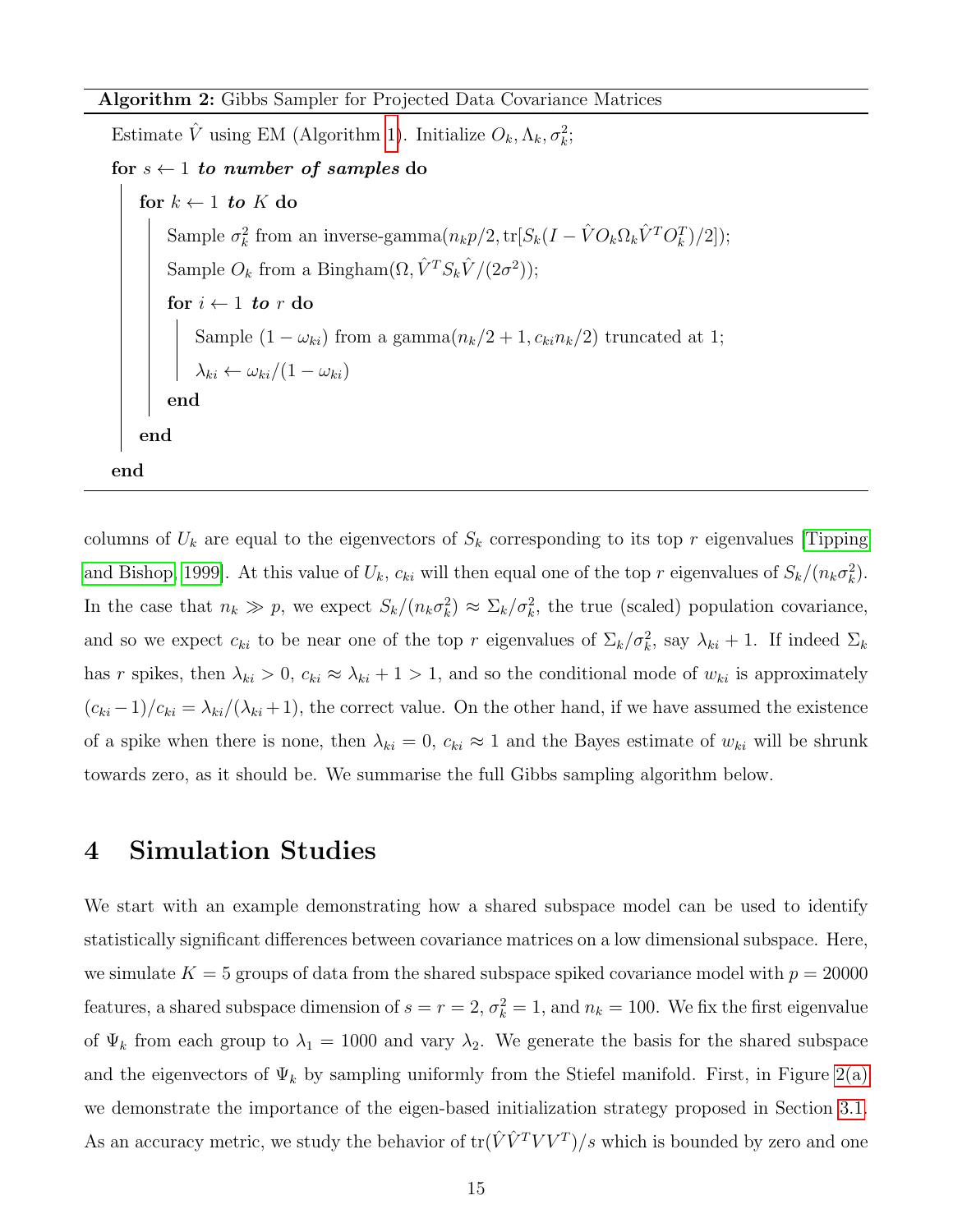and achieves a maximum of one if and only if  $\hat{V}V^T$  corresponds to the true shared subspace. In this high dimensional problem, with random initialization, we typically converge to an estimated subspace that has a similarity between 0.25 and 0.5. With the eigen-based initialization we achieve nearly perfect estimation accuracy  $(>0.95)$ .

Next, we summarize estimates of  $\Psi_k$  inferred using Algorithm [2](#page-14-1) in terms of its eigendecomposition by computing posterior distributions for the log eigenvalue ratio,  $\log(\frac{\lambda_1}{\lambda_2})$ , with  $\lambda_1 > \lambda_2$ , and the angle of the first eigenvector on this subspace,  $arctan(\frac{O_{12}}{O_{11}})$ , relative to the first column of V. In Figure [2\(b\),](#page-29-1) we depict the  $95\%$  posterior regions for these quantities from a single simulation. Dots correspond to the true log ratios and orientations of  $\hat{V}^T \Sigma_k \hat{V}$ , where  $\hat{V}$  is the maximum marginal likelihood for  $V$ . To compute the posterior regions, we iteratively remove posterior samples corresponding to the vertices of the convex hull until only 95% of the original samples remain. Non-overlapping posterior regions provide evidence that differences in the covariances are "statistically significant" between groups. In this example, the ratio of the eigenvalues of the true covariance matrices were 10 (black and red groups), 3 (green and blue groups) and 1 (cyan group). Larger eigenvalue ratios correspond to more correlated contours and a value of 1 implies isotropic covariance. Note that for the smaller eigenvalue ratio of 3, there is more uncertainty about the orientation of the primary axis. When the ratio is one, as is the case for the cyan colored group, there is no information about the orientation of the primary axis since the contours are spherical. In this simulation, the 95% regions all include the true data generating parameters. As we would hope, we find no evidence of a difference between the blue and green groups, since they have overlapping posterior regions. This means that a 95% posterior region for the difference between the groups (0,0), i.e. the model in which the angles and ratios are the same in both groups.

To demonstrate the overall validity of the shared subspace approach, we compute the frequentist coverage of these 95% Bayesian credible regions for the eigenvalue ratio and primary axis orientation using one thousand simulations. For the two groups with eigenvalue ratio  $\lambda_1/\lambda_2 = 3$  the frequentist coverage was close to nominal at approximately 0.94. For the groups with  $\lambda_1/\lambda_2 = 10$  the coverage was approximately 0.92. We did not evaluate the coverage for the group with  $\lambda_1/\lambda_2 = 1$  (cyan) since this value is on the edge of the parameter space and is not covered by the 95% posterior regions as constructed. The slight under coverage for the other groups is likely due to the fact that we infer  $VV<sup>T</sup>$  using maximum marginal likelihood, and thus ignore the extra variability due to the uncertainty about the shared subspace estimate.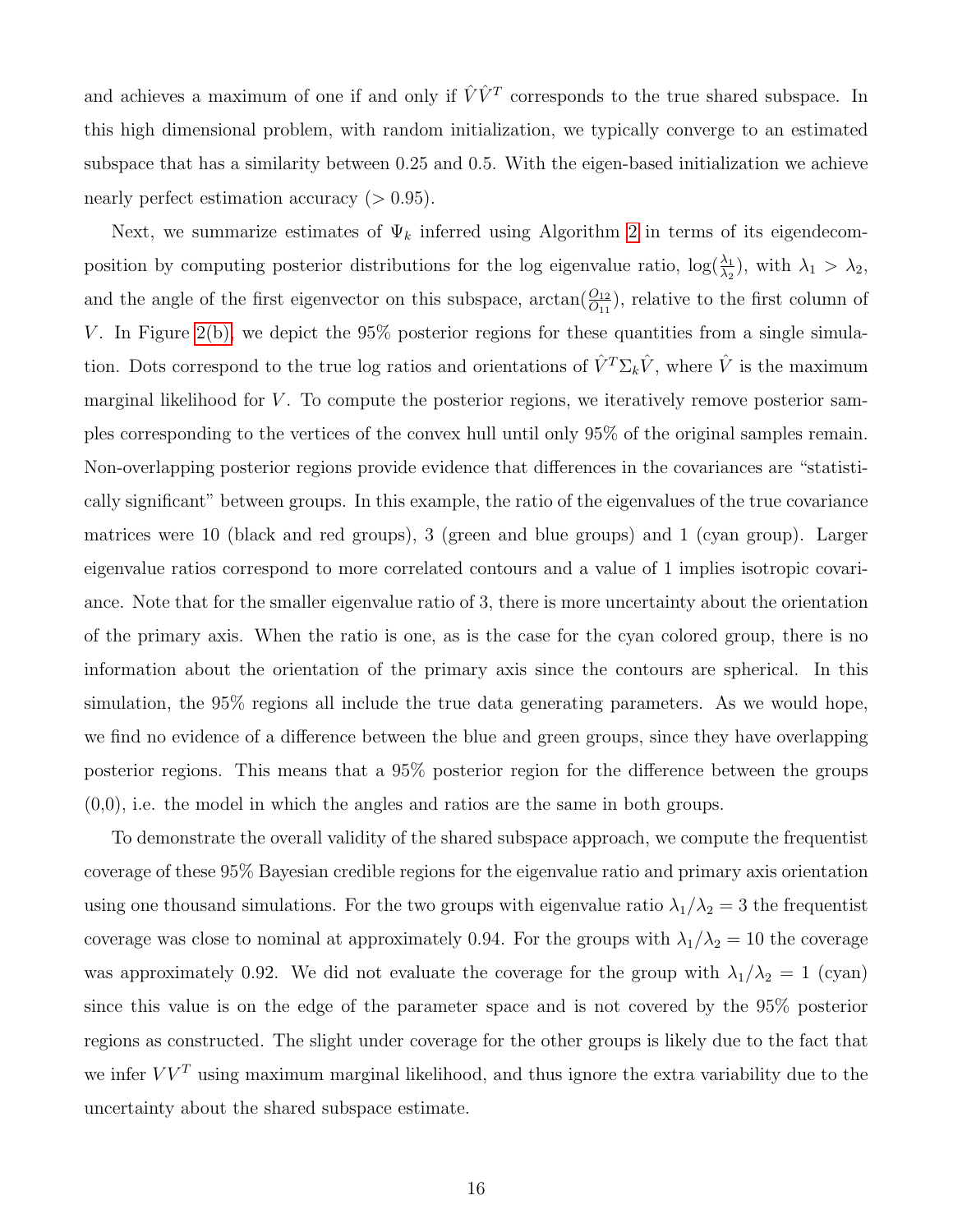#### <span id="page-16-0"></span>4.1 Rank Selection and Model Misspecification

Naturally, shared subspace inference works well when the model is correctly specified. What happens when the model is not well specified? We explore this question in silico by simulating data from different data generating models and evaluating the efficiency of various covariance estimators. In all of the following simulations we evaluate covariance estimates using Stein's loss,  $L_S(\Sigma_k, \hat{\Sigma}_k)$  =  $\text{tr}(\Sigma_k^{-1}\hat{\Sigma}_k) - \log |\Sigma_k^{-1}\Sigma_k| - p$ . Since we compute multi-group estimates, we report the average Stein's loss  $L(\Sigma_1, ..., \Sigma_K; \hat{\Sigma}_1, ..., \hat{\Sigma}_K) = \frac{1}{K} \sum_k L_S(\Sigma_k, \hat{\Sigma}_k)$ . Under Stein's loss, the Bayes estimator is the inverse of the posterior mean of the precision matrix,  $\hat{\Sigma}_k = \mathbb{E}[\Sigma_k^{-1} | S_k]^{-1}$  which we estimate using MCMC samples.

We start by investigating the behavior of our model when we underestimate the true dimension of the shared subspace. In this simulation, we generate  $K = 10$  groups of mean-zero normally distributed data with  $p = 200$ ,  $r = 2$ ,  $s = p$  and  $\sigma_k^2 = 1$ . We fix the eigenvalues of  $\Psi_k$  to  $(\lambda_1, \lambda_2) = (250, 25)$ . Although the signal variance from each group individually is preserved on a two dimensional subspace, these subspaces are not similar across groups since the eigenvectors from each group are generated uniformly from the Stiefel manifold,  $U_k \in V_{p,r}$ .

We use these data to evaluate how well the shared subspace estimator performs when we fit the data using a shared subspace model of dimension  $\hat{s} < s$ . In Figure [3\(a\)](#page-30-0) we plot Stein's risk as a function of  $\hat{s}$ , estimating the risk empirically using ten independent simulations per value of  $\hat{s}$ . The dashed blue line corresponds to Stein's risk for covariance matrices estimated independently. Independent covariance estimation is equivalent to shared subspace inference with  $\hat{s} = p$  because this implies  $VV^T = I_p$ . Although the risk is large for small values of  $\hat{s}$ , as the shared subspace dimension increases to the dimension of the feature space, that is  $\hat{s} \to p$ , the risk for the shared subspace estimator quickly decreases. Importantly, it is always true that rank( $[U_1, ..., U_K]$ )  $\leq rK$ so it can equivalently be assumed that the data were generated from a shared subspace model with dimension  $s = rK < p$ . As such, even when there is little similarity between the eigenvectors from each group, the shared subspace estimator with  $\hat{s} = rK$  will perform well, provided that we can identify a subspace,  $\hat{V}\hat{V}^T$  that is close to span( $[U_1, ..., U_K]$ ). When  $\hat{V}\hat{V}^T = \text{span}([U_1, ..., U_K])$ exactly, shared subspace estimation outperforms independent covariance estimation [\(3\(a\),](#page-30-0) dashed red line).

From this simulation, it is clear that correctly specifying the dimension of the shared subspace is important for efficient covariance estimation. When the dimension of the shared subspace is too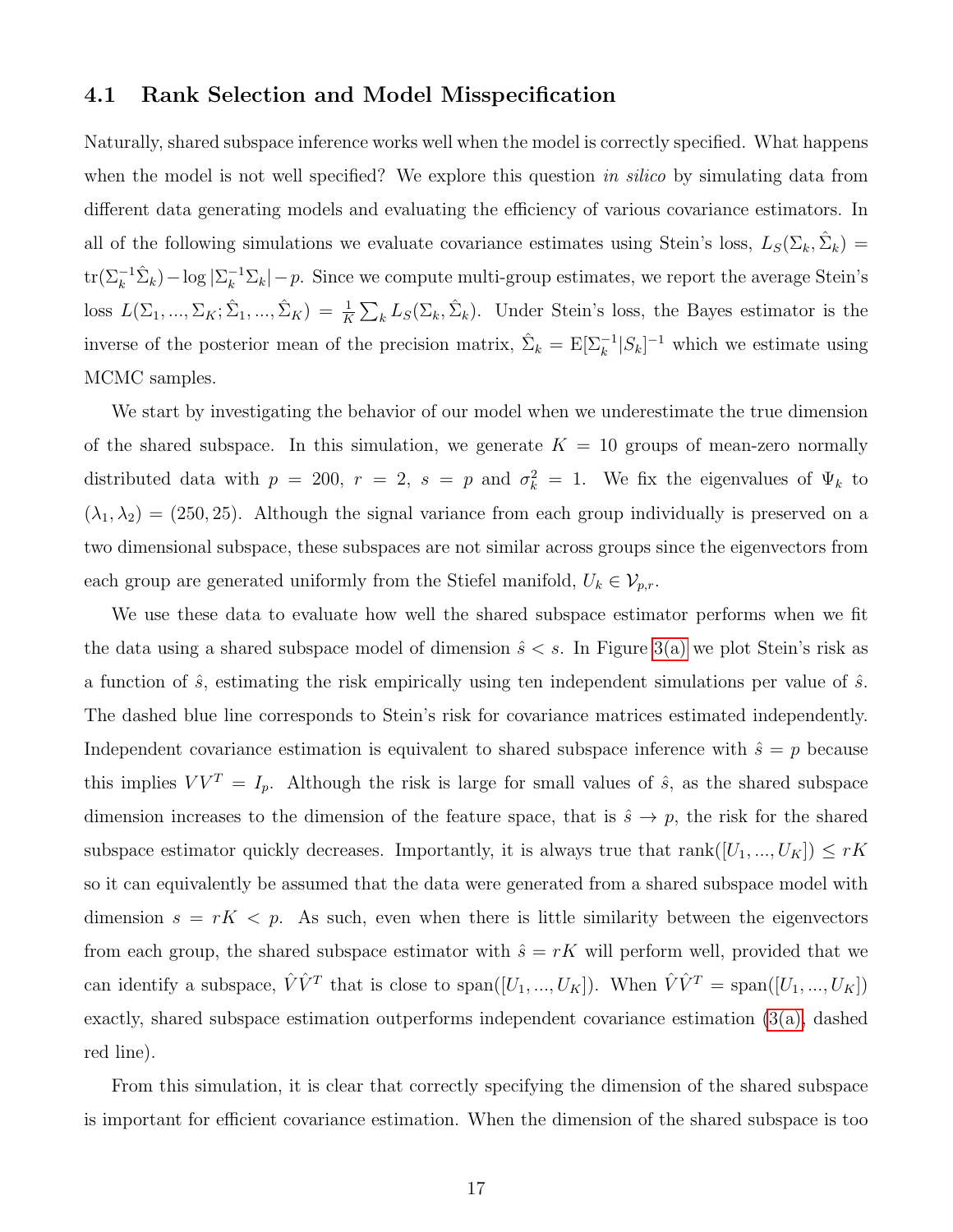small, we accrue higher risk. The goodness of fit statistic,  $\gamma(Y_k : \hat{V}, \hat{\sigma_k}^2)$ , can be used to identify when a larger shared subspace is warranted. When  $\hat{s}$  is too small,  $\gamma(Y_k : \hat{V}, \hat{\sigma_k}^2)$  will be substantially smaller than one for at least some of the groups, regardless of  $\hat{V}$  (e.g. Figure [3\(b\)\)](#page-30-1). When  $\hat{s}$  is large enough, we are able to use maximum marginal likelihood to identify a shared subspace which preserves most of the variation in the data for all groups (Figure  $3(c)$ ). Thus, for any estimated subspace, the goodness of fit statistic can be used to identify the groups that can be fairly compared on this subspace and whether we would benefit from fitting a model with a larger value of  $\hat{s}$ .

Finally, in the appendix, we include a some additional misspecification results. In particular, we consider two cases in a 10 group analysis: one case in which 7 groups share a common subspace but the other three do not, and a second case in which five groups share one common two dimensional subspace, and the other five groups share a different two dimensional subspace (see Figures [8](#page-35-0) and [9\)](#page-36-0). Briefly, these results indicate that when only some of the groups share a common subspace, we can still usually identify both the existence of the subspace(s) shared by those groups. We can also identify which groups do not share the space, using the goodness of fit metric. When there are multiple relevant shared subspaces, we can often identify those distinct modes using a different subspace initialization for the EM algorithm.

Model Comparison and Rank Estimation: Clearly, correct specification for the rank of the shared subspace is important for efficient inference. So far in this section, we have assumed that the group rank, r, and shared subspace dimension, s, are fixed and known. In practice this is not the case. Prior to fitting a model we should estimate these quantities. Standard model selection methods can be applied to select the both s and r. Common approaches include cross validation and information criteria like AIC and BIC. However, these approaches are computationally intensive since they require fitting the model for each value of  $s$  and  $r$ . Here, we estimate the model dimensions by applying an asymptotically optimal (in mean squared error) singular value threshold for low rank matrix recovery with noisy data [\[Gavish and Donoho, 2014\]](#page-41-7). This rank estimator is a function of the median singular value of the data matrix and the ratio  $\alpha_k = p/n_k$ . Note that under the shared subspace model, the scaled and pooled data described in section [3.1](#page-6-1) can be expressed as  $Y_{pooled} = X + Z$  where V are the left singular values of X and Z is a noise matrix with zero mean and variance one. This is the setting in which [Gavish and Donoho](#page-41-7) [\[2014\]](#page-41-7) develop a rank estimation algorithm, and so it can be appropriately applied to  $Y_{pooled}$  to estimate s.

Using this rank estimation approach, we conduct a simulation which demonstrates the relative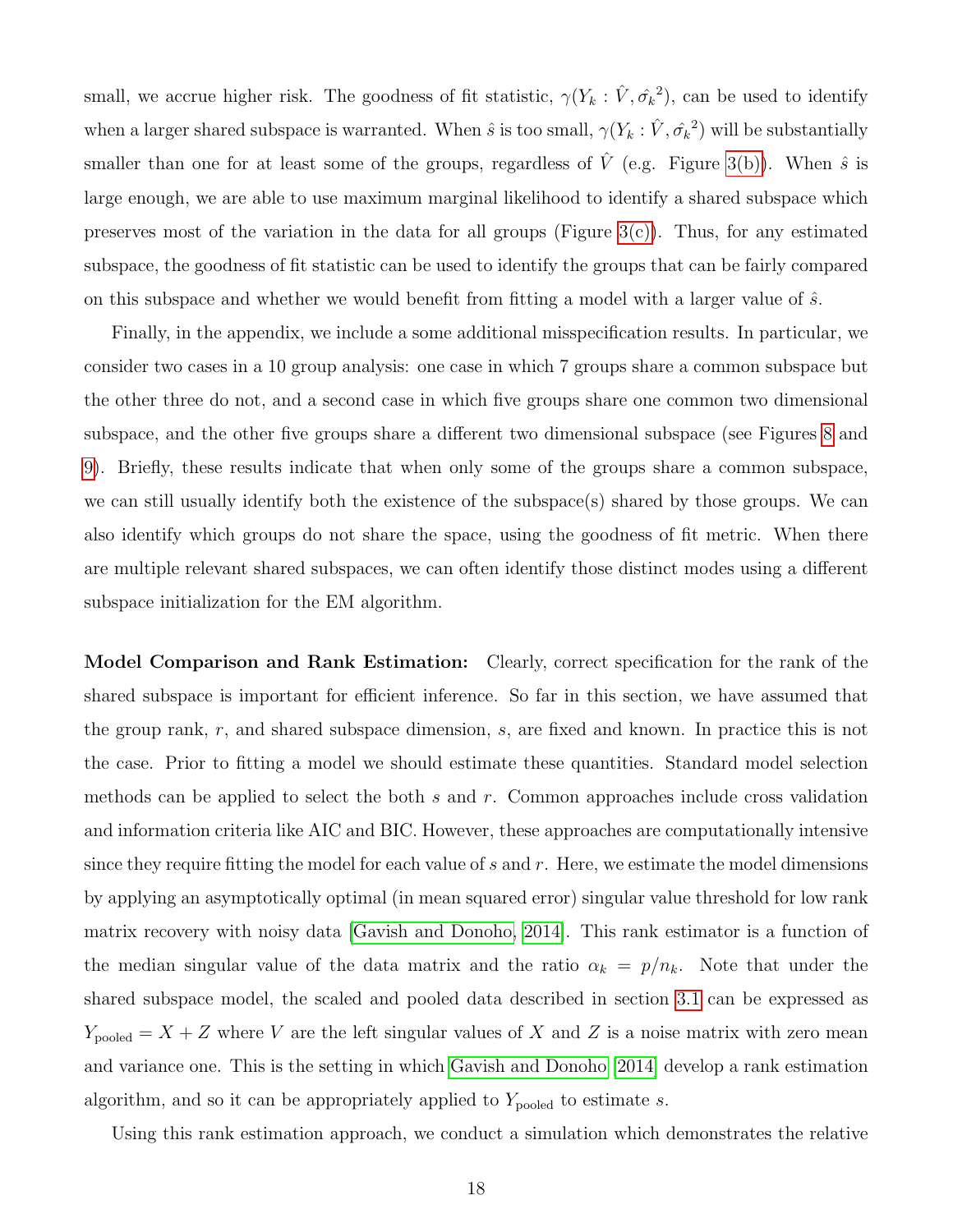<span id="page-18-0"></span>Table 1: Stein's risk (and 95% loss intervals) for different inferential models and data generating models with varying degrees of between-group covariance similarity. For each of  $K = 10$  groups, we simulate data from three different types of shared subspace models. For each of these models,  $p = 200, r = 2, \sigma_k^2 = 1$  and  $n_k = 50$ . We also fit the data using three different shared subspace models: a model in which s, r and  $VV<sup>T</sup>$  are all estimated from the data ("adaptive"), a spiked covariance model in which the covariance matrices from each group are assumed to be identical  $(\hat{\Sigma}_k = \hat{\Sigma})$  and a model in which we assume the data do *not* share a lower dimensional subspace across groups (i.e.  $\hat{s} = p$ ). The estimators which most closely match the data generating model have the lowest risk (diagonal) but the adaptive estimator performs well relative to the alternative misspecified model.

|                                                 | Adaptive      | $\hat{\Sigma}_k = \hat{\Sigma}$                          | $\hat{s} = p$    |
|-------------------------------------------------|---------------|----------------------------------------------------------|------------------|
| $\overline{\mathbf{e}}$ $s=r=2$                 | 0.8(0.7, 0.9) | $2.1$ $(1.7, 2.6)$                                       | 3.0 $(2.9, 3.2)$ |
| $\sum s = r = 2, \sum_k = \sum  0.8(0.7, 0.9) $ |               | 0.7(0.6, 0.8)                                            | 3.0 $(2.9, 3.2)$ |
| $\frac{1}{6}$ $s = p = 200$                     |               | 7.1 $(6.2, 8.0)$   138.2 $(119, 153)$   3.0 $(2.9, 3.2)$ |                  |

performance of shared subspace group covariance estimation under different data generating models. We consider three different shared subspace data models: 1) a low dimensional shared subspace model with  $s = r$ ; 2) a model in which the spiked covariance matrices from all groups are identical, e.g.  $\Sigma_k = \Sigma = U \Lambda U^T + \sigma^2 I$ ; and 3) a full rank shared subspace model with  $s = p$ .

We estimate group-level covariance matrices from simulated data using three different variants of the shared subspace model. For each of these fits we estimate  $r$ . First, we estimate a single spiked covariance matrix from the pooled data and let  $\hat{\Sigma}_k = \hat{\Sigma}$ . Second, we fit the full rank shared subspace model. This corresponds to a procedure in which we estimate each spiked covariance matrix independently, since  $s = p$  implies  $VV^T = I_p$ . Finally, we use an "adaptive" shared subspace estimator, in which we estimate both  $s, r$  and  $VV<sup>T</sup>$ .

Since full rank estimators do not scale well, we compare the performance of various estimators on a simulated data set with only  $p = 200$  features. We also assume for  $r = 2$  spikes,  $\sigma_k^2 = 1$ , and  $n_k = 50$ . We fix the non-zero eigenvalues of  $\Psi_k$  to  $(\lambda_1, \lambda_2) = (250, 25)$ . We simulate 100 independent data sets for each data generating mechanisms. In Table [1](#page-18-0) we report the average Stein's risk and corresponding 95% loss intervals for the estimates derived from each of these inferential models.

As expected, the estimates with the lowest risk are derived from the inferential model that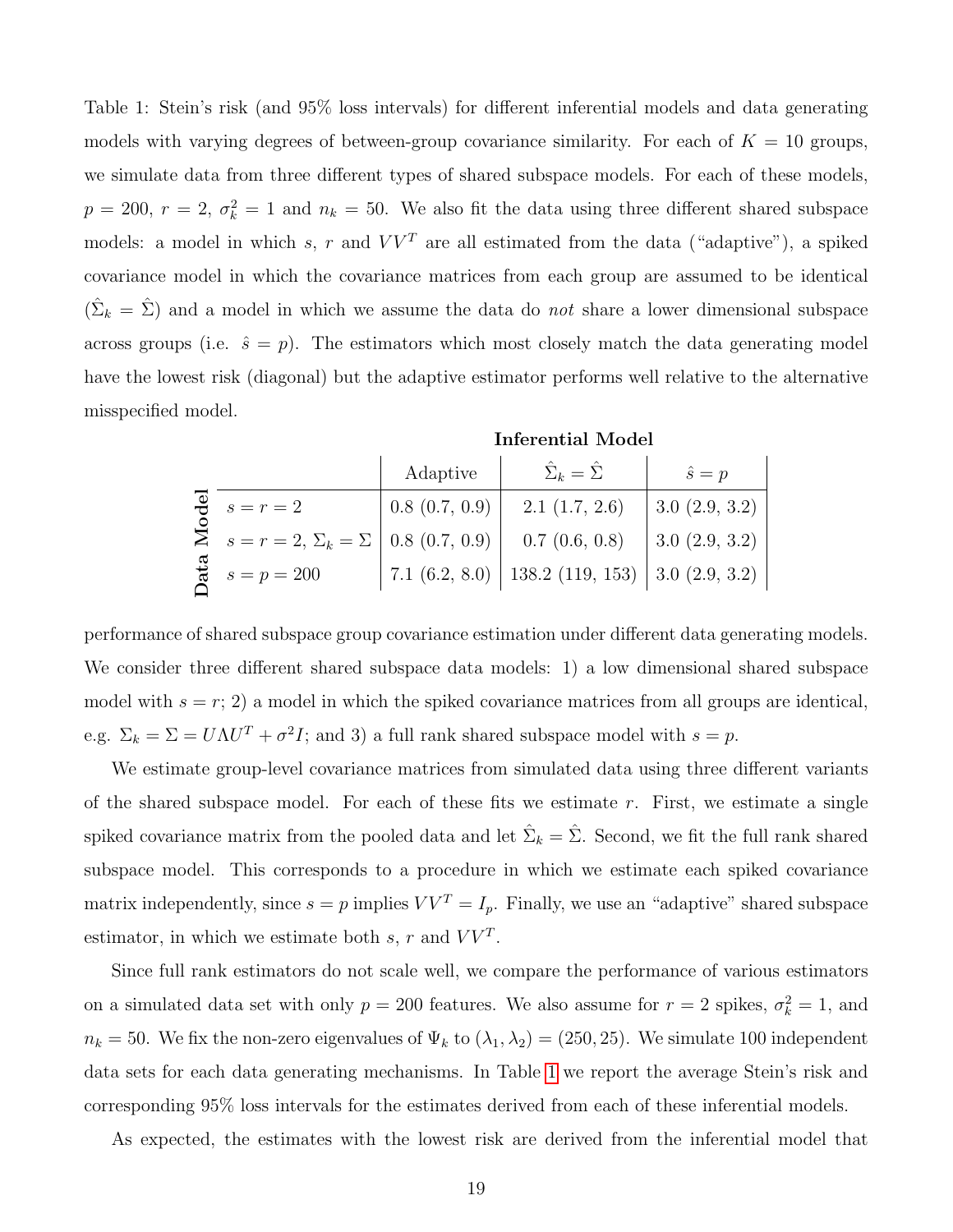most closely match the data generating specifications. However, the adaptive estimator has small risk under model misspecification relative to the alternatives. For example, when  $\Sigma_k = \Sigma$ , the adaptive shared subspace estimator has almost four times smaller risk than the full rank estimator, in which each covariance matrix is estimated independently. When the data come from a model in which  $s = p$ , that is, the eigenvectors of  $\Psi_k$  are generated uniformly from  $V_{p,r}$ , the adaptive estimator is over an order of magnitude better than the estimator which assumes no differences between groups. These results suggest that empirical Bayes inference for  $VV<sup>T</sup>$  combined with the rank estimation procedure suggested by [Gavish and Donoho](#page-41-7) [\[2014\]](#page-41-7) can be widely applied to group covariance estimation because the estimator adapts to the amount of similarity across groups. Thus, shared subspace estimation can be an appropriate and computationally efficient choice when the similarity between groups is not known a priori.

Finally, in addition to potential statistical efficiency gains, the empirical Bayes shared subspace estimator has significant computational advantages. In particular, the total run time for empirical Bayes inference of the shared subspace is significantly smaller than full Bayesian inference for a  $p \times r$ dimensional subspace (e.g. Bayesian probabilistic PCA with  $s = p$ ), in particular for larger values of p. Given the difficulty of Bayesian inference on the Stiefel manifold, for large p, probabilistic principal component analysis quickly becomes infeasible. Empirical Bayes inference enables efficient optimization for  $\hat{V}$  and Bayesian inference on the lower dimensional shared subspace (See Figure [10,](#page-37-0) Appendix B, for typical run times).

## <span id="page-19-0"></span>5 Reduction of Asymptotic Bias Via Pooling

Recently, there has been an interest in the asymptotic behavior of PCA-based covariance estimators in the setting in which  $p, n \to \infty$  with  $p/n = \alpha$  fixed. Specifically, in the spiked covariance model it is known that when  $p$  and  $n$  are both large, the leading eigenvalues of the sample covariance matrix are positively biased and the empirical eigenvectors form a non-zero angle with the true eigenvectors [\[Baik and Silverstein, 2006,](#page-40-5) [Paul, 2007\]](#page-43-4). Although this fact also implies that the shared subspace estimators are biased, a major advantage of shared subspace inference over independent estimation of multiple covariance matrices is that we reduce the asymptotic bias, relative to independently estimated covariance matrices, by pooling information across groups. The bias reduction appears to be especially large when there is significant heterogeneity in the first s eigenvectors of the projected covariance matrices.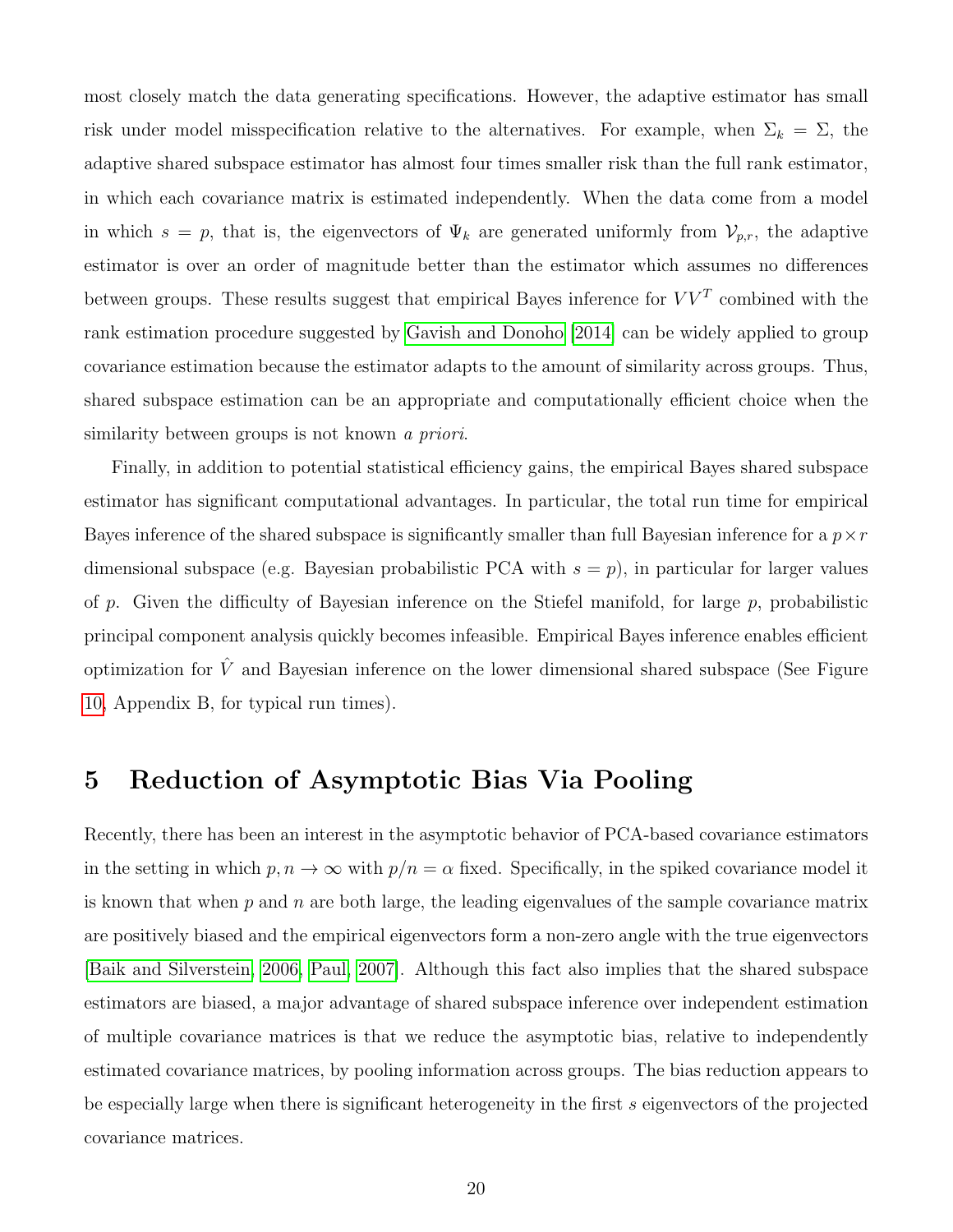Throughout this section we assume K groups of data each with  $n_k = n$  observations per group and s a fixed constant. First, note that if  $\hat{V}\hat{V}^T$  corresponds to the true shared subspace, then estimates  $\hat{\psi}_k$  derived using the methods presented in Section [3.2](#page-11-0) will consistently estimate  $\psi_k$  as  $n \to \infty$  regardless of whether p increases as well because  $Y_kV$  has a fixed number of columns. For this reason, we focus explicitly on the accuracy of  $\hat{V} \hat{V}^T$  (derived using the maximum marginal likelihood algorithm presented in Section [3.1\)](#page-6-1) as a function of the number of groups  $K$  when both  $p$ and  $n$  are of the same order of magnitude and much larger than  $s$ . As an accuracy metric, we again study the behavior of  $\text{tr}(\hat{V}\hat{V}^TVV^T)/s$  which is bounded by zero and one and achieves a maximum of one if and only if  $\hat{V}\hat{V}^T$  corresponds to the true shared subspace.

**Conjecture 1.** Assume that the first s eigenvalues from each of K groups are identical with  $\lambda_i$  $\sigma^2(1+\sqrt{\alpha})$ . Then, for  $p/n \to \alpha$  and  $p,n \to \infty$ ,  $tr(\hat{V}\hat{V}^T V V^T)/s \stackrel{a.s.}{\to} \xi$  with

<span id="page-20-0"></span>
$$
1 > \xi \ge \frac{1}{s} \sum_{i=1}^{s} \left( 1 - \frac{\alpha}{K(\lambda_i - 1)^2} \right) / \left( 1 + \frac{\alpha}{K(\lambda_i - 1)} \right). \tag{17}
$$

We prove that the lower bound in [17](#page-20-0) is in fact achieved when  $Y_k$  are identically distributed and show in simulation that the subspace accuracy exceeds this bound when there is variation in the eigenvectors across groups. In the case of i.i.d. groups, let the covariance matrix  $\Sigma_k = \Sigma$  have the shared-subspace form given in Equation [2](#page-4-2) and without loss of generality let  $\psi_k = \psi$  be a diagonal matrix (e.g assume the columns of V align with the eigenvectors of  $\Sigma$ ). In this case, the complete data likelihood of  $V$  (Equation [5\)](#page-7-0) can be rewritten as

$$
\ell(V) = \frac{1}{2} \sum_{k} \text{tr}\left((\frac{1}{\sigma^2}I - M^{-1})V^T S_k V\right)
$$

$$
= \frac{1}{2} \text{tr}\left(DV^T (\sum_{k} S_k) V\right).
$$

where  $\sum_{k=1}^{K} S_k \sim \text{Wish}(\Sigma, Kn)$ . Since  $\psi$  is diagonal and  $\sigma^2 = 1$ ,  $M = \sigma^2(\psi + I)$  is diagonal and thus  $D = (\frac{1}{\sigma^2}I - M^{-1})$  is also diagonal with entries  $0 < d_i < 1$  of decreasing magnitude.

Then, the solution to

$$
\hat{V}^{(k)} = \underset{\widetilde{V} \in \mathcal{V}_{p,s}}{\operatorname{argmax}} \operatorname{tr} \left( D\widetilde{V}^T \sum_{k} (S_k) \widetilde{V} \right).
$$

has  $\hat{V}^{(k)}$  equal to the first s eigenvectors of  $\sum_{k} S_k$ . This is maximized when the columns of V match the first empirical eigenvectors of  $\sum_k S_k$  and has a maximum of  $\sum_{i=1}^r d_i \ell_i$  where  $\ell_i$  is the *i*th eigenvalue of  $\sum_k S_k$ . Using a result from [Paul](#page-43-4) [\[2007\]](#page-43-4), it can be shown that as long as  $\lambda_i > \sigma^2(1+\sqrt{\alpha})$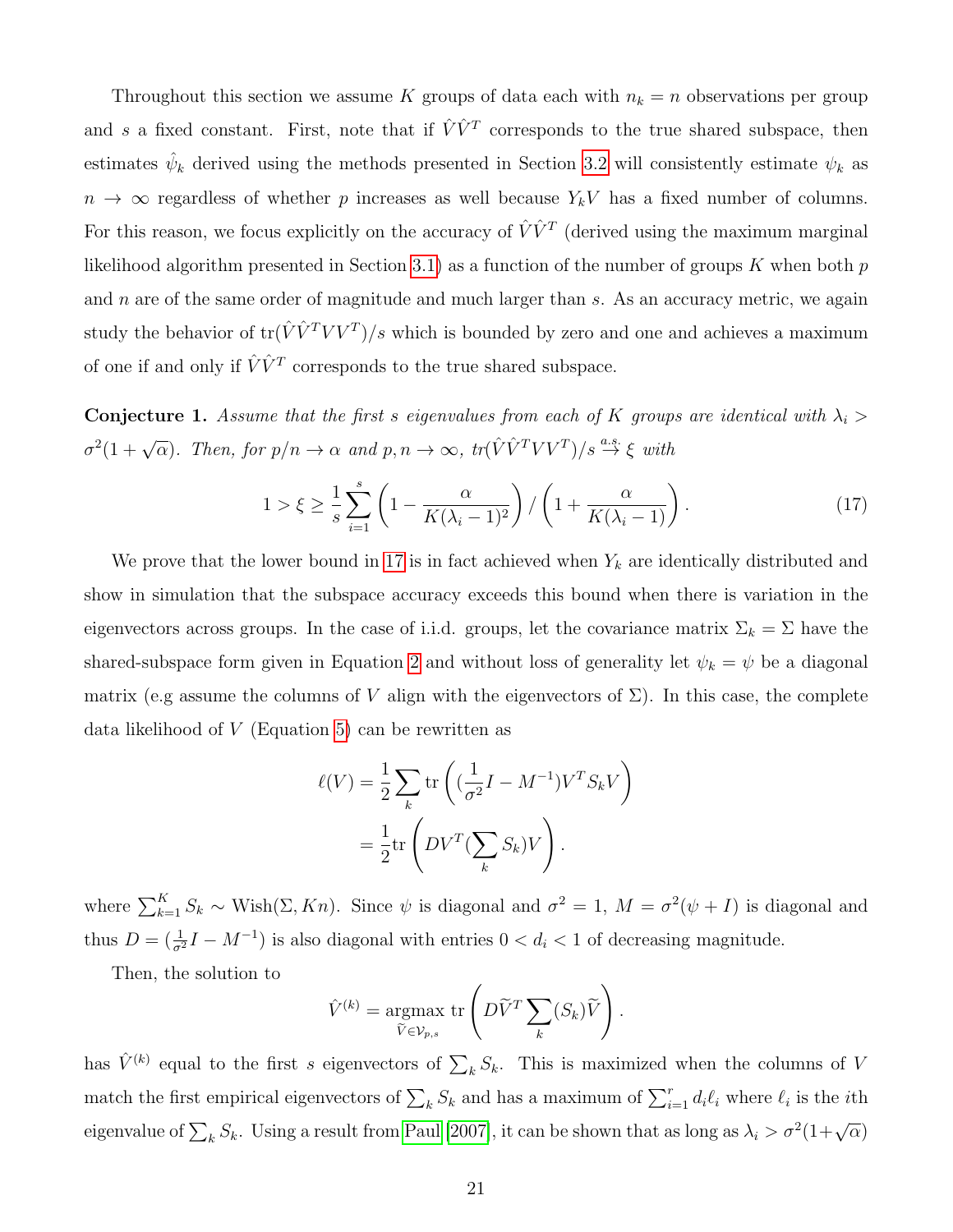where  $\lambda_i$  is the *i*th eigenvalue of  $\Sigma_k$ , the asymptotic inner product between the *i*th sample eigenvector and the ith population eigenvector approaches a limit that is almost surely less than one

<span id="page-21-0"></span>
$$
|\langle \hat{V}_i, V_i \rangle| \stackrel{a.s.}{\rightarrow} \sqrt{\left(1 - \frac{\alpha}{K(\lambda_i - 1)^2}\right) / \left(1 + \frac{\alpha}{K(\lambda_i - 1)}\right)}
$$

As such, we can express asymptotic shared subspace accuracy for the identical groups model as

$$
\operatorname{tr}(\hat{V}\hat{V}^T V V^T)/s = \frac{1}{s} \sum_{i=1}^s |\langle \hat{V}_i, V_i \rangle|^2
$$
  

$$
\xrightarrow{\alpha.s.} \frac{1}{s} \sum_{i=1}^s \left(1 - \frac{\alpha}{K(\lambda_i - 1)^2}\right) / \left(1 + \frac{\alpha}{K(\lambda_i - 1)}\right). \tag{18}
$$

Here, the accuracy of the estimate depends on  $\alpha$ , K and the magnitude of the eigenvalues, with the bias naturally decreasing as the number of groups increases. Most importantly, Equation [18](#page-21-0) provides a useful benchmark for understanding the bias of shared subspace estimates in the general setting in which  $\psi_k$  varies across groups. Our conjecture that the subspace accuracy is larger than the lower bound when the eigenvectors between groups are variable is consistent with our simulation results.

In Figure [4](#page-31-0) we depict the subspace accuracy metric  $\text{tr}(\hat{V} \hat{V}^T V V^T)/s$  and benchmark

$$
\frac{1}{s} \sum_{i=1}^{s} \left( 1 - \frac{\alpha}{K(\lambda_i - 1)^2} \right) / \left( 1 + \frac{\alpha}{K(\lambda_i - 1)} \right)
$$

for simulated multi-group data generated under the shared subspace model with  $s = 2$ ,  $n = 50$ ,  $p =$ 200 and three different sets of eigenvalues. For each covariance matrix, the eigenvectors of  $\psi_k$  were sampled uniformly from Stiefel manifold  $\mathcal{V}_{2,2}$ . When  $\psi_k$  is isotropic (green) the subspace similarity metric closely matches the benchmark since the assumptions used to derive this asymptotic result are met. However, when the eigenvectors of  $\psi_k$  vary significantly across groups and  $\lambda_1 \gg \lambda_2$ , the subspace accuracy can far exceed this benchmark (blue). Intuitively, when the first eigenvectors of two different groups are nearly orthogonal, each group provides a lot of information about orthogonal directions on  $VV^T$  and so the gains in accuracy exceed those that you would get by estimating the subspace from a single group with  $K$  times the sample size. In general the accuracy of shared subspace estimates depends on the variation in the eigenvectors of  $\psi_k$  across groups as well as the magnitude of the eigenvalues and matrix dimensions  $p$  and  $n_k$ . Although the shared subspace estimator improves on the accuracy of individually estimated covariance matrices, estimates can still be biased when  $\alpha$  is very large or the eigenvalues of  $\Sigma_k$  are very small for all k. In practice, one should estimate the approximate magnitude of the bias using the inferred eigenvalues of  $\Sigma_k$ . When these inferred eigenvalues are significantly larger than  $\hat{\sigma}_k^2(1+\sqrt{\alpha/K})$  the bias will likely be small.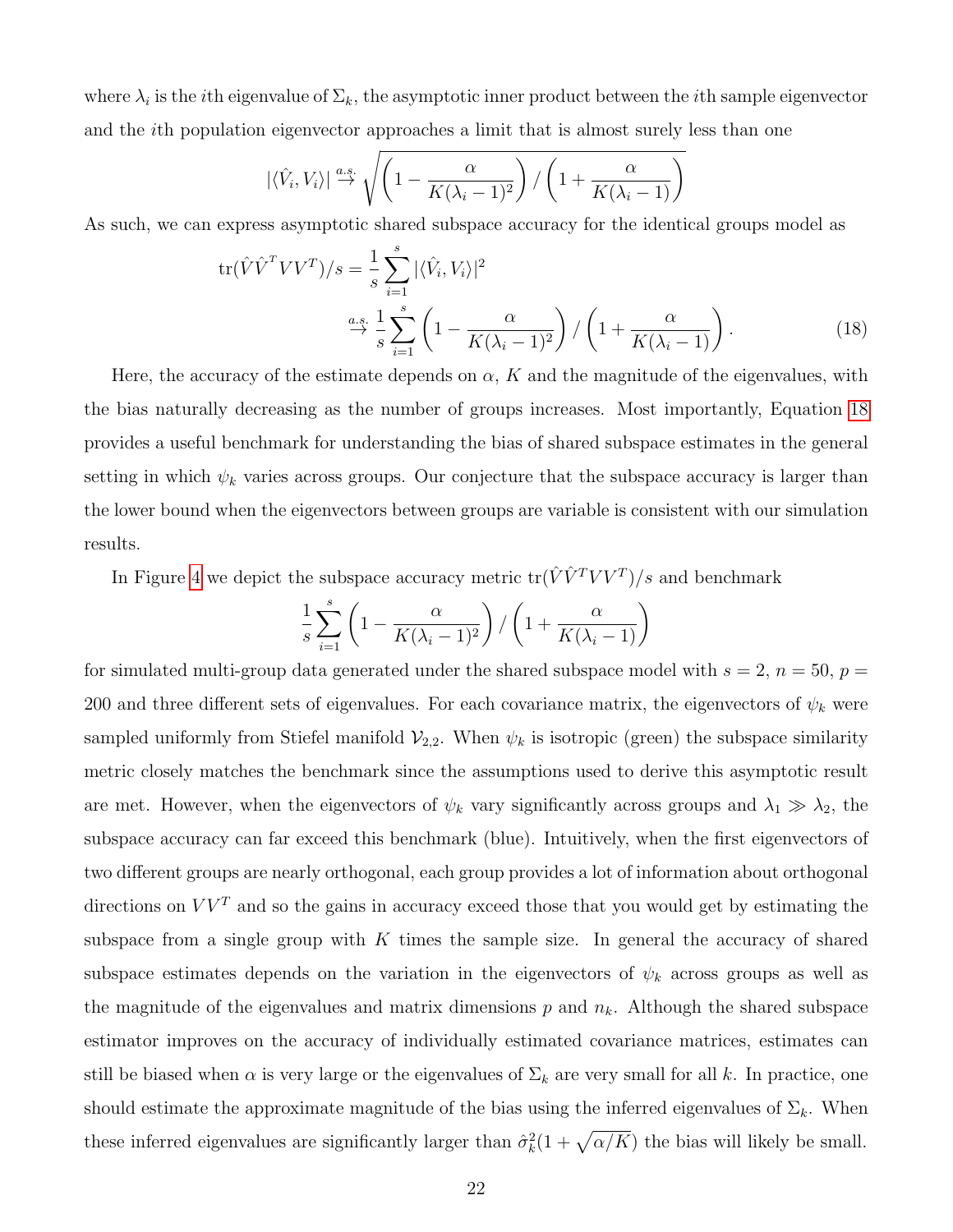## <span id="page-22-0"></span>6 Analysis of Gene Expression Data

We demonstrate the utility of the shared subspace covariance estimator for exploring differences in the covariability of gene expression levels in young adults with different subtypes of pediatric acute lymphoblastic leukemia (ALL) [\[Yeoh et al., 2002\]](#page-44-7). Quantifying biological variation across different subtypes of leukemia is important for assigning patients to risk groups, proposing appropriate treatments, and developing a deeper understanding of the mechanisms underlying these different types of cancer. The majority of studies have focused on mean level differences between expression levels. In particular, mean-level differences can be useful for identifying leukemia subtypes. However, differences in the covariance structure across groups can be induced by interactions between important unobserved variables. Covariance analysis is particularly important when the effects of unobserved variables, like disease severity, disease progression or unmeasured genetic confounders, dominate mean level differences across groups. In this analysis, we explicitly remove the mean from the data and look for differences in the covariance structure of the gene expression levels.

The data we analyze were generated from 327 bone marrow samples analyzed on an Affymetrix oligonucleotide microarray with over 12,000 probe sets. Preliminary analysis using mean differences identified clusters corresponding to distinct leukemia subtypes: BCR-ABL, E2A-PBX1, hyperdiploid, MLL, T-ALL, TEL-AML1. 79 patients were assigned to a seventh group for unidentified subtypes ("Others"). We use these labels to stratify the observations into seven groups with corresponding sample sizes of  $n = (15, 27, 64, 20, 43, 79, 79)$ .

Although there are over 12,000 probes on the microarray, the vast majority of gene expression levels are missing. Thus, we restrict our attention to the genes for which less than half of the values are missing and use Amelia, a software package for missing value imputation, to fill in the remaining missing values [\[Honaker et al., 2011\]](#page-42-9). Amelia assumes the data is missing at random and that each group is normally distributed with a common covariance matrix. Since imputation is done under the assumption of covariance homogeneity, any inferred differences between groups are unlikely to be an artifact of the imputation process. We leave it to future work to incorporate missing data imputation into the shared subspace inference algorithm. After removing genes with very high percentages of missing values,  $p = 3124$  genes remain. Prior to analysis, we de-mean both the rows and columns of the gene expression levels in each group.

We apply the rank selection criteria discussed in Section [4.1](#page-16-0) and proposed by [Gavish and Donoho](#page-41-7) [\[2014\]](#page-41-7) to the pooled expression data (i.e. data from all groups combined) to decide on an appropriate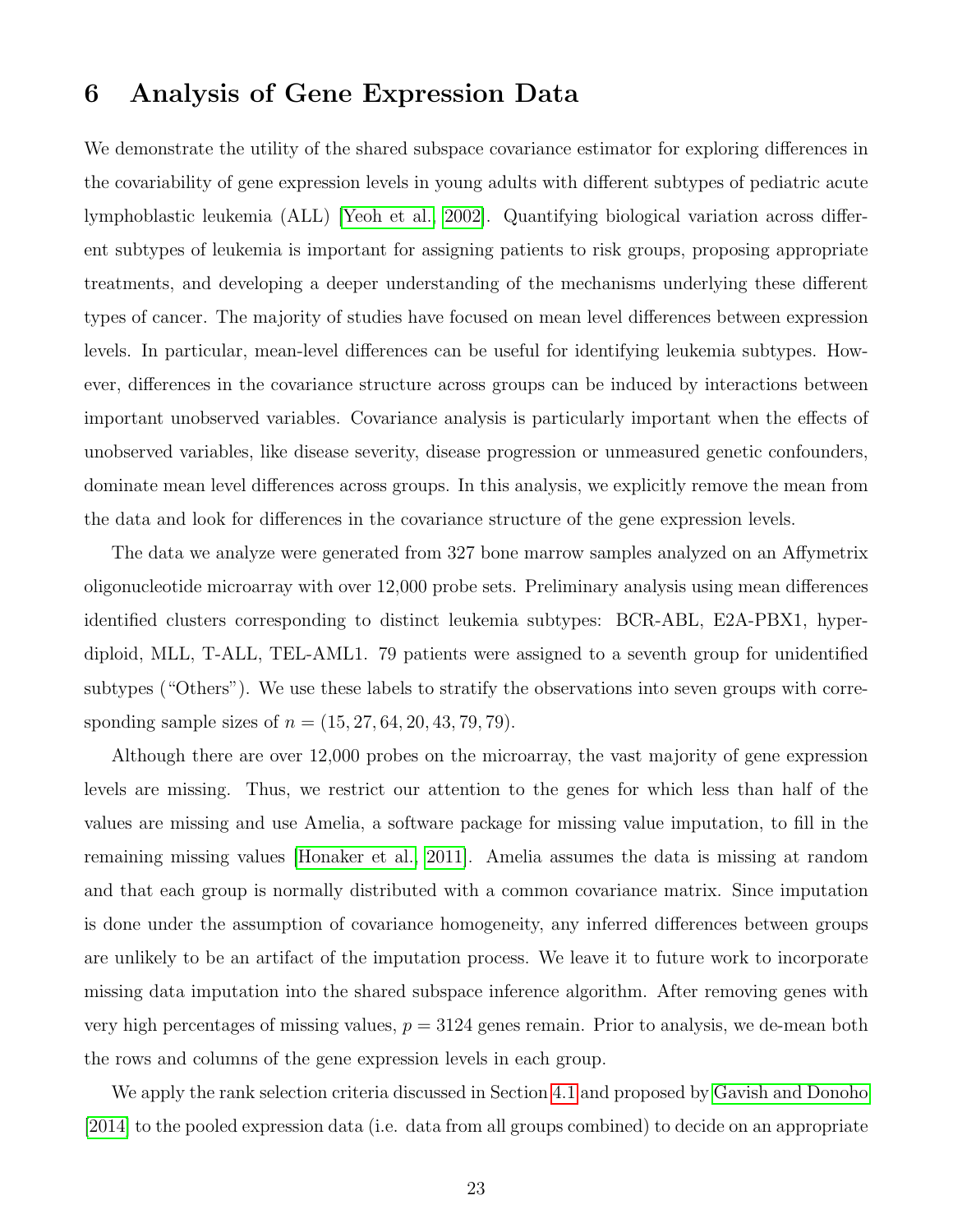value for the shared subspace. This procedure yields  $s = 45$  dimensions<sup>[1](#page-23-0)</sup>. We run Algorithm [1](#page-8-0) to estimate the shared subspace, and then use Bayesian inference (Algorithm [2\)](#page-14-1) to identify differences between groups on the inferred subspace. Together, the run time for the full empirical Bayes procedure (both algorithms) took less than 10 minutes on a 2017 Macbook Pro.

Using the goodness of fit metric, we find that a 45-dimensional shared subspace dimension that explains over 90% of the estimated variation in the top s eigenvectors of  $\Sigma_k$ , suggesting that the rank selection procedure worked reasonably well (Figure  $11(a)$ , Appendix B). To further validate the utility of shared subspace modeling, we look at how informative the projected data covariance matrices are for predicting group membership. For an observation  $Y_i$ , we compute the probability, assuming uniform prior distribution over group membership, that  $Y_i$  came from group k as  $P(Y_i \text{ from group } k) = \frac{|\Psi_k|^{-1/2} \text{etr}(-1/2(Y_i \hat{V})^T \Psi_k^{-1} Y_i \hat{V})}{\sum (|\Psi_k|^{-1/2} \text{etr}'(-1/2(Y_i \hat{V})^T \Psi_k^{-1} Y_i \hat{V})}$  $\frac{|\Psi_k|^{-1/2}$ etr( $-1/2$ ( $Y_iV$ )<sup>-</sup> $\Psi_k$ <sub>r</sub><sup>1</sup>iv)</sup>). We correctly identified the leukemia type in all samples, which provides further confirmation that this subspace provides enough predictive power to easily distinguish groups.

In addition, we quantified differences amongst the projected data covariances using the Frobenius norm,  $||\Psi_k - \Psi_j||_F$  for all pairs of the seven groups. We use these distances to compute a hierarchical clustering dendrogram of the groups (Figure [11\(b\),](#page-38-1) Appendix B). The hierarchical clustering reveals that BCR-ABL, E2A-PBX1, TEL-AML1 and hyperdiploid, which correspond to B lineage leukemias, cluster together. T-ALL, the T lineage leukemia, and MLL, the mixed lineage leukemia, appear the most different [\[Dang, 2012\]](#page-41-8). To further verify that the inferred subspace relates to relevant biological processes, we conducted gene set enrichment analysis using the observed magnitudes of the loadings for the genes on the 45 basis vectors [\[Subramanian et al., 2005\]](#page-44-8) and using gene sets defined by the Gene Ontology Consortium [\[Consortium et al., 2004\]](#page-40-9). Gene set analysis on the magnitudes of gene loadings identified dozens of pathways (FDR < 0.01, [\[Storey et al.,](#page-44-9) [2003\]](#page-44-9)). Nearly every identified pathway relates to the immune response or cell growth (Figure [12,](#page-39-0) Appendix B), for example B and T cell proliferation (GO:0042100, GO:0042102), immunoglobin receptor binding (GO:0034987) and cellular response to cytokine stimulus (GO:0071345) to name only a few. Together, all of these results suggest that in this application there is indeed significant differences in the covariability between genes for each the of groups, with biologically plausible underpinnings. Consequently, there is value in exploring what underlies those differences.

We next demonstrate how we can explore significant a *posteriori* differences between the groups

<span id="page-23-0"></span><sup>&</sup>lt;sup>1</sup>Note that for some groups,  $n_k < 45$ , in which case we infer the rank  $r = \min(n_k, s)$  s  $\times$  s matrix  $\Psi_k$ .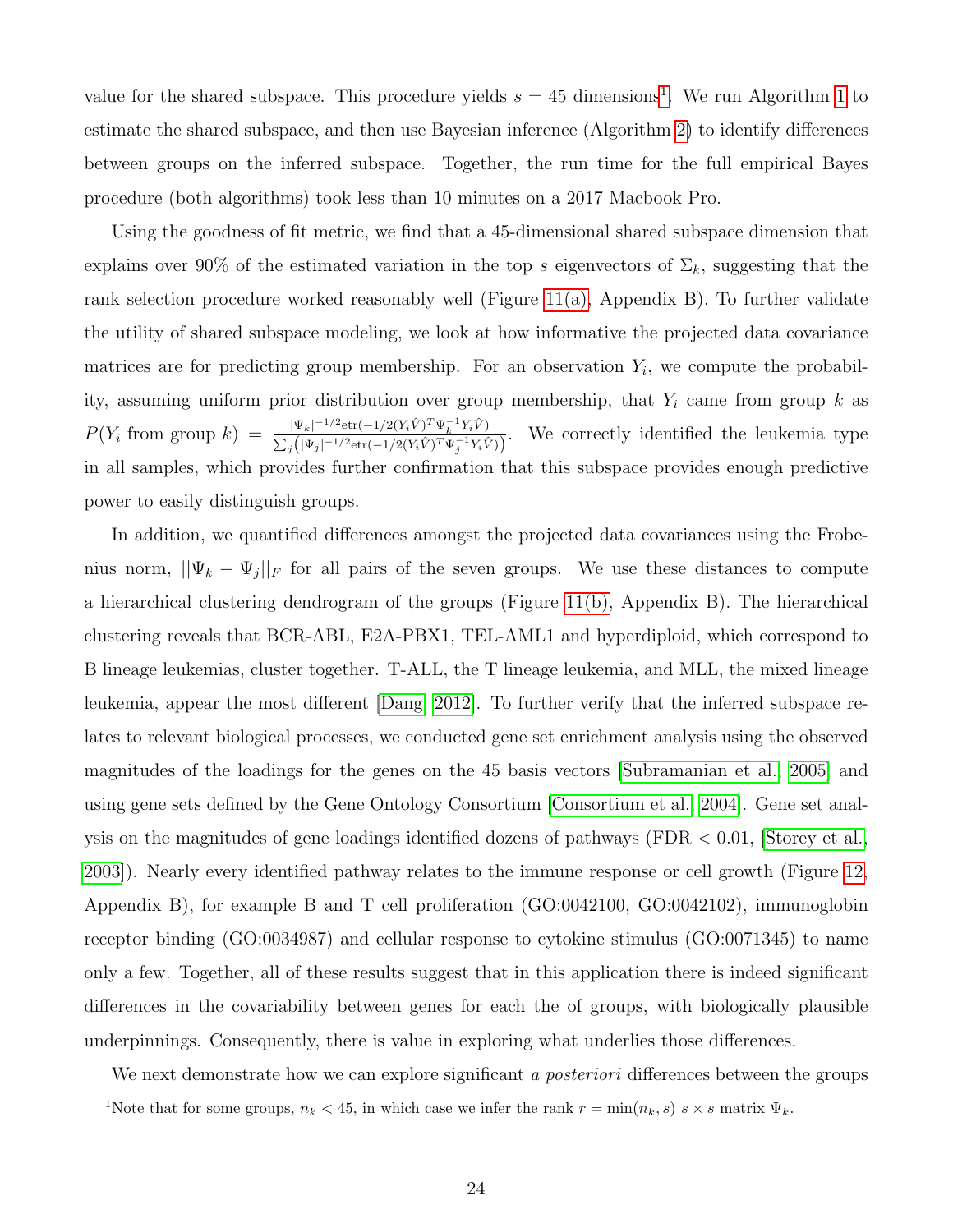which might lead to scientifically meaningful insights. In order to visualize differences in the posterior distributions of the  $45 \times 45$  dimensional matrices  $\Psi_k$ , we examine the distribution of eigenvalues and eigenvectors between the groups on a variety of two-dimensional subspaces of the shared space. We propose two different methods for identifying potentially interesting sub-subspaces to visualize. First, we summarize variation on a two dimensional subspace whose axes are approximately aligned to the first two eigenvectors of  $\hat{\Sigma}_k$ , for a specific group k. This subspace corresponds to the subspace of maximal variability within group  $k$ . For example, in Figure [5\(a\)](#page-32-0) we plot posterior summaries about the principal eigenvector and eigenvalues for each group on a two dimensional space spanned by the first two eigenvectors of the inferred covariance matrix for the hyperdiploid group. The  $x$ -axis corresponds to the orientation of the first eigenvector and the y-axis corresponds the magnitude of the first eigenvalue. In this subspace, we can see that the first eigenvector for most groups appear to have similar orientations, but that the hyperdiploid group has significantly larger variance along the first principal component direction than all other groups (with the exception of perhaps T-ALL, for which the posterior samples overlap). The first eigenvector for the BCR-ABL subgroup appears to be the least variable on this subspace.

As an alternative approach to summarizing the posterior distribution, we examine the posterior eigen-summaries on a two dimensional subspace which is chosen to maximize the difference between any two chosen groups. To achieve this, we look at spaces in which the axes correspond to the first two eigenvectors of  $\hat{\Sigma}_k-\hat{\Sigma}_j$  for any  $k\neq j$ . As an example, in Figure [5\(b\)](#page-32-1) we plot posterior summaries corresponding to the subspace for which the difference between the T-ALL and MLL subgroups is large. On this subspace, the groups cluster into four distinct subgroups which appear significantly different a posteriori: the T-ALL subtype, the MLL subtype, the BCR subtype and the all other groups. Roughly, along the first dimension, there is large variability in the T-ALL group that is not matched in other groups, whereas the second dimension there is large variability in the MLL group that is not matched in the other groups.

Scientific insights underlying the significant differences that were identified in Figure [5](#page-32-2) can be understood in the biplots in Figures [6](#page-33-0) and [7.](#page-34-0) In each figure, we plot the contours of the two dimensional covariance matrices for a few leukemia subtypes. The 20 genes with the largest loadings for one of the component directions are indicated with letters and the remaining loadings plotted with light grey dots. The gene names for the genes with the largest loadings are listed in the corresponding table. In both biplots, the identified genes have known connections to cancer, leukemia, and the immune system.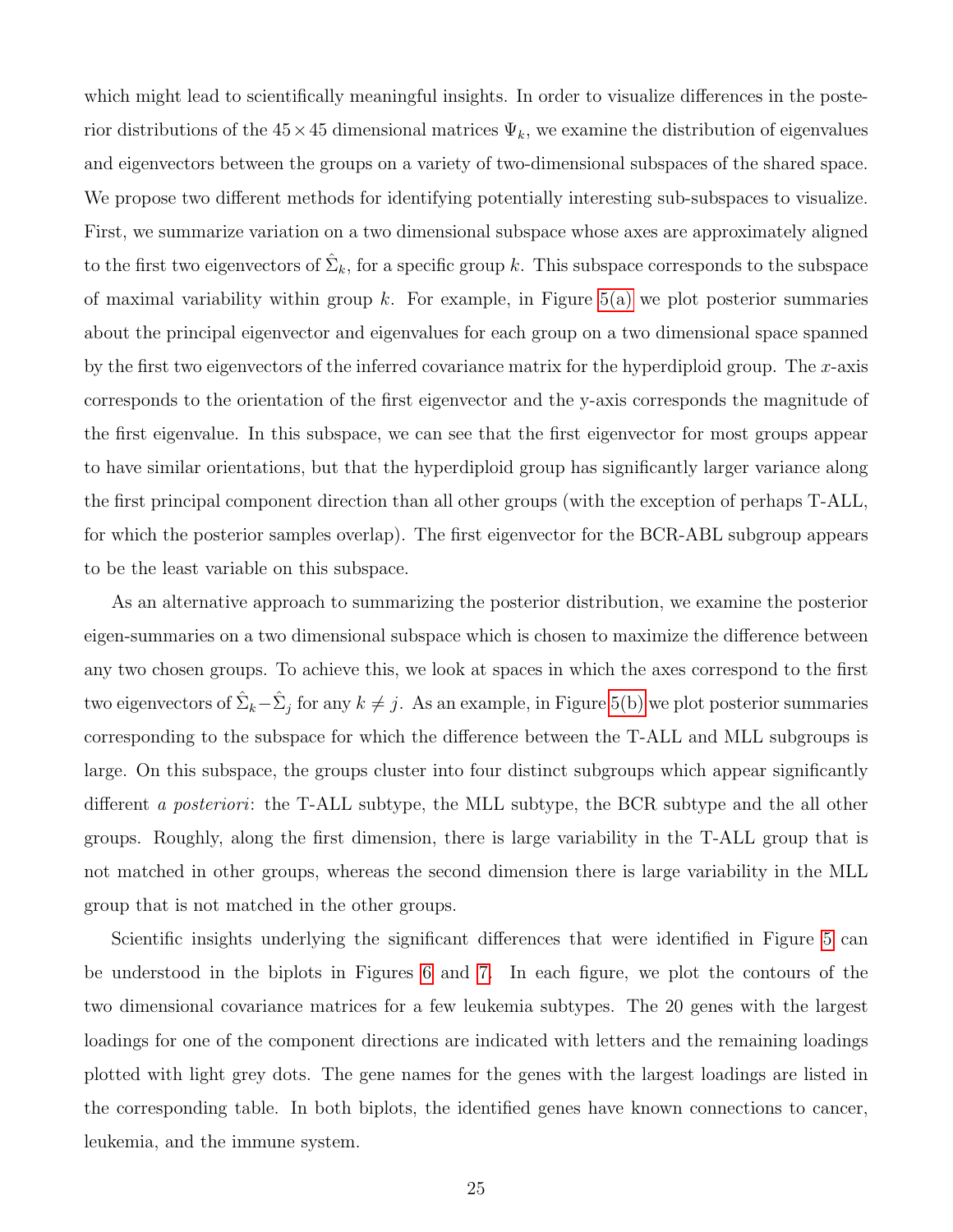For example, for the subspace of maximal variability in the hyperdiploid group, gene set analysis identified two gene sets with large magnitude loadings on the first principal component: a small group of proteins corresponding to the MHC class II protein complex (GO:0006955) as well as a larger group of genes corresponding to genes generally involved in immune response (GO:0006955). MHC class II proteins are known to play an essential role in the adaptive immune system [\[Reith](#page-43-6) [et al., 2005\]](#page-43-6) and are correlated with leukemia patient outcomes [\[Rimsza et al., 2004\]](#page-43-7). Our analysis indicates these proteins have especially variable levels in the hyperdiploid subtype relative to the other leukemia subtypes.

For the subspace chosen to maximize the difference between T-ALL and MLL groups, gene set analysis associated with large loadings in the second dimension (associated with high variance in the MLL subgroup) included "regulation of myeloid cell differentiation" (GO:0045637), "positive regulation of B cell receptor signaling pathway" (GO:0098609) and "immunoglobulin V(D)J recombination" (GO:0033152). Most of the individual genes with large loadings are known in the leukemia literature including WASF1 ("F") which plays an important role in apoptosis [\[Kang et al., 2010\]](#page-42-10), LEF1 ("D") which is linked to the pathogenesis of leukemia [\[Gutierrez et al., 2010\]](#page-41-9) and LMO2 ("M") which was shown to initiate leukemia in mice [\[McCormack et al., 2010\]](#page-43-8), to name only a few. In contrast to the MLL group, these genes in the T-ALL and TEL-AML1 subgroups have relatively little variability.

These insights would be overlooked in more conventional mean-based analyses, particularly when mean-level differences are small relative to the residual variance. Further, we have shown how the shared subspace reveals sets of interpretable genes that are most important for describing difference between leukemia subtypes; these discoveries would less evident with alternative covariance estimation methods which do not explicitly include the assumption about differences manifesting on a common low dimensional subspace. All told, these results highlight the value of shared subspace covariance matrix inference for both predicting leukemia subtypes as well as for exploring scientifically meaningful differences between the groups.

## 7 Discussion

In this paper, we proposed a class of models for estimating and comparing differences in covariance matrices across multiple groups on a common low dimensional subspace. We described an empirical Bayes algorithm for estimating this common subspace and a Gibbs sampler for inferring the pro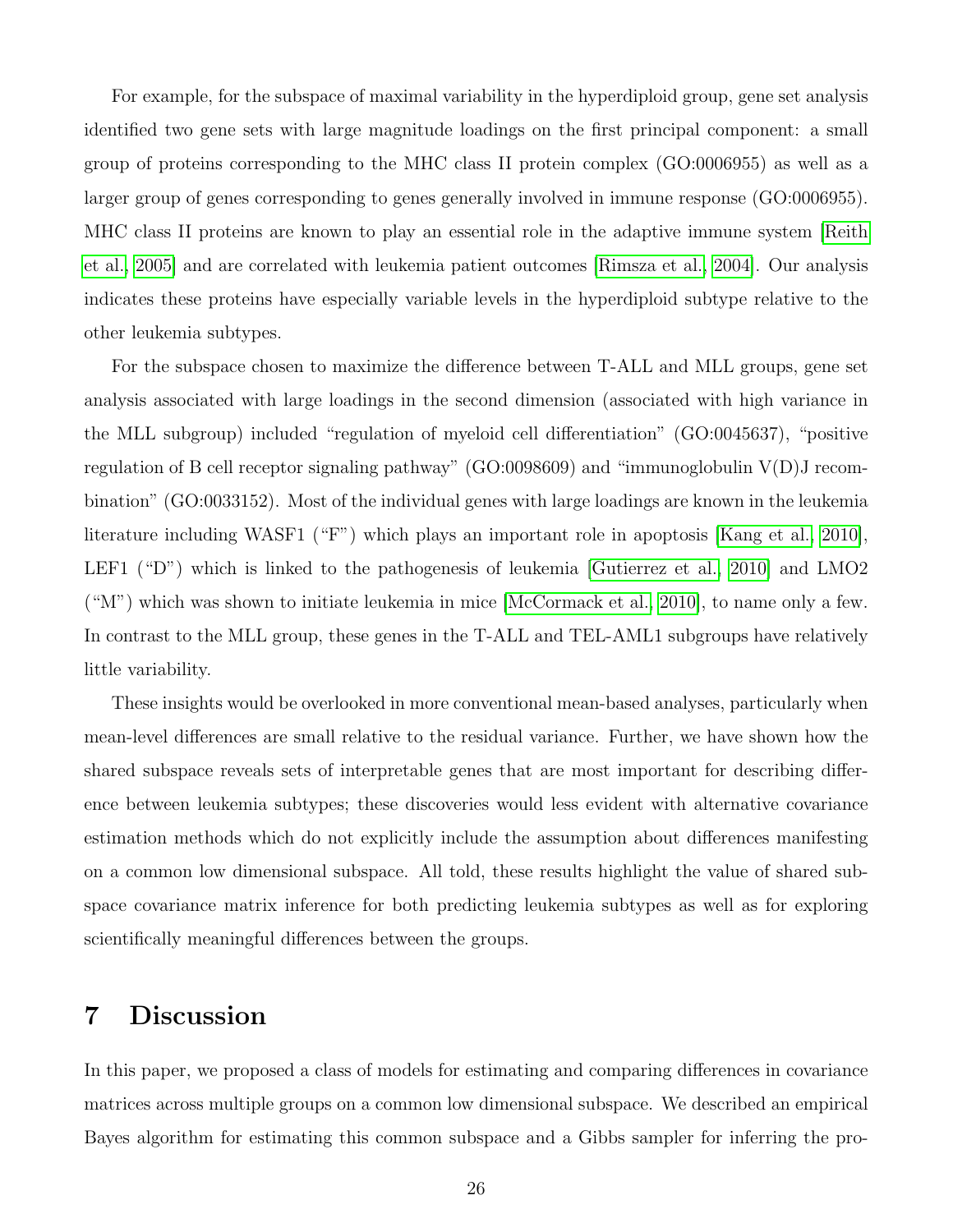jected covariance matrices and their associated uncertainty. Estimates of both the shared subspace and the projected covariance matrices can both be useful summaries of the data. For example, with the leukemia data, the shared subspace highlights the full set of genes that are correlated across groups. Differences between group covariance matrices can be understood in terms of differences in these sets of correlated molecules. In this analysis, we demonstrated how we can use these notions to visualize and contrast the posterior distributions of covariance matrices projected onto a particular subspace and interpret these differences biologically.

In simulation, we showed that the shared subspace model can still be a reasonable choice for modeling multi-group covariance matrices even when the groups may be largely dissimilar. When there is little similarity between groups, the shared subspace model can still be appropriate as long as the dimension of the shared subspace is large enough. However, selecting the rank of the shared subspace remains a practical challenge. Although we propose a useful heuristic for choosing the dimension of the shared subspace based on the rank selection estimators of [Gavish and Donoho](#page-41-7) [\[2014\]](#page-41-7), a more principled approach is warranted. Improved rank estimators would further improve the performance of the adaptive shared subspace estimator discussed in Section [4.](#page-14-0)

It is also a challenging problem to estimate the "best" subspace once the rank of the space is specified. We used maximum marginal likelihood to estimate  $VV<sup>T</sup>$  and then used MCMC to infer  $\Psi_k$ . By focusing on group differences for  $\Psi_k$  on a fixed subspace, it is much simpler to interpret similarities and differences. Nevertheless, full uncertainty quantification for  $VV<sup>T</sup>$  can be desirable. We found MCMC inference for  $VV<sup>T</sup>$  to be challenging for the problems considered in this paper and leave it for future work to develop an efficient fully Bayesian approach for estimating the joint posterior of  $VV^T$  and  $\Psi_k$ . Recently developed Markov chain Monte Carlo algorithms, like Riemannian manifold Hamilton Monte Carlo, which can exploit the geometry of the Grassmannian manifold, may be useful here [\[Byrne and Girolami, 2013,](#page-40-10) [Girolami and Calderhead, 2011\]](#page-41-10). It may also be possible, though computationally intensive, to jointly estimate s and  $VV<sup>T</sup>$  using for instance, a reversible-jump MCMC algorithm.

Fundamentally, our approach is quite general and can be integrated with existing approaches for multi-group covariance estimation. In particular, we can incorporate additional shrinkage on the projected covariance matrices  $\Psi_k$ . As in [Hoff](#page-41-2) [\[2009a\]](#page-41-2) we can employ non-uniform Bingham prior distributions for the eigenvectors of  $\Psi_k$  or we can model  $\Psi_k$  as a function of continuous covariates as in [Yin et al.](#page-44-10) [\[2010\]](#page-44-10) and [Hoff and Niu](#page-42-11) [\[2012\]](#page-42-11). Alternatively, we can summarize the estimated covariance matrices by thresholding entries of the precision matrix,  $\Psi_k^{-1}$  to visualize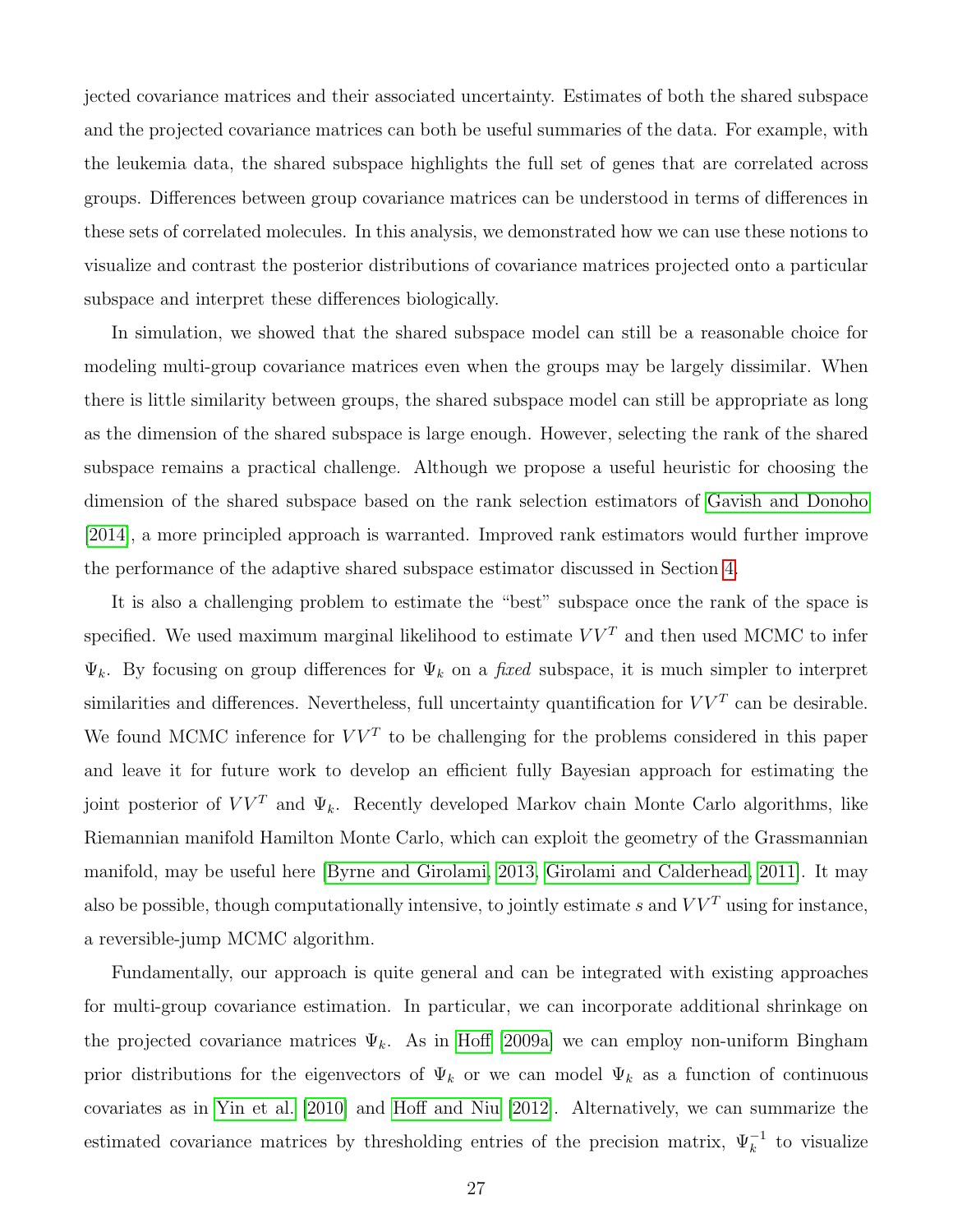differences between groups using a graphical model [Meinshausen and Bühlmann, 2006]. We can also incorporate sparsity to the estimated eigenvectors of the shared subspace to add in interpretation [Ročková and George, 2016, e.g]. Finally, we can consider variants in which some eigenvectors are assumed to be identical across groups, whereas others are allowed to vary on the shared subspace. This can further improve estimation efficiency, particularly when the common eigenvectors are associated with the largest eigenvalues and differences appear in lower variance components [\[Cook](#page-40-4) [and Forzani, 2008\]](#page-40-4). Such an approach would further aid in identifying the relevant sub-subspace of variability that describes prominent differences between groups . The specifics of the problem at hand should dictate which extensions are appropriate, but the shared subspace assumption can be useful in a wide range of analyses, especially when the number of features is very large. A repository for the replication code is available on GitHub [\[Franks, 2016\]](#page-41-11).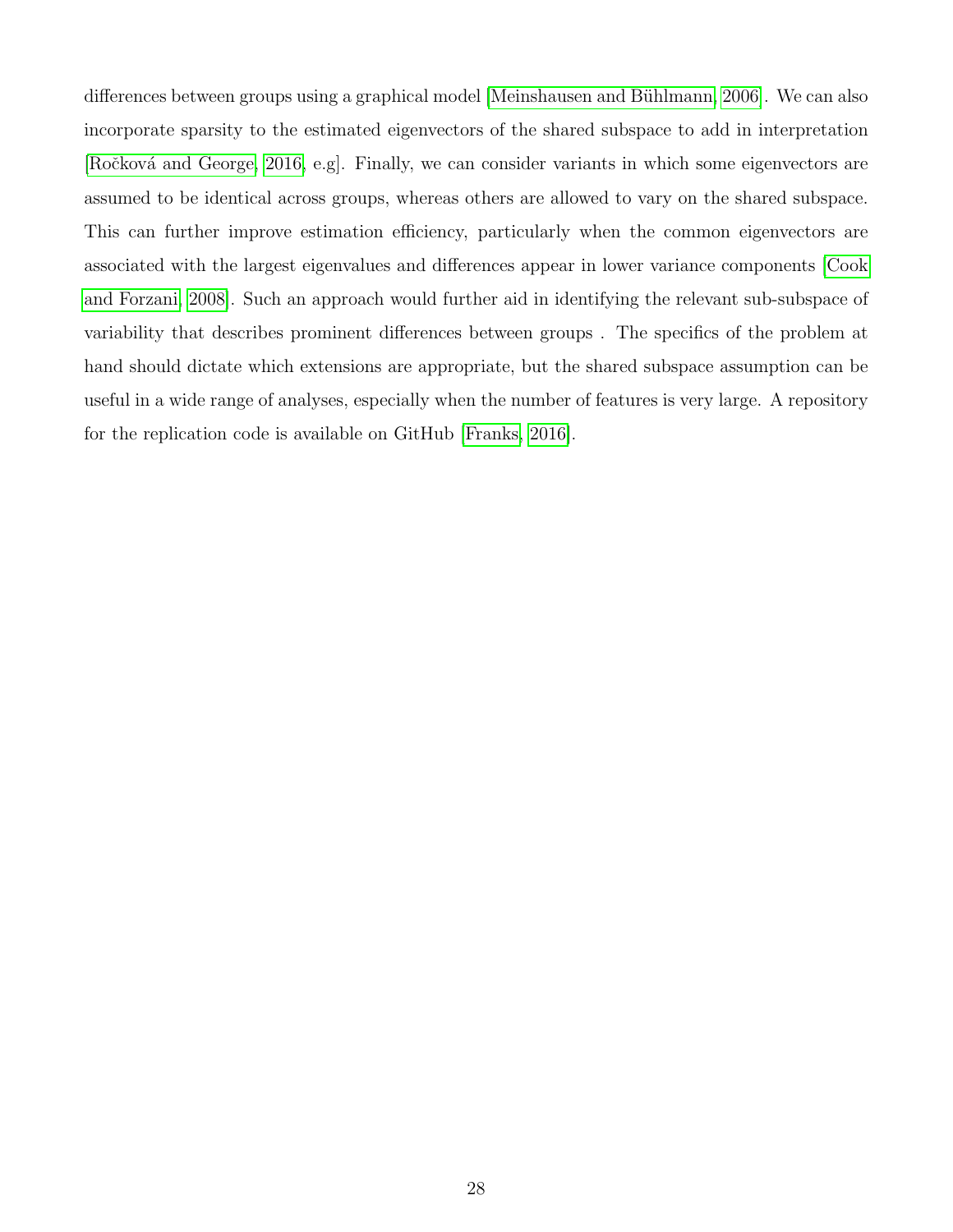## A Additional Misspecification Results

Following the simulation set up of [4.1](#page-16-0) we generate data from 10 groups with  $(\lambda_1, \lambda_2) = (250, 25)$ ,  $p = 200$  and  $\sigma_k^2 = 1$ . In this section, we consider two model misspecification simulations. First, we consider data in which the first two eigenvectors for the first five groups share a two-dimensional subspace, and the eigenvectors for the last five groups share a different two-dimensional subspace. We then fit all ten groups assuming a two-dimensional shared subspace model. In Figure [8](#page-35-0) we plot the goodness of fit metric for all ten groups for subspaces identified in different local modes of the likelihood. Specifically, we empirically identified three local modes: one mode identifies the shared subspace for the first give groups, the other mode corresponds to the shared subspace for the second five groups, and the third mode corresponds to subspace shares some commonalities across all 10 groups. This last mode is the one discovered by the eigen-based initialization strategy proposed in Section [4.1.](#page-16-0)

In the second simulation we generate the first two eigenvectors for the first seven groups from a common two dimensional subspace. The eigenvectors from the last three groups were generated uniformly at random from the  $p-2$  dimensional null space of the shared subspace. In repeated simulations with  $V$  initialized uniformly at random on the Stiefel manifold, the resulting we empirically discovered four modes. In Figure [9](#page-36-0) we plot goodness of fit metrics for the 10 groups at these modes. The first mode corresponds to the shared subspace for the first 7 groups. The other three modes identify subspaces shared by two of the last three groups.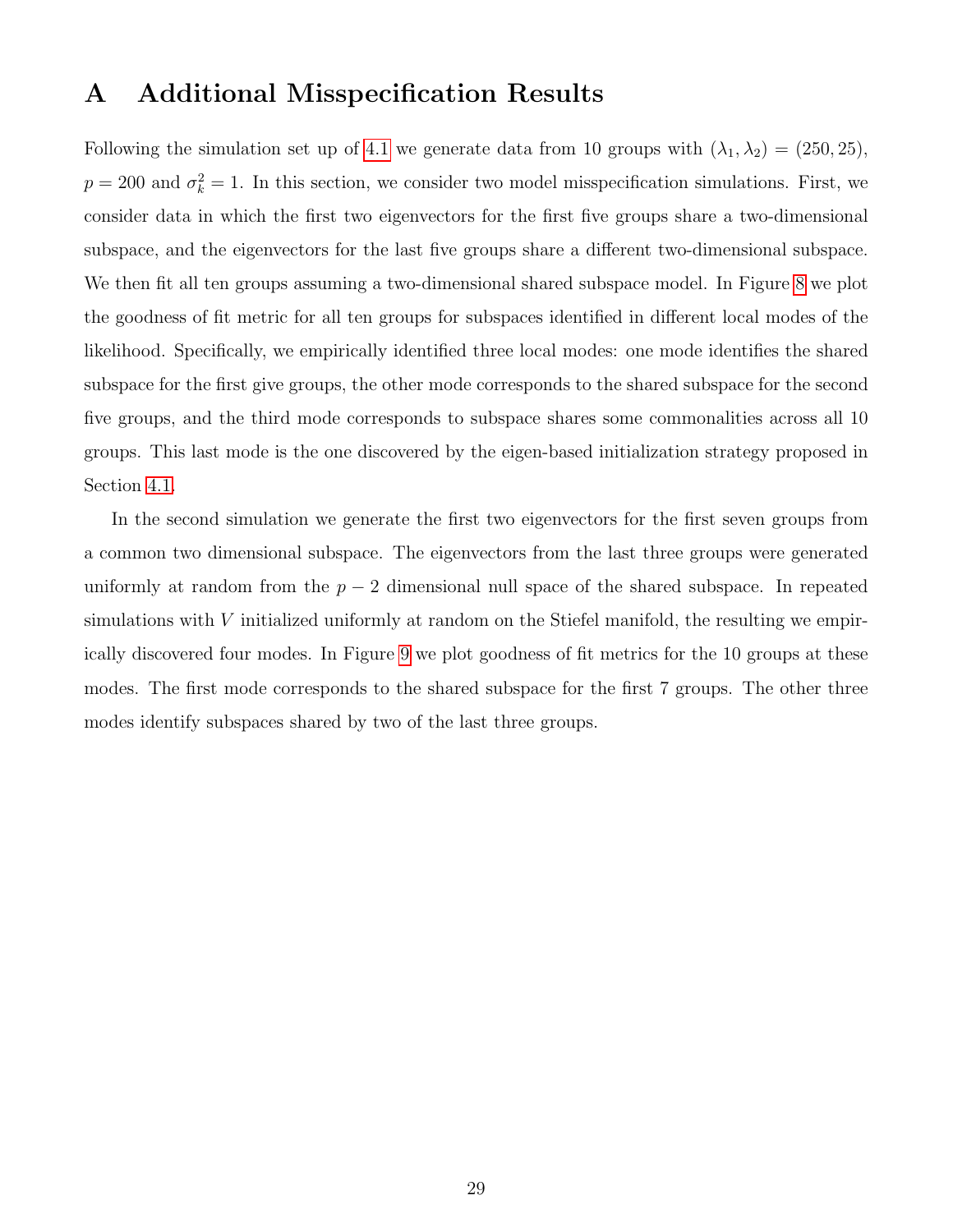<span id="page-29-0"></span>



<span id="page-29-1"></span>(b) Posterior eigen summaries

Figure 2: a) Accuracy of shared subspace estimation,  $\text{tr}(\hat{V} \hat{V}^T V V^T)/s$ , for randomly initialized (density) and eigen-initialized value of  $V$  (dashed line). If  $V$  is initialized uniformly at random from the Stiefel manifold, then typically Algorithm [1](#page-8-0) produces a subspace estimate that is sub-optimal. By contrast, using the initialization strategy described in Section [3.1,](#page-6-1) we achieve excellent accuracy. b) 95% posterior regions for the log of the ratio of eigenvalues,  $\log(\frac{\lambda_1}{\lambda_2})$ , of  $\Psi_k$  and the orientation of the principal axis on the space spanned by  $\hat{V}$  cover the truth in this simulation. Dots correspond to true data generating parameter values on  $\hat{V}^T \Sigma_k \hat{V}$ . Since V is only identifiable up to rotation, for this figure we find the Procrustes rotation that maximizes the similarity of  $\hat{V}$  to the true data generating basis. True eigenvalue ratios were 10 (red and black), 3 (green and blue) and 1 (cyan). True orientations were  $\pi/4$  (black),  $-\pi/4$  (red) and 0 (blue, green, and cyan). Note that the dark blue and green groups were generated with identical covariance matrices. Their posterior regions overlap, which suggests that a 95% region for the difference in eigenvalue ratios and angle would include  $(0,0)$ .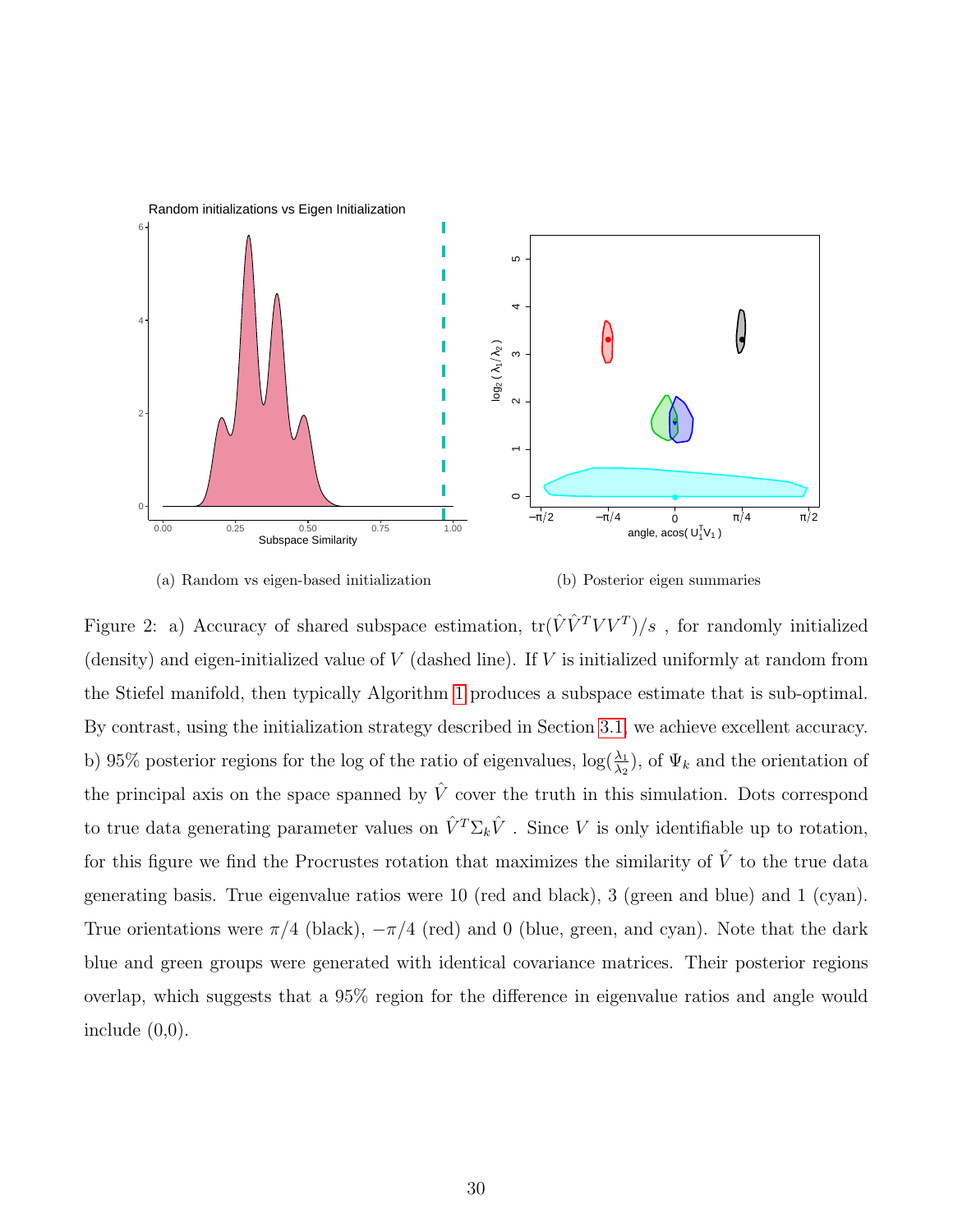<span id="page-30-0"></span>

<span id="page-30-2"></span><span id="page-30-1"></span>Figure 3: a) Stein's risk as a function of the shared subspace dimension (solid black line). Data from ten groups, with  $U_k$  generated uniformly on the Stiefel manifold  $\mathcal{V}_{200,2}$ . As  $\hat{s} \to p$ , the risk converges to the risk from independently estimated spiked covariance matrices (dashed blue line). The data also fit a shared subspace model with  $s = rK$ . If  $VV^T = \text{span}(U_1, ..., U_k)$  were known exactly, shared subspace estimation yields lower risk than independent covariance estimation (dashed red line). b) For a single simulated data set, the goodness of fit statistic,  $\gamma(Y_k : \hat{V}, \hat{\sigma_k}^2)$ , when the assumed shared subspace is dimension  $\hat{s} = 5$ . c). For the same data set, goodness of fit when the assumed shared subspace is dimension  $\hat{s} = 20$ . We can capture nearly all of the variability in each of the 10 groups using an  $\hat{s} = rK = 20$  dimensional shared subspace.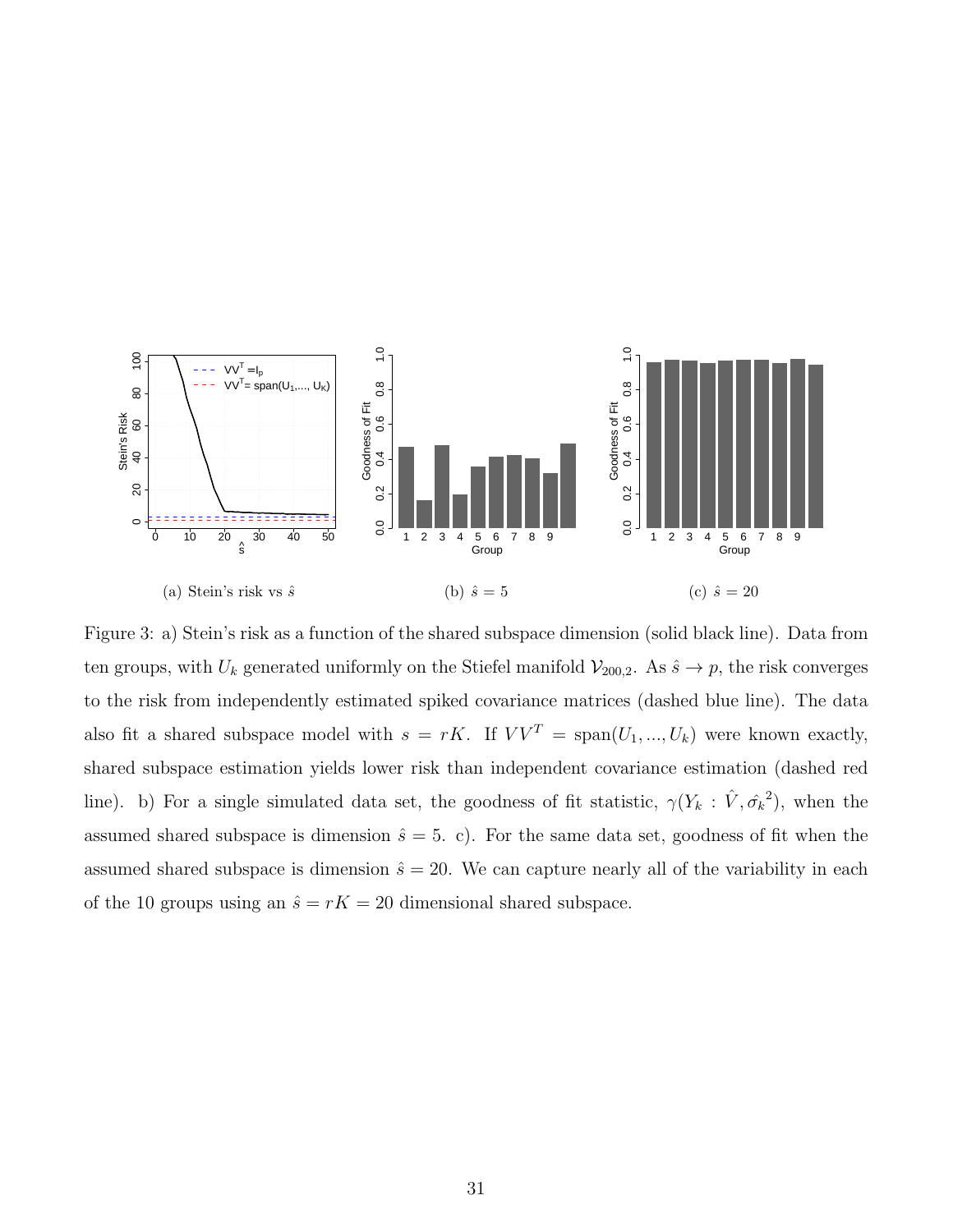

<span id="page-31-0"></span>Figure 4: Subspace accuracy  $\text{tr}(\hat{V}\hat{V}^TVV^T)/s$  (solid) and the asymptotics-based benchmark (dashed) as a function of K. When  $\lambda_1 = \lambda_2$  (green), the assumptions used to derive the benchmark (identically distributed groups) are met and thus the subspace accuracy matches the benchmark. However, when the ratio  $\lambda_1/\lambda_2$  is large, the subspace accuracy metric can far exceed this benchmark if there is significant variation in the eigenvectors of  $\psi_k$  across groups. Small increases in accuracy over the benchmark are seen for moderately anisotropic data (red) and large increases for highly anisotropic data (blue).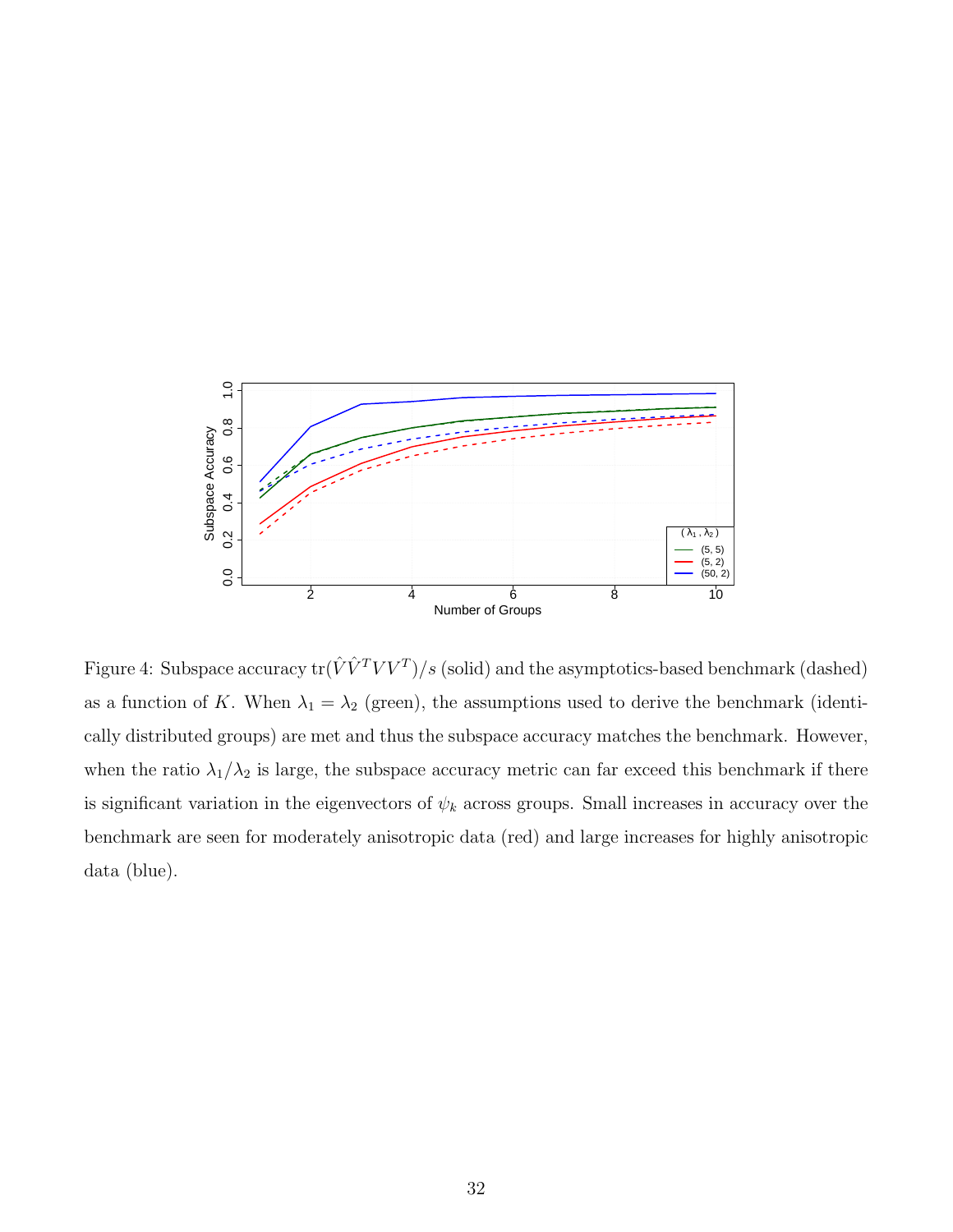<span id="page-32-0"></span>

<span id="page-32-2"></span>(a) Subspace for hyperdiploid subtype

<span id="page-32-1"></span>(b) T-ALL vs MLL subspace

Figure 5: Posterior samples for the first eigenvalue and orientation of the first eigenvector on the a dimensional subspace. a) The two dimensional subspace was chosen to approximately span the first two eigenvectors for the hyperdiploid group. The orientation of first eigenvector is similar for all groups, but the variance significantly larger for the hyperdiploid subgroup. b) The two dimensional subspace was chosen to maximize the difference between the T-ALL and MLL groups. Along the first dimension of this subspace, there is large variability in the T-ALL group that is not matched in other groups, whereas the second dimension there is large variability in the MLL group that is not matched in the other groups.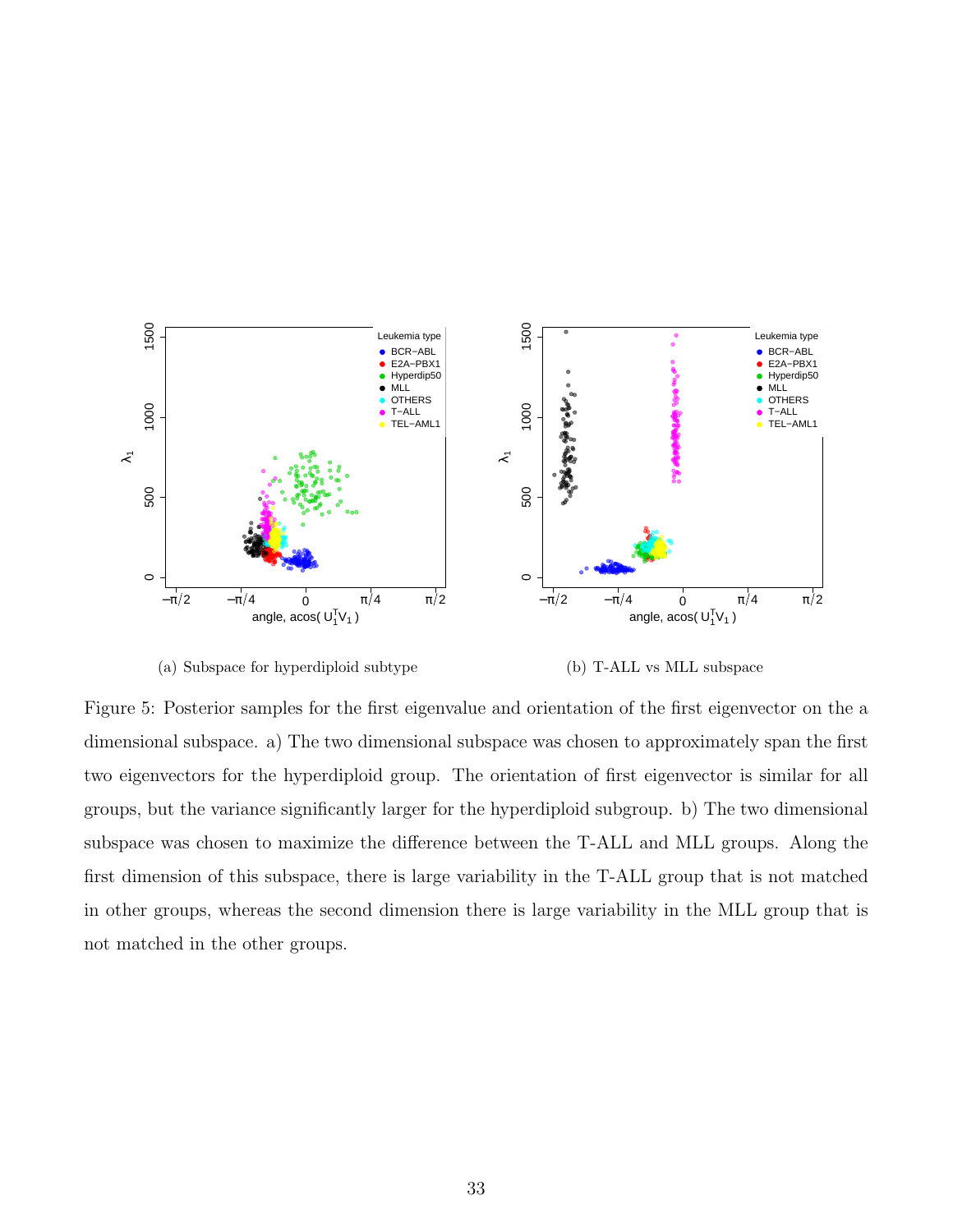

<span id="page-33-0"></span>Figure 6: Left) Variant of a biplot for the hyperdiploid subspace. We include contours for three leukemia subtypes and the loadings for each gene on the first two columns of  $\hat{V}$ . We plot contours for three leukemia subtypes and the loadings for genes with the most postive  $(A-J)$  and most negative (K-T) values on the first principal axis. The loadings for all of the genes are displayed in light gray. There is significant correlated variability amongst genes A-T in the TEL and hyperdiploid subgroups, and a factor of two less variability amongst these genes in the E2A subgroup. Right) List of the gene's with the largest loadings along the first axis.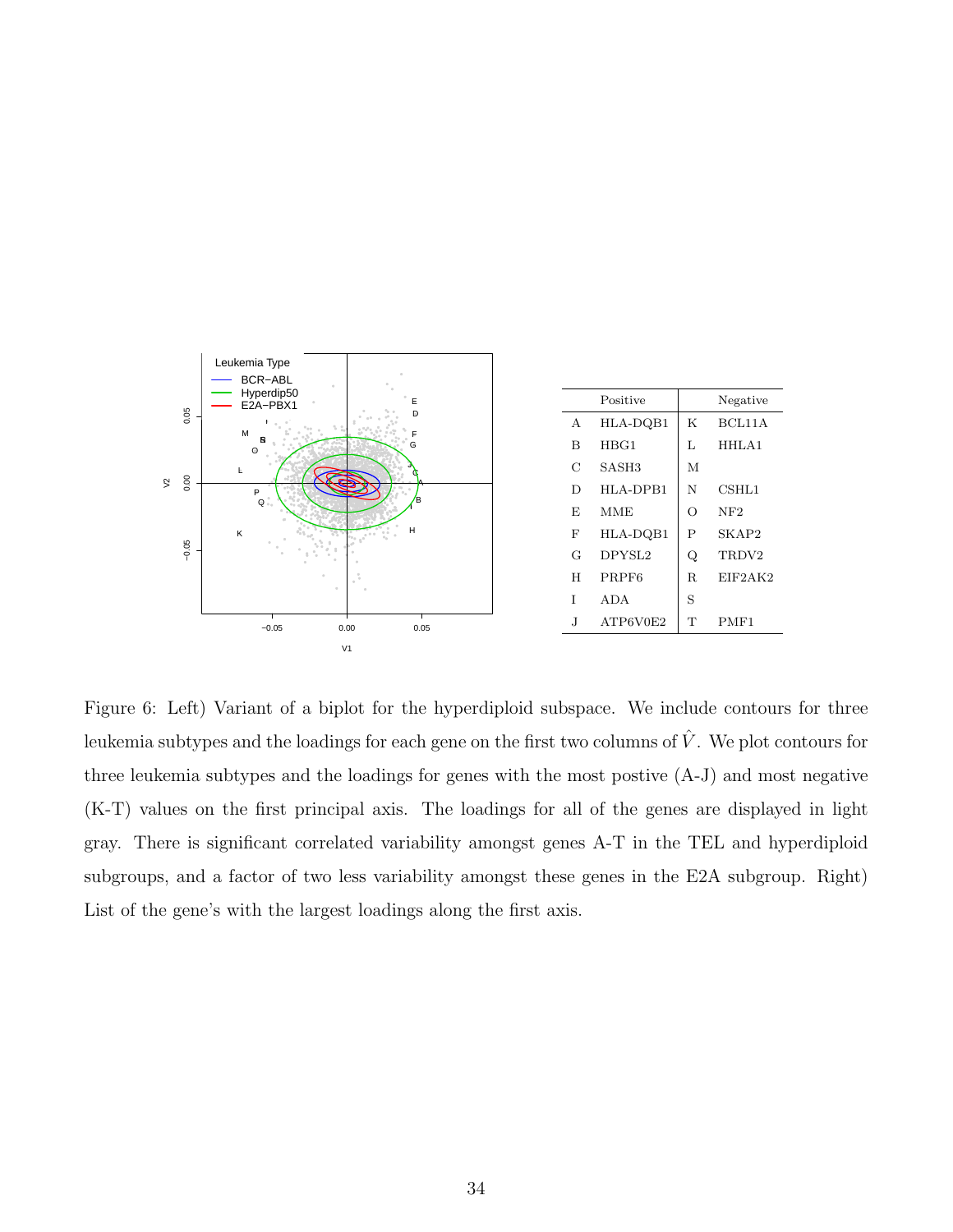

<span id="page-34-0"></span>Figure 7: Left) Variant of a biplot for the MLL vs TEL-AML1 subspace. We plot contours for three leukemia subtypes and the loadings for genes with the most positive  $(A-J)$  and most negative  $(K-T)$ values on the second axis. The loadings for all of the genes are displayed in light gray. There is significant correlated variability among genes with large loadings (e.g. letters A through T) in the MLL subgroup, and a significantly less variability in the TEL-AML1 and T-ALL groups. Although the TEL and T-ALL groups have similar variance in the "V2" direction, T-ALL has significantly more variance in the "V1" direction. Right) List of the gene's with the largest loadings along the V2 axis.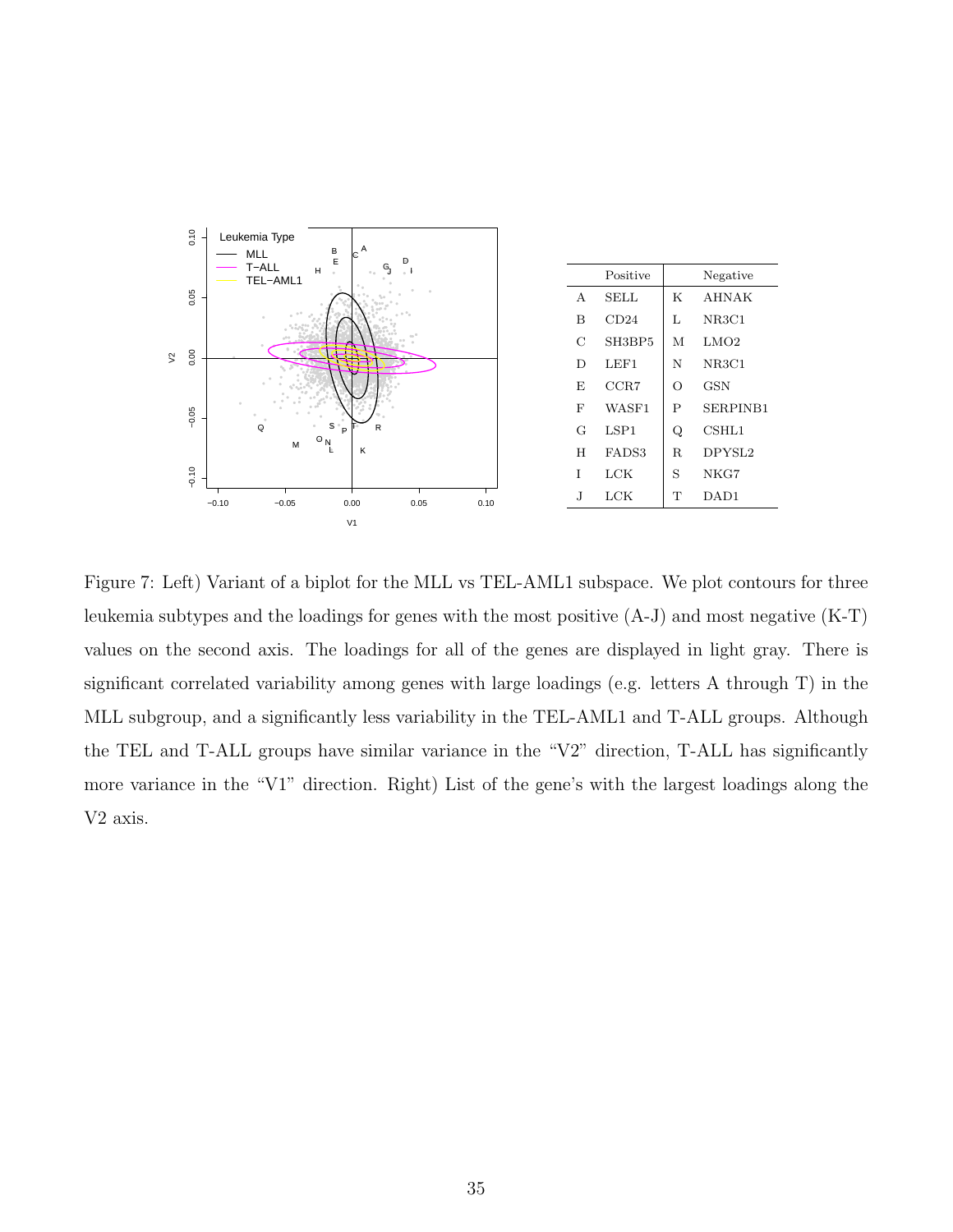

<span id="page-35-0"></span>Figure 8: Goodness of fit for 10 groups using a two dimensional shared subspace model. In truth, the eigenvectors of the first five groups share a 2 dimensional subspace and the eigenvectors of the last five groups share a different 5 dimensional subspace. Empirically, by initializing the shared subspace uniformly at random, we found that there were three local modes. a) This mode corresponds to the shared subspace of the first five groups. b) This mode corresponds to the shared subspace of the second five groups. c) The third mode corresponds to a "shared subspace" across all groups. This is the mode discovered when using the eigen-based initialization strategy suggested in Section [4.1.](#page-16-0) Note that in truth variation in all ten groups could be captured using a 4 dimensional shared subspace.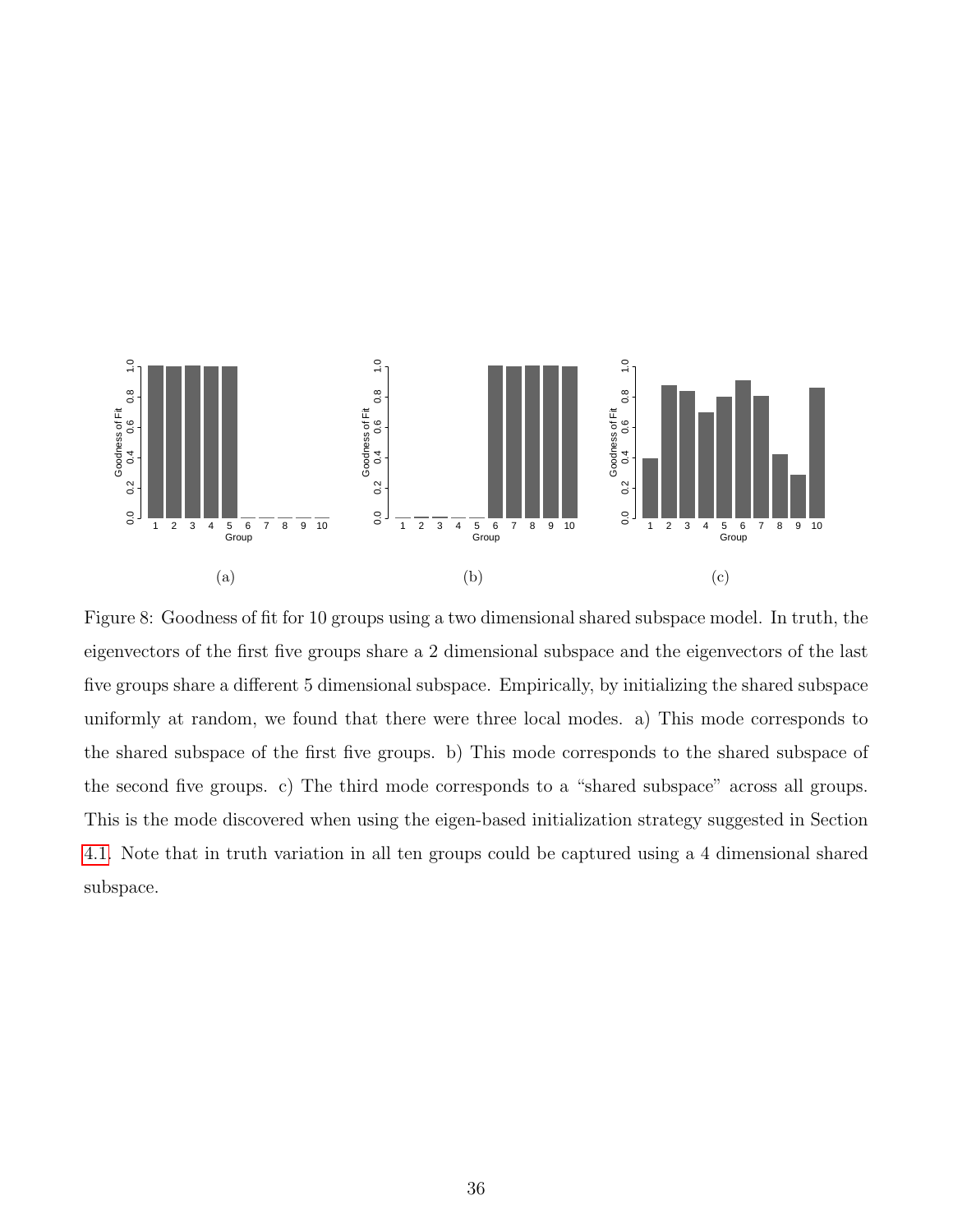

<span id="page-36-0"></span>Figure 9: Goodness of fit for 10 group shared subspace model. The eigenvectors of the first seven groups share a 2 dimensional subspace and the eigenvectors of the last three groups were generated uniformly on the null space. Empirically, by initializing the shared subspace uniformaly at random, we found that there were three local modes. a) We discover the subspace shared by the first seven groups using the eigen-based initialization (Section [4.1\)](#page-16-0). We also identify that the last three groups have small variance on this subspace, indicating that they do not share the subspace. b-d) Additional local (non-global) modes can be identified which in which 2 of the last three groups approximately share a two-dimensional subspace.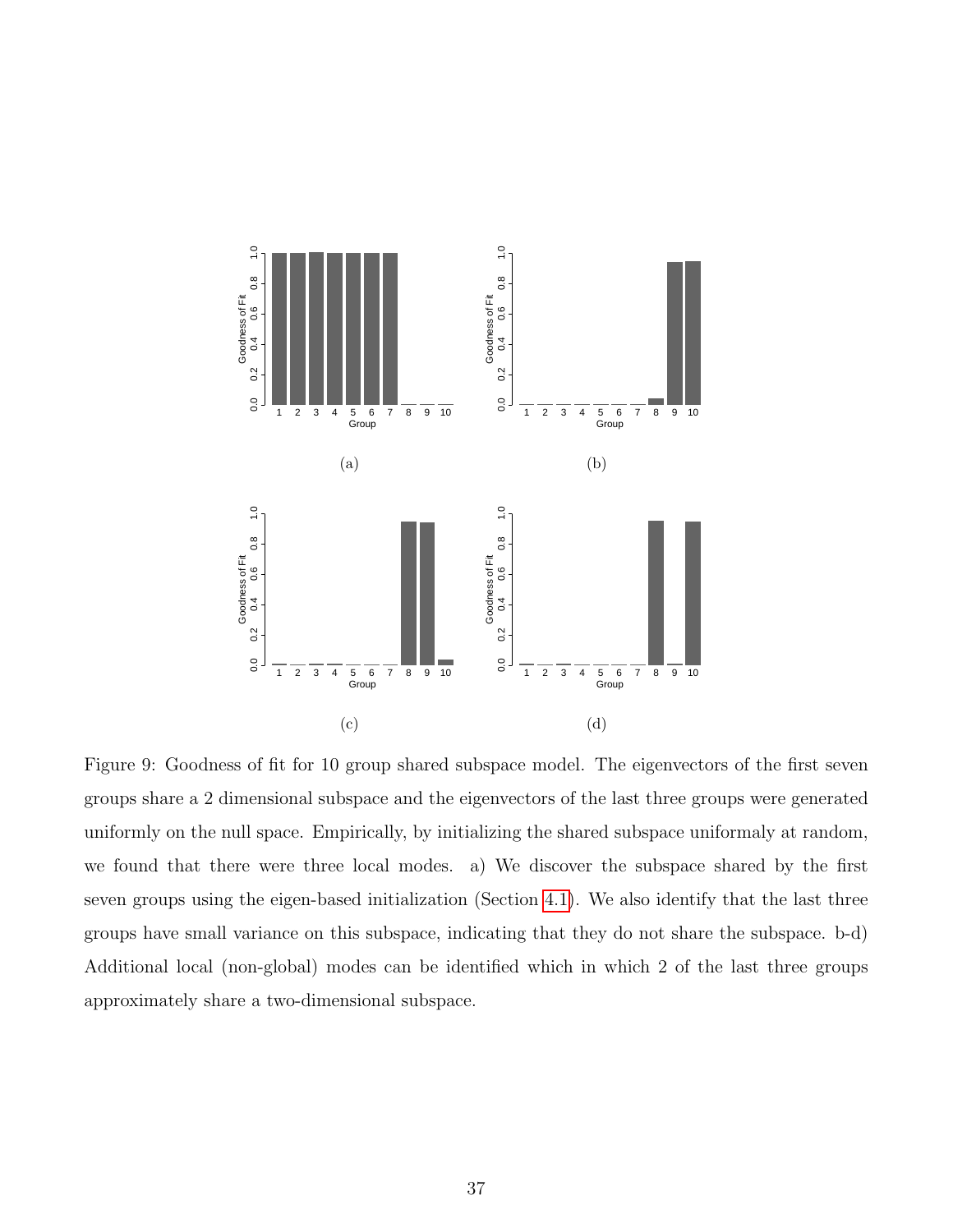## B Run time results



<span id="page-37-0"></span>Figure 10: Run time results for subspace inference (Algorithm [1\)](#page-8-0) as a function of the subspace dimension, *S*, and the number of features *p*.  $s = 2, 10, 25, 50$  and  $p = 1000, 2000, ...10000$ . Points are jittered for visibility. In this simulation we assume  $K = 5$  groups,  $n_k = 50$  observations per group,  $\sigma_k^2 = 1$  and the eigenvalues of  $\psi_k$  are samples from an Expo(1/4) (e.g. have mean 4). For each value of  $S$  and  $P$  we run subspace inference 10 times and plot the resulting run times. In each simulation we initialize the optimization routine uniformly at random on  $\mathcal{V}_{p,s}$  to get a conservative estimate for run times. Using the intelligent initialization routine discussed in Section [4.1](#page-16-0) typically increases time to convergence. Convergence time is on the order of minutes, even for relatively large values of  $s$  and  $p$ .

## C Addition Results From Leukemia Analysis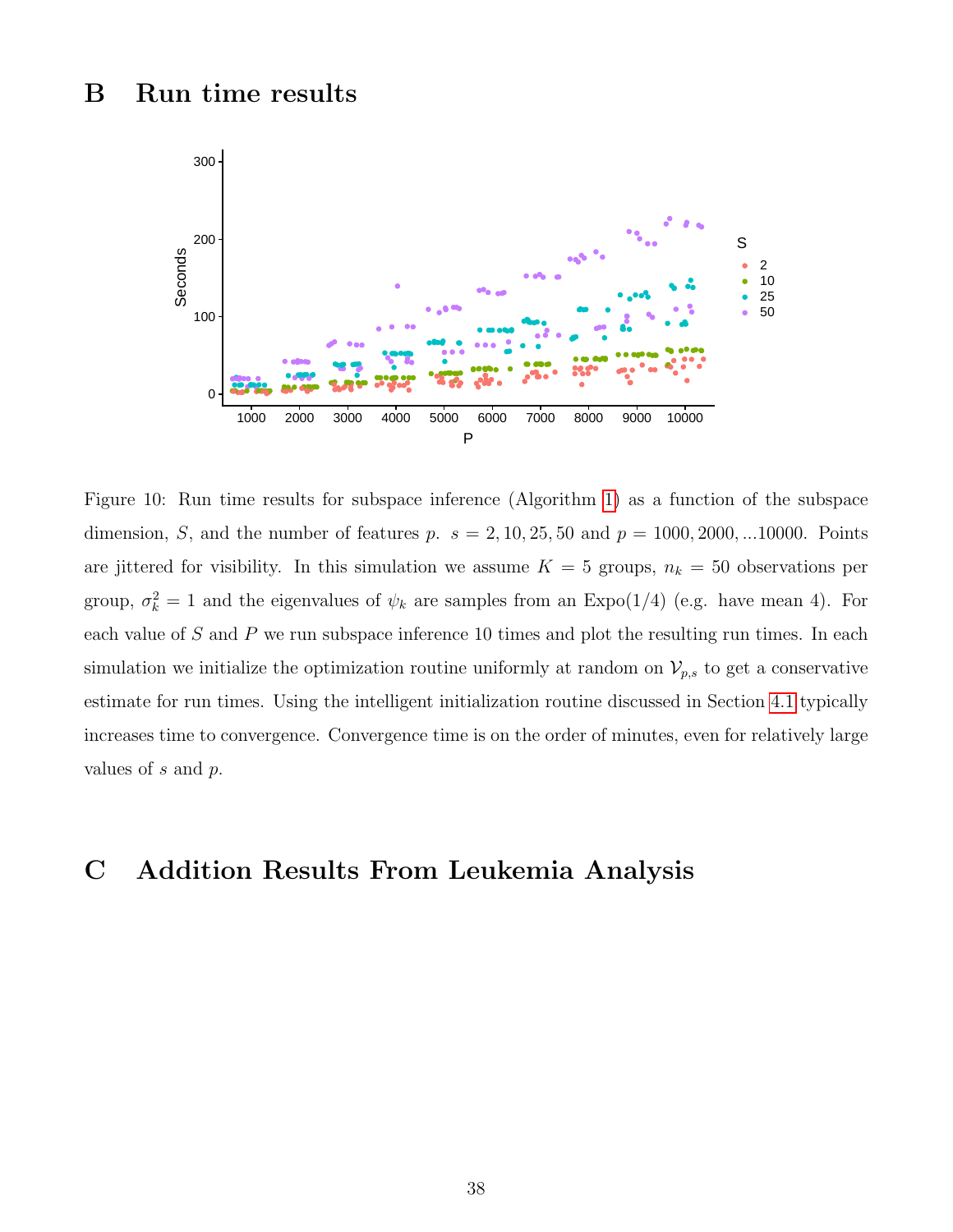<span id="page-38-0"></span>

<span id="page-38-1"></span>Figure 11: a) Goodness of shared subspace fit for each of the seven Leukemia groups. The inferred s = 45 dimensional subspace explains over 90% of estimated total variation in  $\Sigma_k$  in each of the seven groups. b) Complete-linkage hierarchical clustering of inferred projected data leukemia covariance matrices using Frobenius norm distance metric. The right sub-branches, which includes BCR-ABL, E2A-PBX1, hyperdiploid and TEL-AML1, are the B lineage leukemias of the seven types. T-All is a T lineage leukemia and MLL is a mixed lineage leukemia [\[Dang, 2012\]](#page-41-8).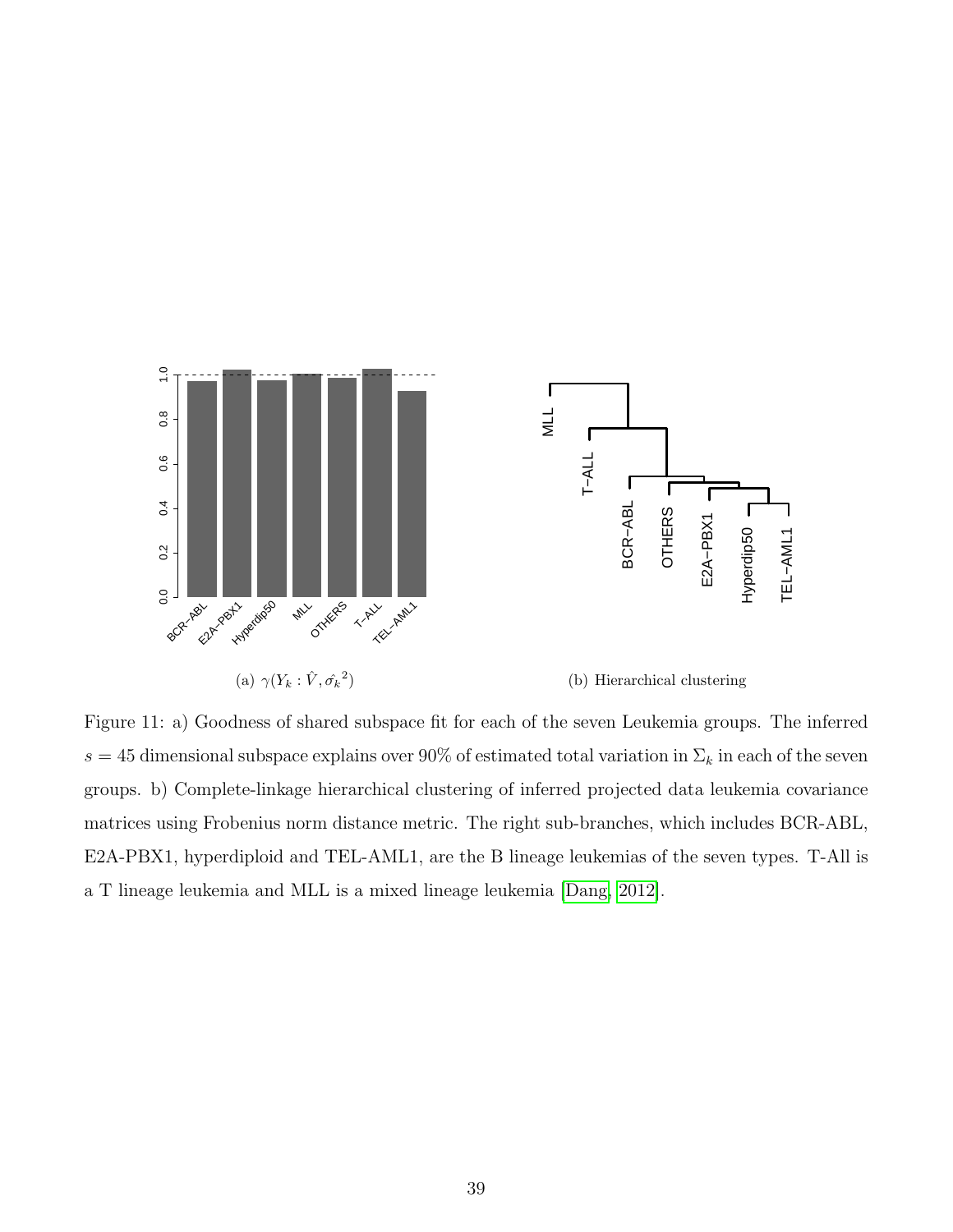|            | Name                                                         | Q-value | Number of Genes   |
|------------|--------------------------------------------------------------|---------|-------------------|
| GO:0005751 | mitochondrial respiratory chain complex IV                   | 0.00    | 7                 |
| GO:0044388 | small protein activating enzyme binding                      | 0.01    | $\overline{7}$    |
| GO:0022624 | proteasome accessory complex                                 | 0.00    | 16                |
| GO:0048025 | negative regulation of nuclear mRNA splicing, via spliceosom | 0.01    | 21                |
| GO:0004298 | threonine-type endopeptidase activity                        | 0.01    | 19                |
| GO:0010498 | proteasomal protein catabolic process                        | 0.01    | 26                |
| GO:0006405 | RNA export from nucleus                                      | 0.00    | 33                |
| GO:0031124 | mRNA 3'-end processing                                       | 0.00    | 36                |
| GO:0030336 | negative regulation of cell migration                        | 0.01    | 22                |
| GO:0038083 | peptidyl-tyrosine autophosphorylation                        | 0.01    | 20                |
| GO:0043235 | receptor complex                                             | 0.00    | 18                |
| GO:0045766 | positive regulation of angiogenesis                          | 0.00    | 36                |
| GO:0048661 | positive regulation of smooth muscle cell proliferation      | 0.00    | 18                |
| GO:0035690 | cellular response to drug                                    | 0.00    | 27                |
| GO:0060337 | type I interferon-mediated signaling pathway                 | 0.00    | 32                |
| GO:0000786 | nucleosome                                                   | 0.00    | 27                |
| GO:0004888 | transmembrane signaling receptor activity                    | 0.00    | 27                |
| GO:0030183 | B cell differentiation                                       | 0.00    | 30                |
| GO:0030890 | positive regulation of B cell proliferation                  | 0.01    | 15                |
| GO:0060333 | interferon-gamma-mediated signaling pathway                  | 0.00    | 35                |
| GO:0030198 | extracellular matrix organization                            | 0.00    | 23                |
| GO:0002053 | positive regulation of mesenchymal cell proliferation        | 0.01    | $9\,$             |
| GO:0071345 | cellular response to cytokine stimulus                       | 0.01    | 19                |
| GO:0007159 | leukocyte cell-cell adhesion                                 | 0.00    | 16                |
| GO:0034113 | heterotypic cell-cell adhesion                               | 0.00    | 10                |
| GO:0042102 | positive regulation of T cell proliferation                  | 0.00    | 19                |
| GO:0042605 | peptide antigen binding                                      | 0.00    | 15                |
| GO:0030658 | transport vesicle membrane                                   | 0.00    | 13                |
| GO:0071556 | integral to lumenal side of endoplasmic reticulum membrane   | 0.01    | 17                |
| GO:0042613 | MHC class II protein complex                                 | 0.00    | 10                |
| GO:0004896 | cytokine receptor activity                                   | 0.00    | 9                 |
| GO:0005001 | transmembrane receptor protein tyrosine phosphatase activity | 0.01    | $\overline{7}$    |
| GO:0030669 | clathrin-coated endocytic vesicle membrane                   | 0.00    | 10                |
| GO:0042100 | B cell proliferation                                         | 0.00    | 14                |
| GO:0042742 | defense response to bacterium                                | 0.00    | 35                |
| GO:0031668 | cellular response to extracellular stimulus                  | 0.00    | 13                |
| GO:0001916 | positive regulation of T cell mediated cytotoxicity          | 0.01    | 10                |
| GO:0019731 | antibacterial humoral response                               | 0.00    | 19                |
| GO:0001915 | negative regulation of T cell mediated cytotoxicity          | 0.00    | 6                 |
| GO:0072562 | blood microparticle                                          | 0.00    | 32                |
| GO:0035456 | response to interferon-beta                                  | 0.01    | 7                 |
| GO:0050829 | defense response to Gram-negative bacterium                  | 0.00    | 13                |
| GO:0003823 | antigen binding                                              | 0.00    | 24                |
| GO:0071757 | hexameric IgM immunoglobulin complex                         | 0.00    | 6                 |
| GO:0006911 | phagocytosis, engulfment                                     | 0.00    | 23                |
| GO:0042834 | peptidoglycan binding                                        | 0.00    | 7                 |
| GO:0071756 | pentameric IgM immunoglobulin complex                        | 0.00    | 7                 |
| GO:0006958 | complement activation, classical pathway                     | 0.00    | 19                |
| GO:0006910 | phagocytosis, recognition                                    | 0.00    | 16                |
| GO:0042571 | immunoglobulin complex, circulating                          | 0.00    | 16                |
| GO:0050871 | positive regulation of B cell activation                     | 0.00    | 16                |
| GO:0003094 | glomerular filtration                                        | 0.00    | $\scriptstyle{7}$ |
| GO:0034987 | immunoglobulin receptor binding                              | 0.00    | 17                |
| GO:0001895 | retina homeostasis                                           | 0.00    | 11                |

<span id="page-39-0"></span>Figure 12: Gene set enrichment analysis based on the magnitude of gene-loadings on the inferred 45 dimensional shared subspace (Section 6).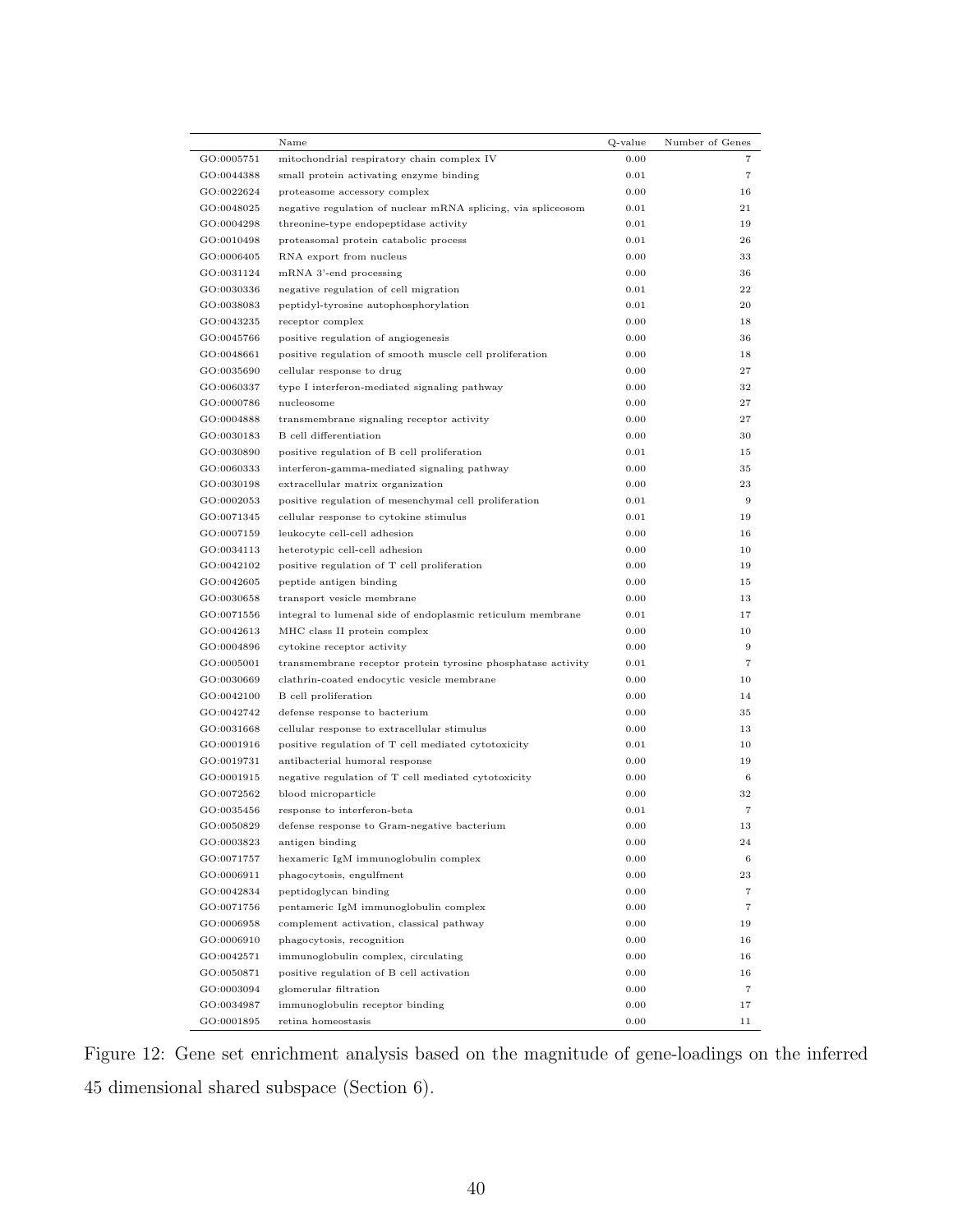## References

- <span id="page-40-5"></span>Jinho Baik and Jack W. Silverstein. Eigenvalues of large sample covariance matrices of spiked population models. Journal of Multivariate Analysis, 97(6):1382–1408, 2006. ISSN 0047259X. doi: 10.1016/j.jmva.2005.08.003. URL [http://linkinghub.elsevier.com/retrieve/pii/](http://linkinghub.elsevier.com/retrieve/pii/S0047259X0500134X) [S0047259X0500134X](http://linkinghub.elsevier.com/retrieve/pii/S0047259X0500134X).
- <span id="page-40-2"></span>Matthew Barker and William Rayens. Partial least squares for discrimination. Journal of Chemometrics, 17(3):166–173, 2003. ISSN 08869383. doi: 10.1002/cem.785. URL [http:](http://dx.doi.org/10.1002/cem.785) [//dx.doi.org/10.1002/cem.785](http://dx.doi.org/10.1002/cem.785).
- <span id="page-40-3"></span>Aurélien Bellet, Amaury Habrard, and Marc Sebban. Similarity learning for provably accurate sparse linear classification.  $arXiv$  preprint  $arXiv:1206.6476, 2012$ .
- <span id="page-40-0"></span>Robert J Boik. Spectral models for covariance matrices. Biometrika, 89(1):159–182, 2002.
- <span id="page-40-10"></span>Simon Byrne and Mark Girolami. Geodesic Monte Carlo on embedded manifolds. Scandinavian Journal of Statistics, 40(4):825–845, 2013.
- <span id="page-40-6"></span>Yasuko Chikuse. *Statistics on special manifolds*, volume 174. Springer Science & Business Media, 2012.
- <span id="page-40-9"></span>Gene Ontology Consortium et al. The gene ontology (go) database and informatics resource. Nucleic acids research, 32(suppl 1):D258–D261, 2004.
- <span id="page-40-7"></span>R Dennis Cook. Regression graphics: ideas for studying regressions through graphics, volume 482. John Wiley & Sons, 2009.
- <span id="page-40-4"></span>R Dennis Cook and Liliana Forzani. Covariance reducing models: An alternative to spectral modelling of covariance matrices. Biometrika, 95(4):799–812, 2008.
- <span id="page-40-8"></span>R. Dennis Cook, Liliana Forzani, and Zhihua Su. A note on fast envelope estimation. Journal of Multivariate Analysis, 150:42–54, 2016. ISSN 10957243. doi: 10.1016/j.jmva.2016.05.006. URL <http://dx.doi.org/10.1016/j.jmva.2016.05.006>.
- <span id="page-40-1"></span>Patrick Danaher, Pei Wang, and Daniela M. Witten. The joint graphical lasso for inverse covariance estimation across multiple classes. Journal of the Royal Statistical Society. Series B: Statistical Methodology, 76(2):373–397, 2014. ISSN 13697412. doi: 10.1111/rssb.12033.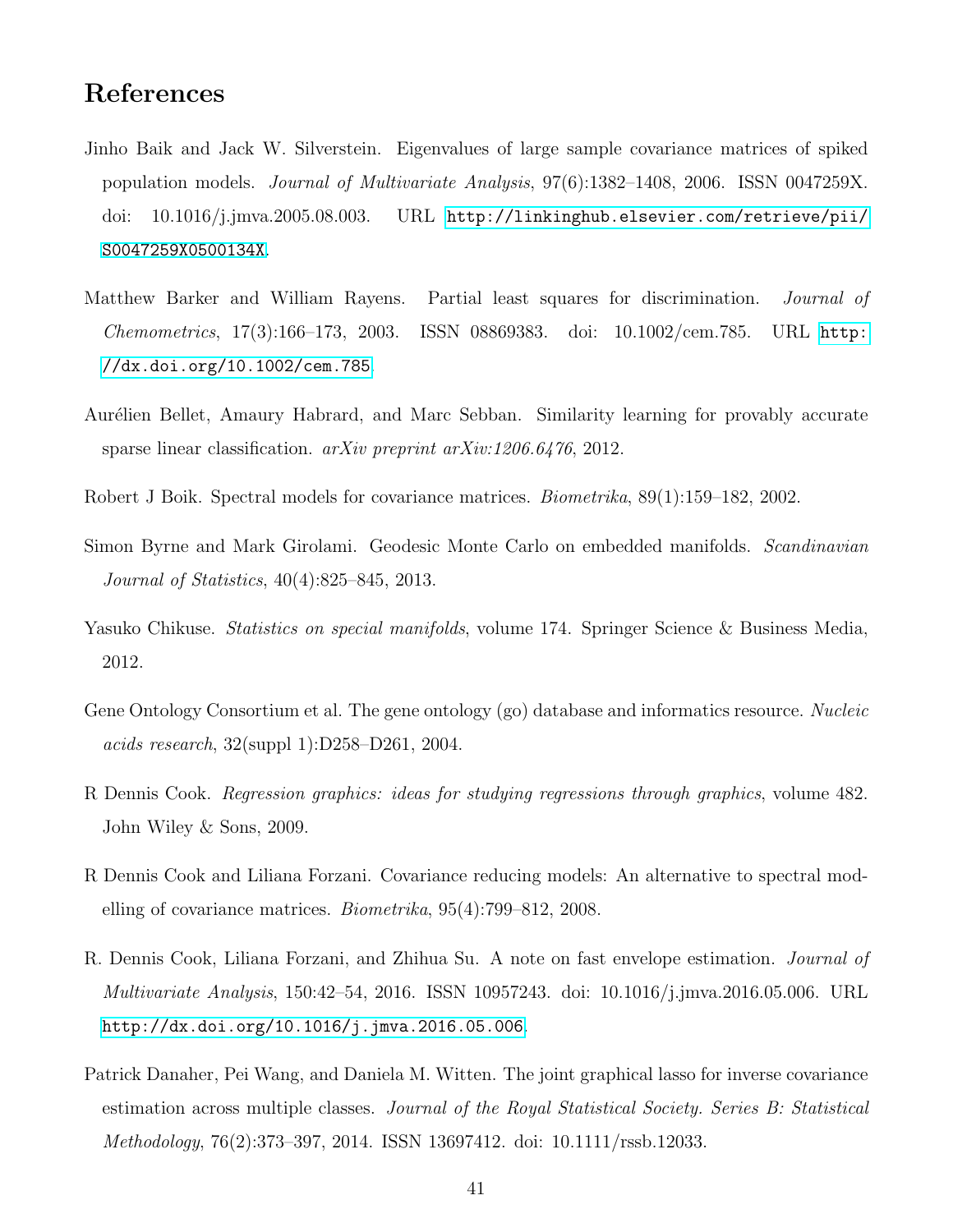- <span id="page-41-8"></span>Chi V Dang. Myc on the path to cancer. Cell,  $149(1):22-35$ ,  $2012$ .
- <span id="page-41-3"></span>David L Donoho, Matan Gavish, and Iain M Johnstone. Optimal shrinkage of eigenvalues in the spiked covariance model. arXiv preprint arXiv:1311.0851, 2013.
- <span id="page-41-6"></span>Morris L Eaton. Group invariance applications in statistics. In Regional conference series in Probability and Statistics, pages i–133. JSTOR, 1989.
- <span id="page-41-4"></span>Bradley Efron and Carl Morris. Stein's estimation rule and its competitorsan empirical bayes approach. Journal of the American Statistical Association, 68(341):117–130, 1973.
- <span id="page-41-1"></span>BK Flury. Two generalizations of the common principal component model. *Biometrika*, 74(1): 59–69, 1987. ISSN 00063444. doi: 10.2307/2336021. URL [http://biomet.oxfordjournals.](http://biomet.oxfordjournals.org/content/74/1/59.short) [org/content/74/1/59.short](http://biomet.oxfordjournals.org/content/74/1/59.short).
- <span id="page-41-11"></span>Alexander M. Franks. Replication code for shared subspace estimation. [https://github.com/](https://github.com/afranks86/shared-subspace) [afranks86/shared-subspace](https://github.com/afranks86/shared-subspace), 2016.
- <span id="page-41-7"></span>Matan Gavish and David L Donoho. The optimal hard threshold for singular values is 4/ √ 3. Information Theory, IEEE Transactions on, 60(8):5040–5053, 2014.
- <span id="page-41-10"></span>Mark Girolami and Ben Calderhead. Riemann manifold Langevin and Hamiltonian Monte Carlo methods. Journal of the Royal Statistical Society. Series B: Statistical Methodology, 73:123–214, 2011. ISSN 13697412. doi: 10.1111/j.1467-9868.2010.00765.x.
- <span id="page-41-9"></span>Alejandro Gutierrez, Takaomi Sanda, Wenxue Ma, Jianhua Zhang, Ruta Grebliunaite, Suzanne Dahlberg, Donna Neuberg, Alexei Protopopov, Stuart S Winter, Richard S Larson, et al. Inactivation of lef1 in t-cell acute lymphoblastic leukemia. Blood, 115(14):2845–2851, 2010.
- <span id="page-41-0"></span>Graham Heimberg, Rajat Bhatnagar, Hana El-Samad, and Matt Thomson. Low dimensionality in gene expression data enables the accurate extraction of transcriptional programs from shallow sequencing. Cell Systems, 2(4):239–250, 2016.
- <span id="page-41-2"></span>Peter D Hoff. A hierarchical eigenmodel for pooled covariance estimation. *Journal of the Royal* Statistical Society: Series B (Statistical Methodology), 71(5):971–992, 2009a.
- <span id="page-41-5"></span>Peter D Hoff. Simulation of the matrix Bingham–von Mises–Fisher distribution, with applications to multivariate and relational data. Journal of Computational and Graphical Statistics, 2009b.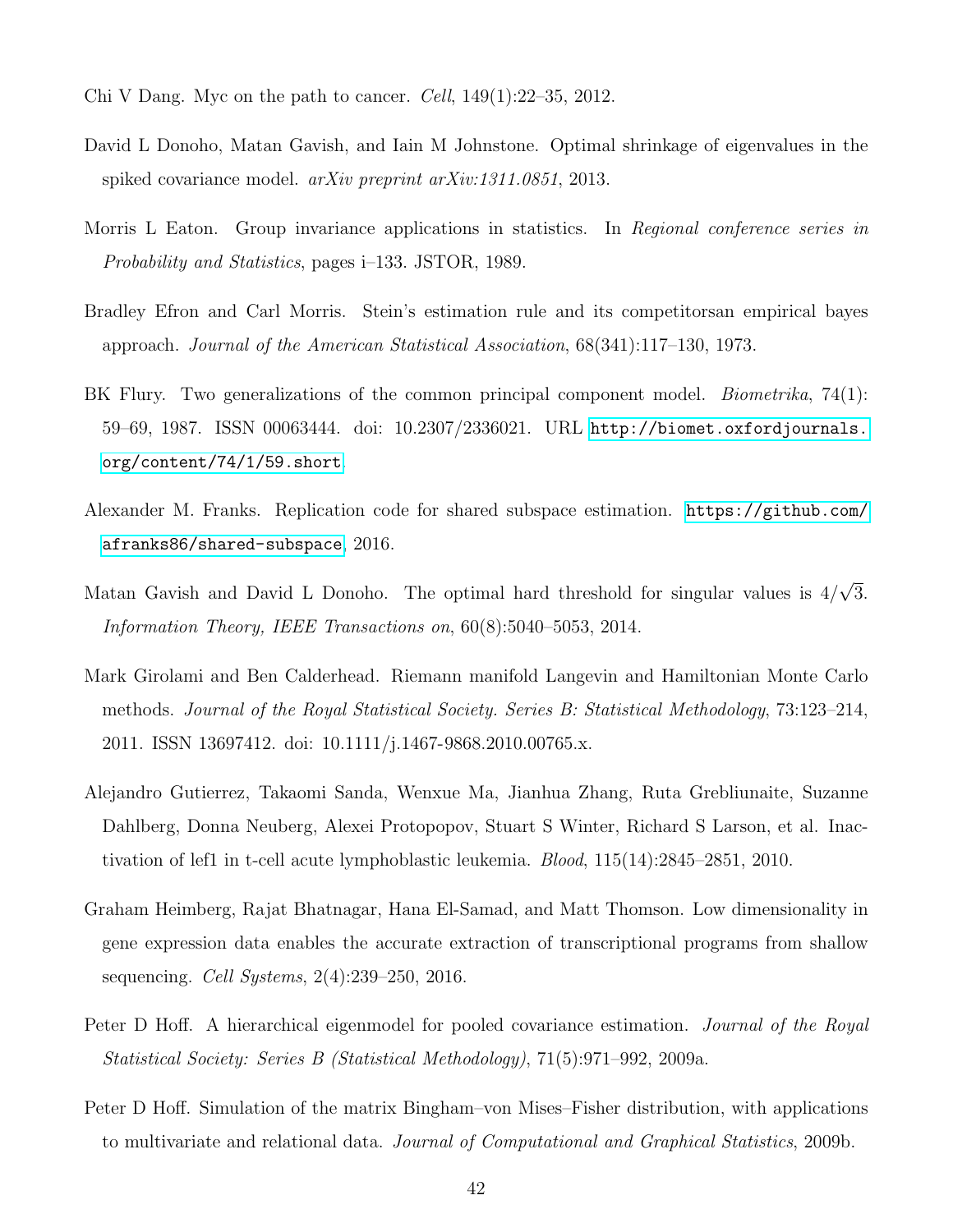<span id="page-42-11"></span>Peter D Hoff and Xiaoyue Niu. A covariance regression model. *Statistica Sinica*, 22:729–753, 2012.

- <span id="page-42-9"></span>James Honaker, Gary King, and Matthew Blackwell. Amelia II: A program for missing data. Journal of Statistical Software, 45(7):1–47, 2011. URL <http://www.jstatsoft.org/v45/i07/>.
- <span id="page-42-2"></span>Zhiwu Huang and Luc Van Gool. A riemannian network for spd matrix learning. In Thirty-First AAAI Conference on Artificial Intelligence, 2017.
- <span id="page-42-4"></span>Iain M Johnstone. On the distribution of the largest eigenvalue in principal components analysis. Annals of statistics, pages 295–327, 2001.
- <span id="page-42-1"></span>Takafumi Kanamori and Akiko Takeda. Non-convex optimization on stiefel manifold and applications to machine learning. In International Conference on Neural Information Processing, pages 109–116. Springer, 2012.
- <span id="page-42-10"></span>R Kang, D Tang, Y Yu, Z Wang, T Hu, H Wang, and L Cao. Wave1 regulates bcl-2 localization and phosphorylation in leukemia cells. Leukemia, 24(1):177, 2010.
- <span id="page-42-8"></span>CG Khatri and KV Mardia. The von Mises-Fisher matrix distribution in orientation statistics. Journal of the Royal Statistical Society. Series B (Methodological), pages 95–106, 1977.
- <span id="page-42-5"></span>J Kiefer and R Schwartz. Admissible Bayes character of T2-, R2-, and other fully invariant tests for classical multivariate normal problems. The Annals of Mathematical Statistics, pages 747–770, 1965.
- <span id="page-42-7"></span>Tõnu Kollo. Asymptotic inference based on eigenprojections of covariance and correlation matrices. In Innovations in Multivariate Statistical Analysis, pages 207–222. Springer, 2000.
- <span id="page-42-6"></span>Mary J Lindstrom and Douglas M Bates. Newtonraphson and em algorithms for linear mixedeffects models for repeated-measures data. Journal of the American Statistical Association, 83 (404):1014–1022, 1988.
- <span id="page-42-0"></span>Jun Liu, Shuiwang Ji, and Jieping Ye. Multi-task feature learning via efficient l 2, 1-norm minimization. In Proceedings of the twenty-fifth conference on uncertainty in artificial intelligence, pages 339–348. AUAI Press, 2009.
- <span id="page-42-3"></span>Kantilal Varichand Mardia, John T Kent, and John M Bibby. Multivariate analysis. Academic press, 1980.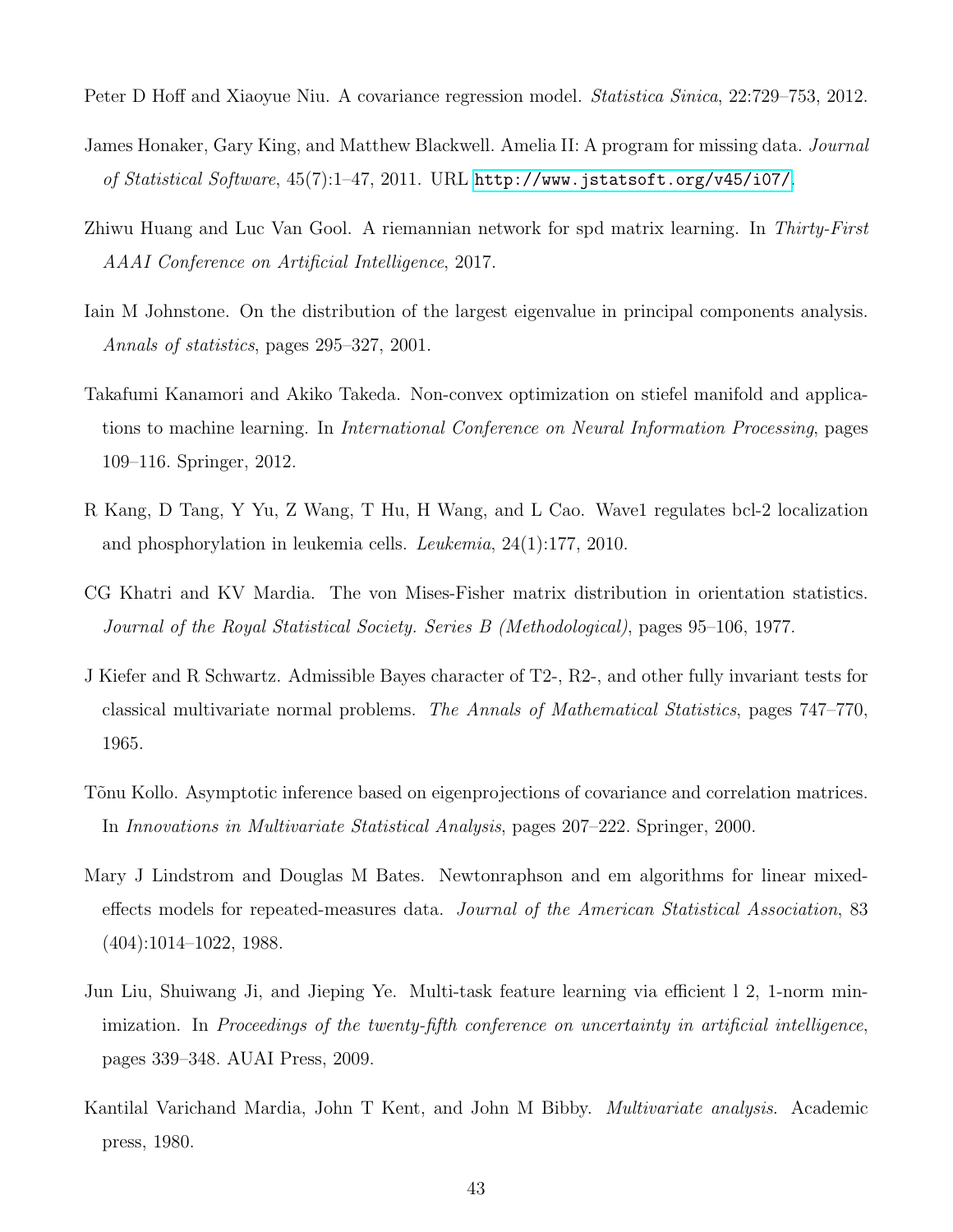- <span id="page-43-8"></span>Matthew P McCormack, Lauren F Young, Sumitha Vasudevan, Carolyn A de Graaf, Rosalind Codrington, Terence H Rabbitts, Stephen M Jane, and David J Curtis. The lmo2 oncogene initiates leukemia in mice by inducing thymocyte self-renewal. Science, 327(5967):879–883, 2010.
- <span id="page-43-1"></span>Nicolai Meinshausen and Peter Bühlmann. High-dimensional graphs and variable selection with the lasso. The annals of statistics, pages 1436–1462, 2006.
- <span id="page-43-5"></span>Xavier Mestre. On the asymptotic behavior of the sample estimates of eigenvalues and eigenvectors of covariance matrices. IEEE Transactions on Signal Processing, 56(11):5353–5368, 2008.
- <span id="page-43-4"></span>Debashis Paul. Asymptotics of sample eigenstructure for a large dimensional spiked covariance model. Statistica Sinica, pages 1617–1642, 2007.
- <span id="page-43-2"></span>Duc-Son Pham and Svetha Venkatesh. Robust learning of discriminative projection for multicategory classification on the stiefel manifold. In 2008 IEEE Conference on Computer Vision and Pattern Recognition, pages 1–7. IEEE, 2008.
- <span id="page-43-6"></span>Walter Reith, Salomé LeibundGut-Landmann, and Jean-Marc Waldburger. Regulation of mhc class ii gene expression by the class ii transactivator. Nature Reviews Immunology, 5(10):793, 2005.
- <span id="page-43-7"></span>Lisa M Rimsza, Robin A Roberts, Thomas P Miller, Joseph M Unger, Michael LeBlanc, Rita M Braziel, Dennis D Weisenberger, Wing C Chan, H Konrad Muller-Hermelink, Elaine S Jaffe, et al. Loss of mhc class ii gene and protein expression in diffuse large b-cell lymphoma is related to decreased tumor immunosurveillance and poor patient survival regardless of other prognostic factors: a follow-up study from the leukemia and lymphoma molecular profiling project. *Blood*, 103(11):4251–4258, 2004.
- <span id="page-43-9"></span>Veronika Ročková and Edward I George. Fast bayesian factor analysis via automatic rotations to sparsity. Journal of the American Statistical Association, 111(516):1608–1622, 2016.
- <span id="page-43-3"></span>Daniel Romero, Dyonisius Dony Ariananda, Zhi Tian, and Geert Leus. Compressive covariance sensing: Structure-based compressive sensing beyond sparsity. IEEE signal processing magazine, 33(1):78–93, 2016.
- <span id="page-43-0"></span>James R Schott. Some tests for common principal component subspaces in several groups. Biometrika, 78(4):771–777, 1991.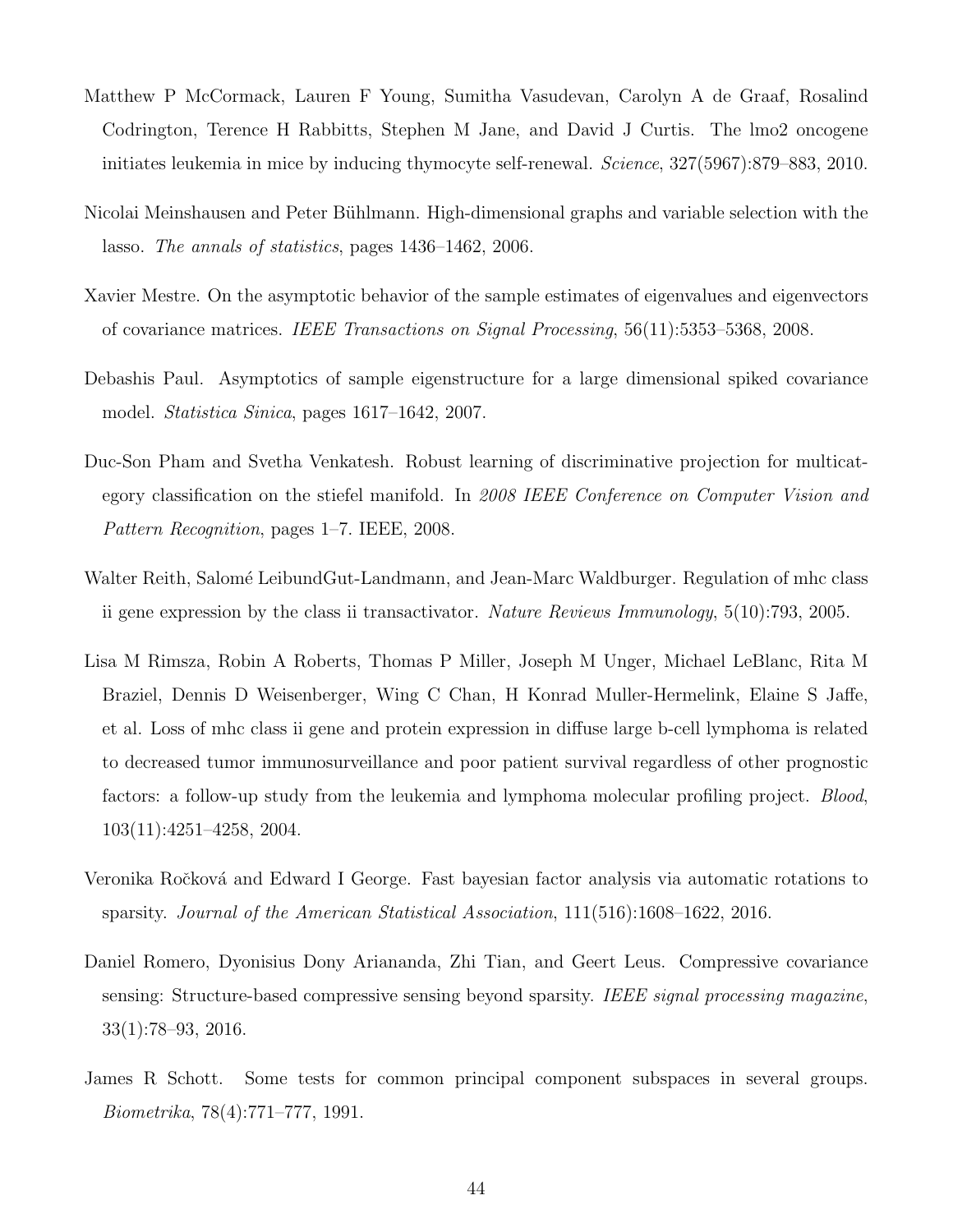<span id="page-44-0"></span>James R Schott. Partial common principal component subspaces. Biometrika, 86(4):899–908, 1999.

- <span id="page-44-9"></span>John D Storey et al. The positive false discovery rate: a bayesian interpretation and the q-value. The Annals of Statistics, 31(6):2013–2035, 2003.
- <span id="page-44-8"></span>Aravind Subramanian, Pablo Tamayo, Vamsi K Mootha, Sayan Mukherjee, Benjamin L Ebert, Michael A Gillette, Amanda Paulovich, Scott L Pomeroy, Todd R Golub, Eric S Lander, et al. Gene set enrichment analysis: a knowledge-based approach for interpreting genome-wide expression profiles. Proceedings of the National Academy of Sciences, 102(43):15545–15550, 2005.
- <span id="page-44-6"></span>Michael E Tipping and Christopher M Bishop. Probabilistic principal component analysis. *Journal* of the Royal Statistical Society: Series B (Statistical Methodology), 61(3):611–622, 1999.
- <span id="page-44-3"></span>Raviteja Vemulapalli, Jaishanker K Pillai, and Rama Chellappa. Kernel learning for extrinsic classification of manifold features. In Proceedings of the IEEE Conference on Computer Vision and Pattern Recognition, pages 1782–1789, 2013.
- <span id="page-44-2"></span>Fei Wang and Jimeng Sun. Survey on distance metric learning and dimensionality reduction in data mining. Data Mining and Knowledge Discovery, 29(2):534–564, 2015.
- <span id="page-44-4"></span>Zaiwen Wen and Wotao Yin. A feasible method for optimization with orthogonality constraints. Mathematical Programming, 142(1-2):397–434, 2013.
- <span id="page-44-1"></span>Svante Wold, Michael Sjöström, and Lennart Eriksson. Pls-regression: a basic tool of chemometrics. Chemometrics and intelligent laboratory systems, 58(2):109–130, 2001.
- <span id="page-44-5"></span>CF Jeff Wu. On the convergence properties of the em algorithm. The Annals of statistics, pages 95–103, 1983.
- <span id="page-44-7"></span>Eng-Juh Yeoh, Mary E Ross, Sheila A Shurtleff, W Kent Williams, Divyen Patel, Rami Mahfouz, Fred G Behm, Susana C Raimondi, Mary V Relling, Anami Patel, et al. Classification, subtype discovery, and prediction of outcome in pediatric acute lymphoblastic leukemia by gene expression profiling. Cancer cell, 1(2):133–143, 2002.
- <span id="page-44-10"></span>Jianxin Yin, Zhi Geng, Runze Li, and Hansheng Wang. Nonparametric covariance model. Statistica Sinica, 20:469, 2010.